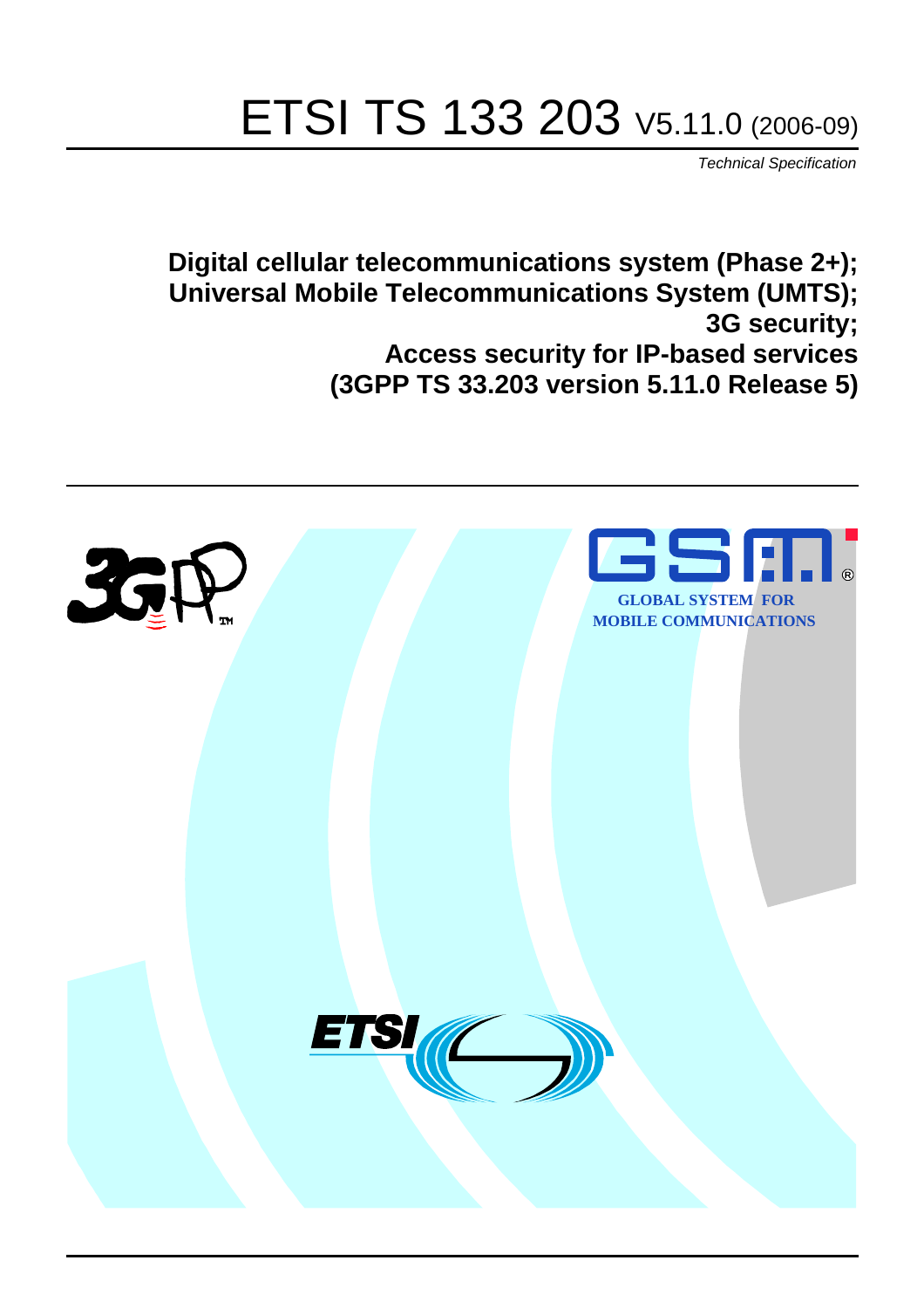Reference RTS/TSGS-0333203v5b0

Keywords GSM, SECURITY, UMTS

#### **ETSI**

#### 650 Route des Lucioles F-06921 Sophia Antipolis Cedex - FRANCE

Tel.: +33 4 92 94 42 00 Fax: +33 4 93 65 47 16

Siret N° 348 623 562 00017 - NAF 742 C Association à but non lucratif enregistrée à la Sous-Préfecture de Grasse (06) N° 7803/88

#### **Important notice**

Individual copies of the present document can be downloaded from: [http://www.etsi.org](http://www.etsi.org/)

The present document may be made available in more than one electronic version or in print. In any case of existing or perceived difference in contents between such versions, the reference version is the Portable Document Format (PDF). In case of dispute, the reference shall be the printing on ETSI printers of the PDF version kept on a specific network drive within ETSI Secretariat.

Users of the present document should be aware that the document may be subject to revision or change of status. Information on the current status of this and other ETSI documents is available at <http://portal.etsi.org/tb/status/status.asp>

If you find errors in the present document, please send your comment to one of the following services: [http://portal.etsi.org/chaircor/ETSI\\_support.asp](http://portal.etsi.org/chaircor/ETSI_support.asp)

#### **Copyright Notification**

No part may be reproduced except as authorized by written permission. The copyright and the foregoing restriction extend to reproduction in all media.

> © European Telecommunications Standards Institute 2006. All rights reserved.

**DECT**TM, **PLUGTESTS**TM and **UMTS**TM are Trade Marks of ETSI registered for the benefit of its Members. **TIPHON**TM and the **TIPHON logo** are Trade Marks currently being registered by ETSI for the benefit of its Members. **3GPP**TM is a Trade Mark of ETSI registered for the benefit of its Members and of the 3GPP Organizational Partners.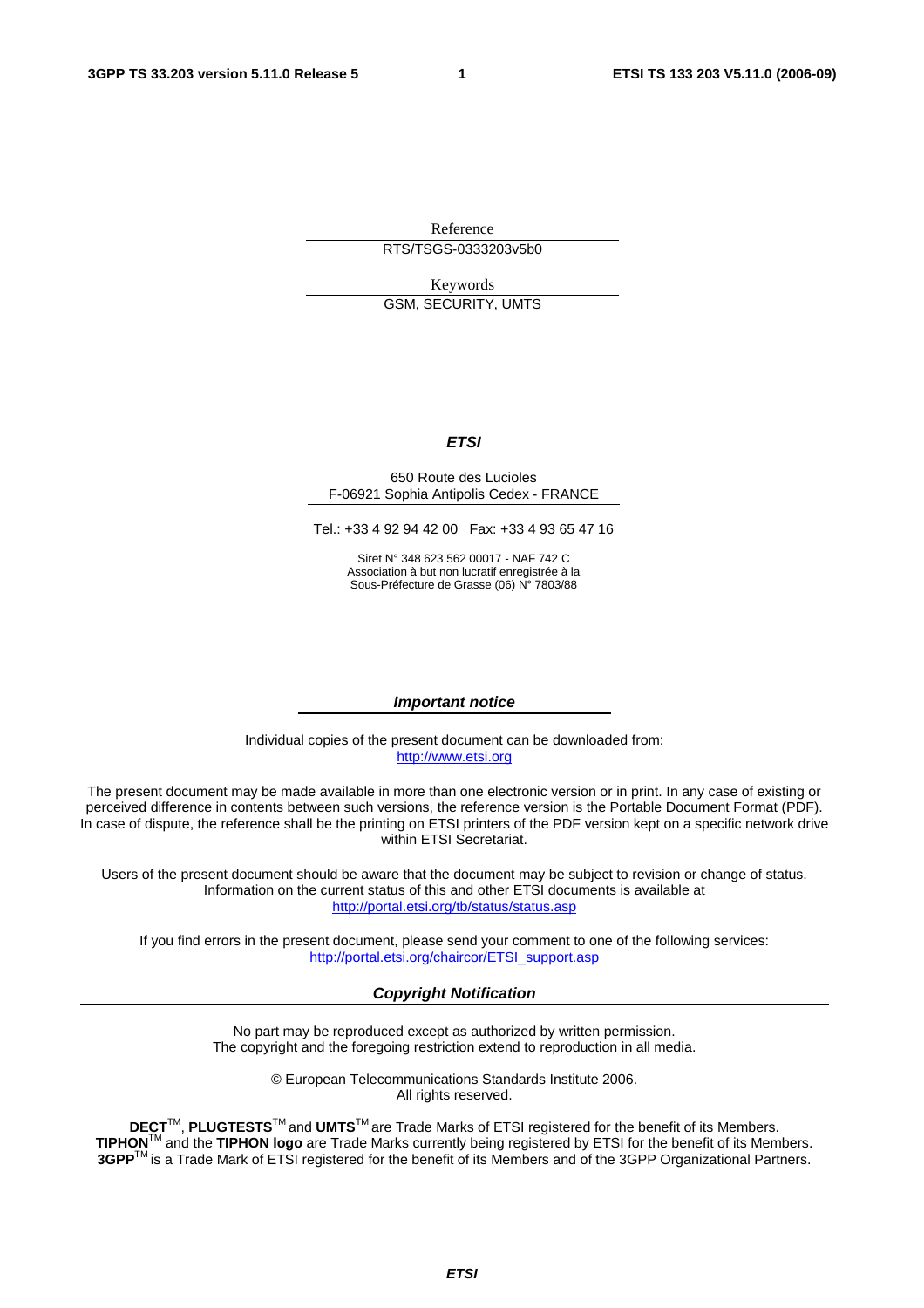## Intellectual Property Rights

IPRs essential or potentially essential to the present document may have been declared to ETSI. The information pertaining to these essential IPRs, if any, is publicly available for **ETSI members and non-members**, and can be found in ETSI SR 000 314: *"Intellectual Property Rights (IPRs); Essential, or potentially Essential, IPRs notified to ETSI in respect of ETSI standards"*, which is available from the ETSI Secretariat. Latest updates are available on the ETSI Web server ([http://webapp.etsi.org/IPR/home.asp\)](http://webapp.etsi.org/IPR/home.asp).

Pursuant to the ETSI IPR Policy, no investigation, including IPR searches, has been carried out by ETSI. No guarantee can be given as to the existence of other IPRs not referenced in ETSI SR 000 314 (or the updates on the ETSI Web server) which are, or may be, or may become, essential to the present document.

## Foreword

This Technical Specification (TS) has been produced by ETSI 3rd Generation Partnership Project (3GPP).

The present document may refer to technical specifications or reports using their 3GPP identities, UMTS identities or GSM identities. These should be interpreted as being references to the corresponding ETSI deliverables.

The cross reference between GSM, UMTS, 3GPP and ETSI identities can be found under <http://webapp.etsi.org/key/queryform.asp>.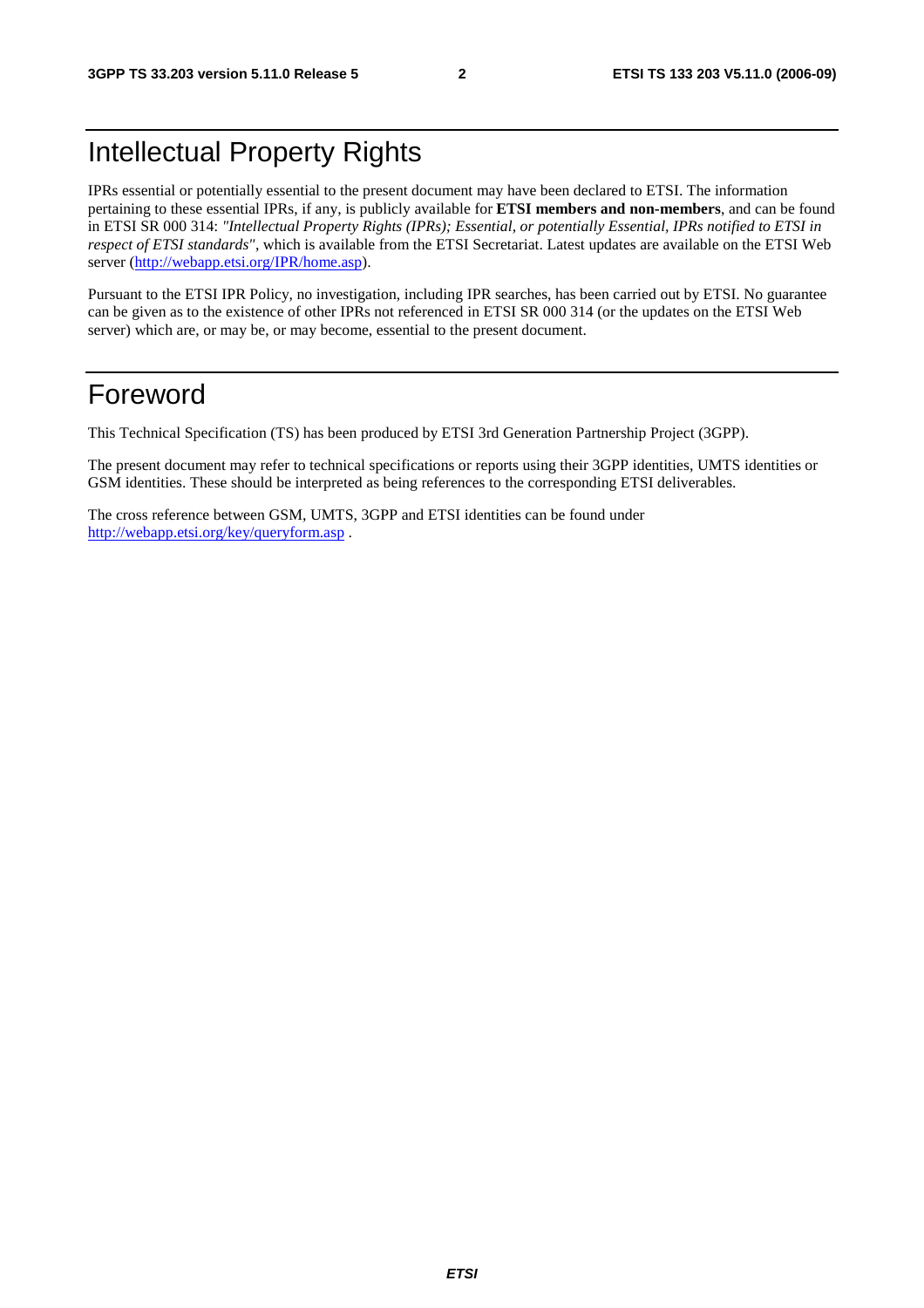$\mathbf{3}$ 

## Contents

| 1                  |  |  |  |  |  |  |  |  |
|--------------------|--|--|--|--|--|--|--|--|
| $\overline{2}$     |  |  |  |  |  |  |  |  |
| 3                  |  |  |  |  |  |  |  |  |
| 3.1                |  |  |  |  |  |  |  |  |
| 3.3                |  |  |  |  |  |  |  |  |
| 4                  |  |  |  |  |  |  |  |  |
| 5                  |  |  |  |  |  |  |  |  |
| 5.1                |  |  |  |  |  |  |  |  |
| 5.1.1              |  |  |  |  |  |  |  |  |
| 5.1.2              |  |  |  |  |  |  |  |  |
| 5.1.3              |  |  |  |  |  |  |  |  |
| 5.1.4              |  |  |  |  |  |  |  |  |
| 5.2                |  |  |  |  |  |  |  |  |
| 5.3                |  |  |  |  |  |  |  |  |
| 6                  |  |  |  |  |  |  |  |  |
| 6.1                |  |  |  |  |  |  |  |  |
| 6.1.1              |  |  |  |  |  |  |  |  |
| 6.1.2              |  |  |  |  |  |  |  |  |
|                    |  |  |  |  |  |  |  |  |
| 6.1.2.1<br>6.1.2.2 |  |  |  |  |  |  |  |  |
|                    |  |  |  |  |  |  |  |  |
| 6.1.2.3            |  |  |  |  |  |  |  |  |
| 6.1.3              |  |  |  |  |  |  |  |  |
| 6.1.4              |  |  |  |  |  |  |  |  |
| 6.1.5              |  |  |  |  |  |  |  |  |
| 6.2                |  |  |  |  |  |  |  |  |
| 6.3                |  |  |  |  |  |  |  |  |
| 6.4                |  |  |  |  |  |  |  |  |
| 7                  |  |  |  |  |  |  |  |  |
| 7.1                |  |  |  |  |  |  |  |  |
| 7.2                |  |  |  |  |  |  |  |  |
| 7.3                |  |  |  |  |  |  |  |  |
| 7.3.1              |  |  |  |  |  |  |  |  |
| 7.3.1.1            |  |  |  |  |  |  |  |  |
| 7.3.1.2            |  |  |  |  |  |  |  |  |
| 7.3.1.3            |  |  |  |  |  |  |  |  |
| 7.3.1.4            |  |  |  |  |  |  |  |  |
| 7.3.2              |  |  |  |  |  |  |  |  |
| 7.3.2.1            |  |  |  |  |  |  |  |  |
| 7.3.2.2            |  |  |  |  |  |  |  |  |
|                    |  |  |  |  |  |  |  |  |
| 7.3.2.3            |  |  |  |  |  |  |  |  |
| 7.4                |  |  |  |  |  |  |  |  |
| 7.4.1              |  |  |  |  |  |  |  |  |
| 7.4.1a             |  |  |  |  |  |  |  |  |
| 7.4.2              |  |  |  |  |  |  |  |  |
| 7.4.2a             |  |  |  |  |  |  |  |  |
| 7.5                |  |  |  |  |  |  |  |  |
|                    |  |  |  |  |  |  |  |  |
| 8                  |  |  |  |  |  |  |  |  |
| 8.1                |  |  |  |  |  |  |  |  |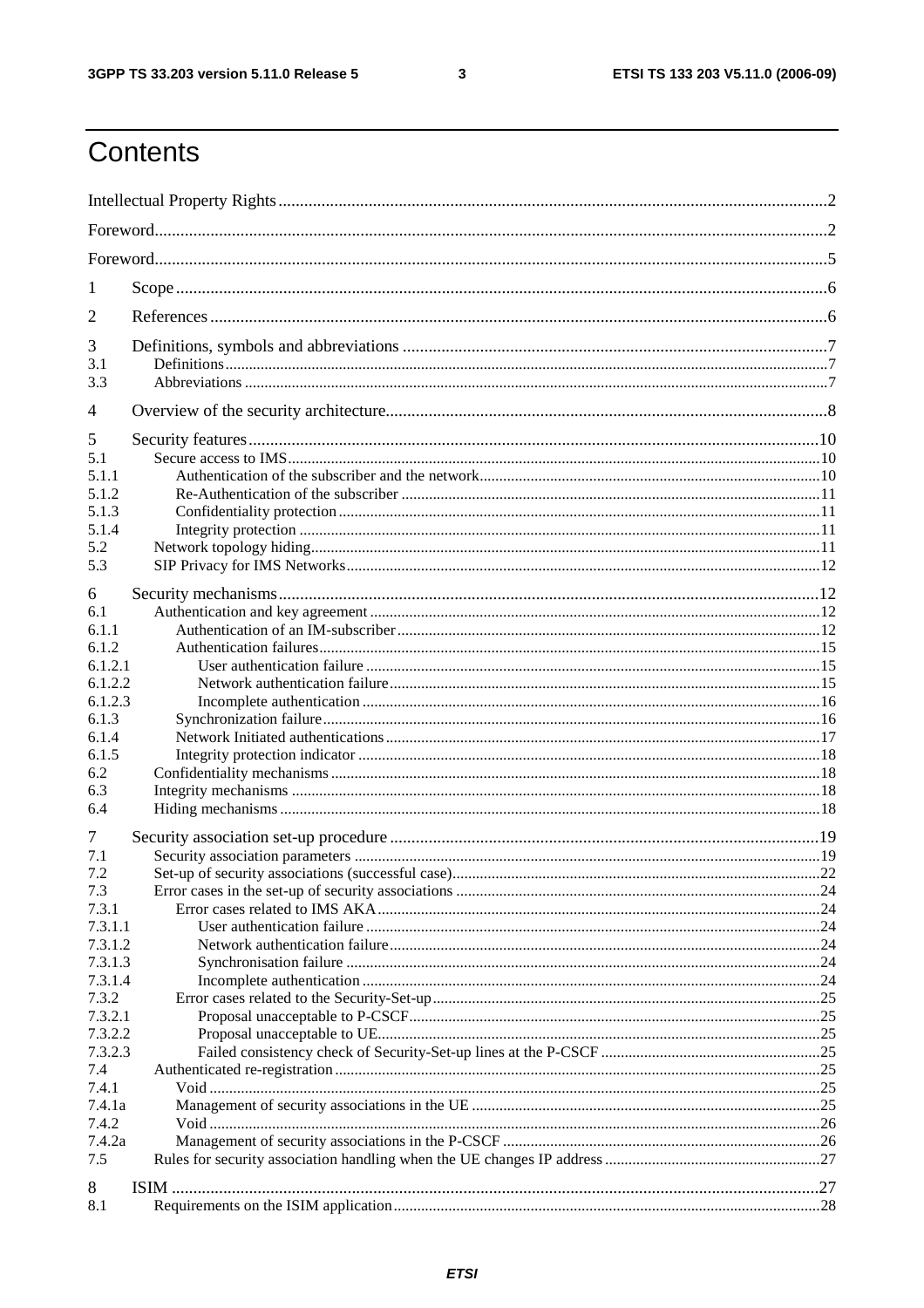$\overline{\mathbf{4}}$ 

| 8.2                           |                                                                 |  |
|-------------------------------|-----------------------------------------------------------------|--|
|                               |                                                                 |  |
|                               |                                                                 |  |
|                               |                                                                 |  |
|                               |                                                                 |  |
|                               |                                                                 |  |
|                               |                                                                 |  |
| <b>Annex G</b> (informative): |                                                                 |  |
| <b>Annex H</b> (normative):   | The use of "Security Mechanism Agreement for SIP Sessions" [21] |  |
| <b>Annex I</b> (normative):   |                                                                 |  |
| <b>Annex J</b> (informative): | Recommendations to protect the IMS from UEs bypassing the       |  |
| <b>Annex K</b> (informative): |                                                                 |  |
|                               |                                                                 |  |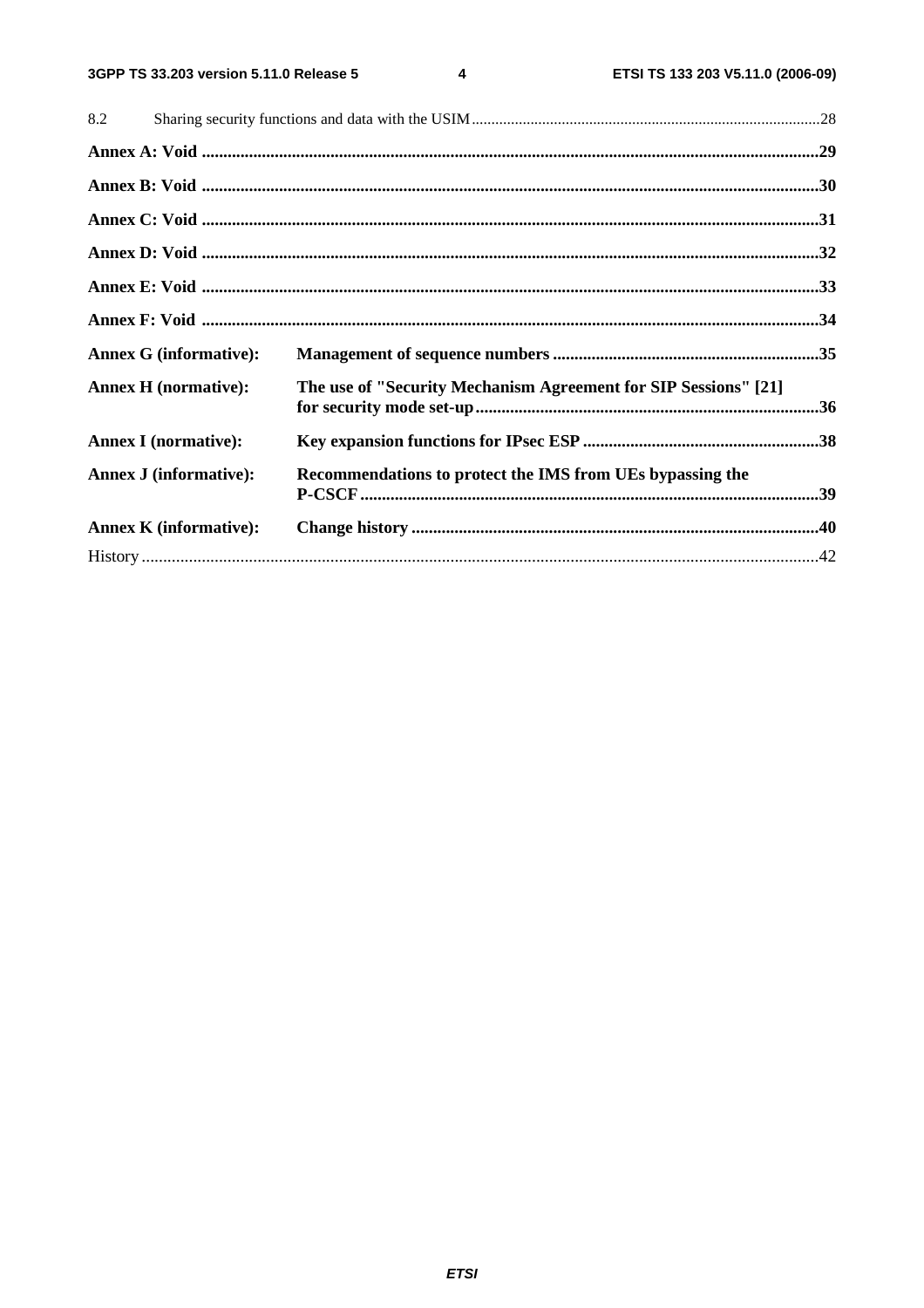## Foreword

This Technical Specification has been produced by the 3<sup>rd</sup> Generation Partnership Project (3GPP).

The contents of the present document are subject to continuing work within the TSG and may change following formal TSG approval. Should the TSG modify the contents of the present document, it will be re-released by the TSG with an identifying change of release date and an increase in version number as follows:

Version x.y.z

where:

- x the first digit:
	- 1 presented to TSG for information;
	- 2 presented to TSG for approval;
	- 3 or greater indicates TSG approved document under change control.
- y the second digit is incremented for all changes of substance, i.e. technical enhancements, corrections, updates, etc.
- z the third digit is incremented when editorial only changes have been incorporated in the document.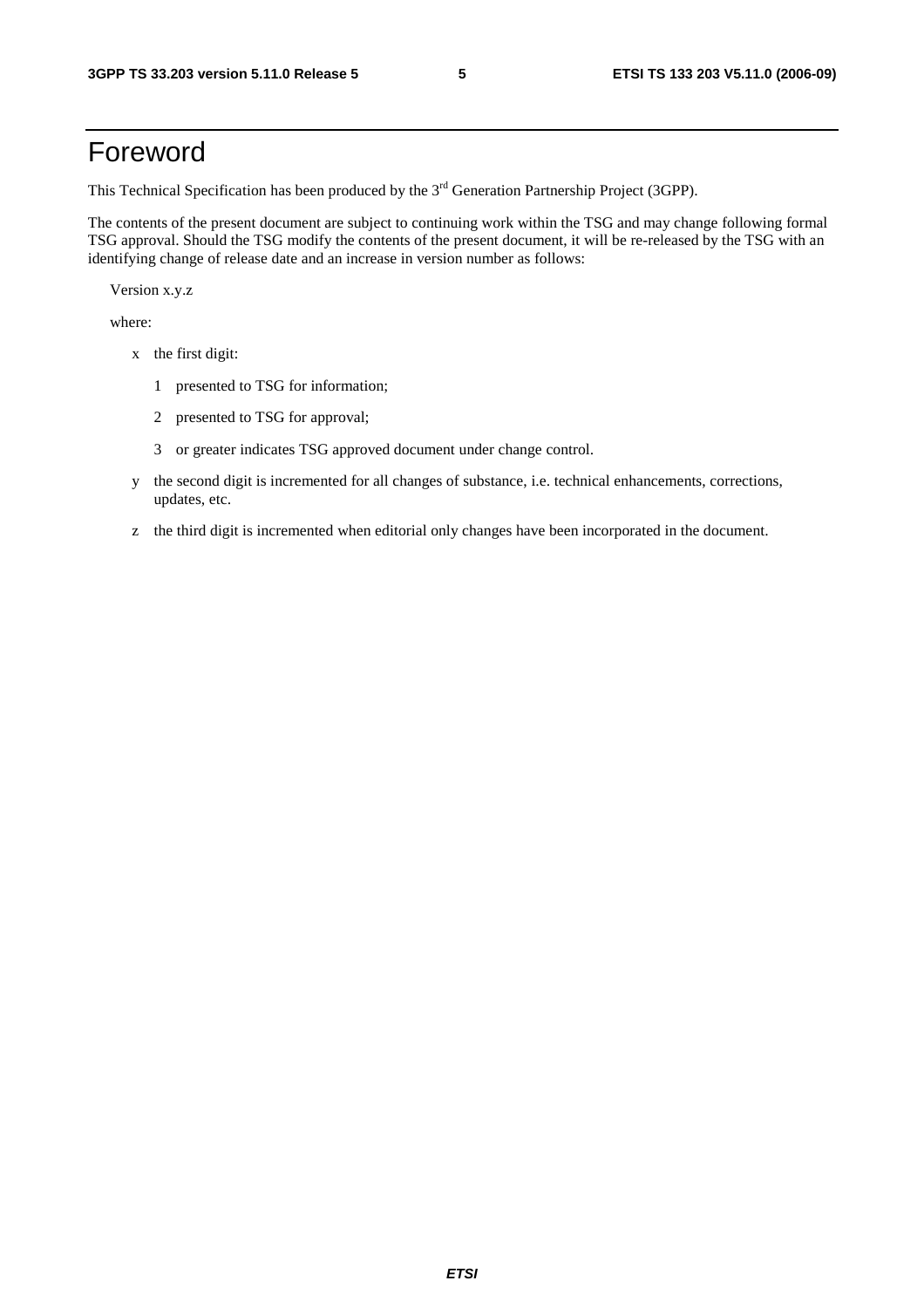### 1 Scope

The scope for this technical specification is to specify the security features and mechanisms for secure access to the IM subsystem (IMS) for the 3G mobile telecommunication system.

The IMS in UMTS will support IP Multimedia applications such as video, audio and multimedia conferences. 3GPP has chosen SIP, Session Initiation Protocol, as the signalling protocol for creating and terminating Multimedia sessions, cf. RFC 3261 [6]. This specification only deals with how the SIP signalling is protected between the subscriber and the IMS, how the subscriber is authenticated and how the subscriber authenticates the IMS.

## 2 References

The following documents contain provisions which, through reference in this text, constitute provisions of the present document.

- References are either specific (identified by date of publication, edition number, version number, etc.) or non-specific.
- For a specific reference, subsequent revisions do not apply.
- For a non-specific reference, the latest version applies. In the case of a reference to a 3GPP document (including a GSM document), a non-specific reference implicitly refers to the latest version of that document *in the same Release as the present document*.
- [1] 3GPP TS 33.102: "3rd Generation Partnership Project; Technical Specification Group Services and System Aspects; 3G Security; Security Architecture".
- [2] 3GPP TS 22.228: "3rd Generation Partnership Project; Technical Specification Group Services and System Aspects; Service Requirements for the IP Multimedia Core Network".
- [3] 3GPP TS 23.228: "3rd Generation Partnership Project; Technical Specification Group Services and System Aspects; IP Multimedia (IM) Subsystem".
- [4] 3GPP TS 21.133: "3rd Generation Partnership Project; T Technical Specification Group Services and System Aspects; Security Threats and Requirements ".
- [5] 3GPP TS 33.210: "3rd Generation Partnership Project; Technical Specification Group Services and System Aspects; 3G Security; Network domain security; IP network layer security".
- [6] IETF RFC 3261 "SIP: Session Initiation Protocol".
- [7] 3GPP TS 21.905: "3rd Generation Partnership Project: Technical Specification Group Services and System Aspects; Vocabulary for 3GPP specifications".
- [8] 3GPP TS 24.229: "3rd Generation Partnership Project: Technical Specification Group Core Network; IP Multimedia Call Control Protocol based on SIP and SDP".
- [9] 3GPP TS 23.002: "3rd Generation Partnership Project: Technical Specification Group Services and System Aspects, Network Architecture".
- [10] 3GPP TS 23.060: "3rd Generation Partnership Project: Technical Specification Group Services and System Aspects, General Packet Radio Service (GPRS); Service Description".
- [11] 3GPP TS 24.228: "3rd Generation Partnership Project: Technical Specification Group Core Network; Signalling flows for the IP multimedia call control based on SIP and SDP".
- [12] IETF RFC 2617 (1999) "HTTP Authentication: Basic and Digest Access Authentication".
- [13] IETF RFC 2406 (1998) "IP Encapsulating Security Payload (ESP)".
- [14] IETF RFC 2401 (1998) "Security Architecture for the Internet Protocol".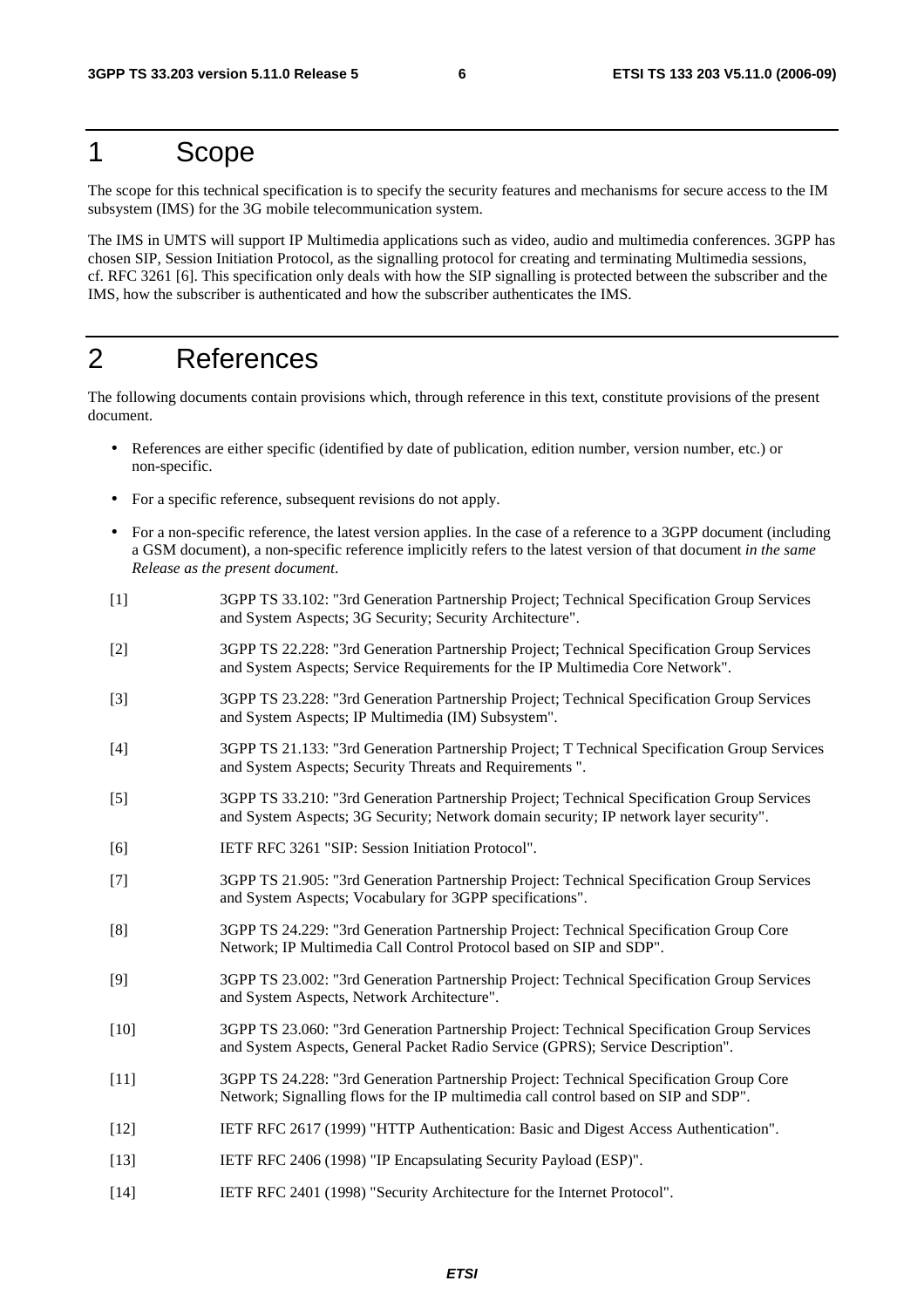- [15] IETF RFC 2403 (1998) "The Use of HMAC-MD5-96 within ESP and AH".
- [16] IETF RFC 2404 (1998) "The Use of HMAC-SHA-1-96 within ESP and AH".
- [17] IETF RFC 3310 (2002): "HTTP Digest Authentication Using AKA". April, 2002.
- [18] IETF RFC 3041 (2001): "Privacy Extensions for Stateless Address Autoconfiguration in IPv6".
- [19] IETF RFC 2402 (1998): "IP Authentication Header".
- [20] IETF RFC 2451 (1998): "The ESP CBC-Mode Cipher Algorithms ".
- [21] IETF RFC 3329 (2002): "Security Mechanism Agreement for the Session Initiation Protocol (SIP)".
- [22] IETF RFC 3323 (2002): "A Privacy Mechanism for the Session Initiation Protocol (SIP)".
- [23] IETF RFC 3325 (2002): "Private Extensions to the Session Initiation Protocol (SIP) for Asserted Identity within Trusted Network".

3 Definitions, symbols and abbreviations

### 3.1 Definitions

For the purposes of the present document, the following terms and definitions apply.

**Authenticated (re-) registration:** A registration i.e. a SIP register is sent towards the Home Network which will trigger a authentication of the IMS subscriber i.e. a challenge is generated and sent to the UE.

**Confidentiality:** The property that information is not made available or disclosed to unauthorised individuals, entities or processes.

**Data integrity:** The property that data has not been altered in an unauthorised manner.

**Data origin authentication:** The corroboration that the source of data received is as claimed.

**Entity authentication:** The provision of assurance of the claimed identity of an entity.

**Key freshness:** A key is fresh if it can be guaranteed to be new, as opposed to an old key being reused through actions of either an adversary or authorised party.

**ISIM – IM Subscriber Identity Module:** For the purposes of this document the ISIM is a term that indicates the collection of IMS security data and functions on a UICC. The ISIM may be a distinct application on the UICC.

### 3.3 Abbreviations

For the purposes of the present document, the following abbreviations apply, TS 21.905 [7] contains additional applicable abbreviations:

AAA Authentication Authorisation Accounting AKA Authentication and key agreement CSCF Call Session Control Function HSS Home Subscriber Server IM IP Multimedia IMPI IM Private Identity IMPU IM Public Identity IMS IP Multimedia Core Network Subsystem ISIM IM Services Identity Module MAC Message Authentication Code ME Mobile Equipment SA Security Association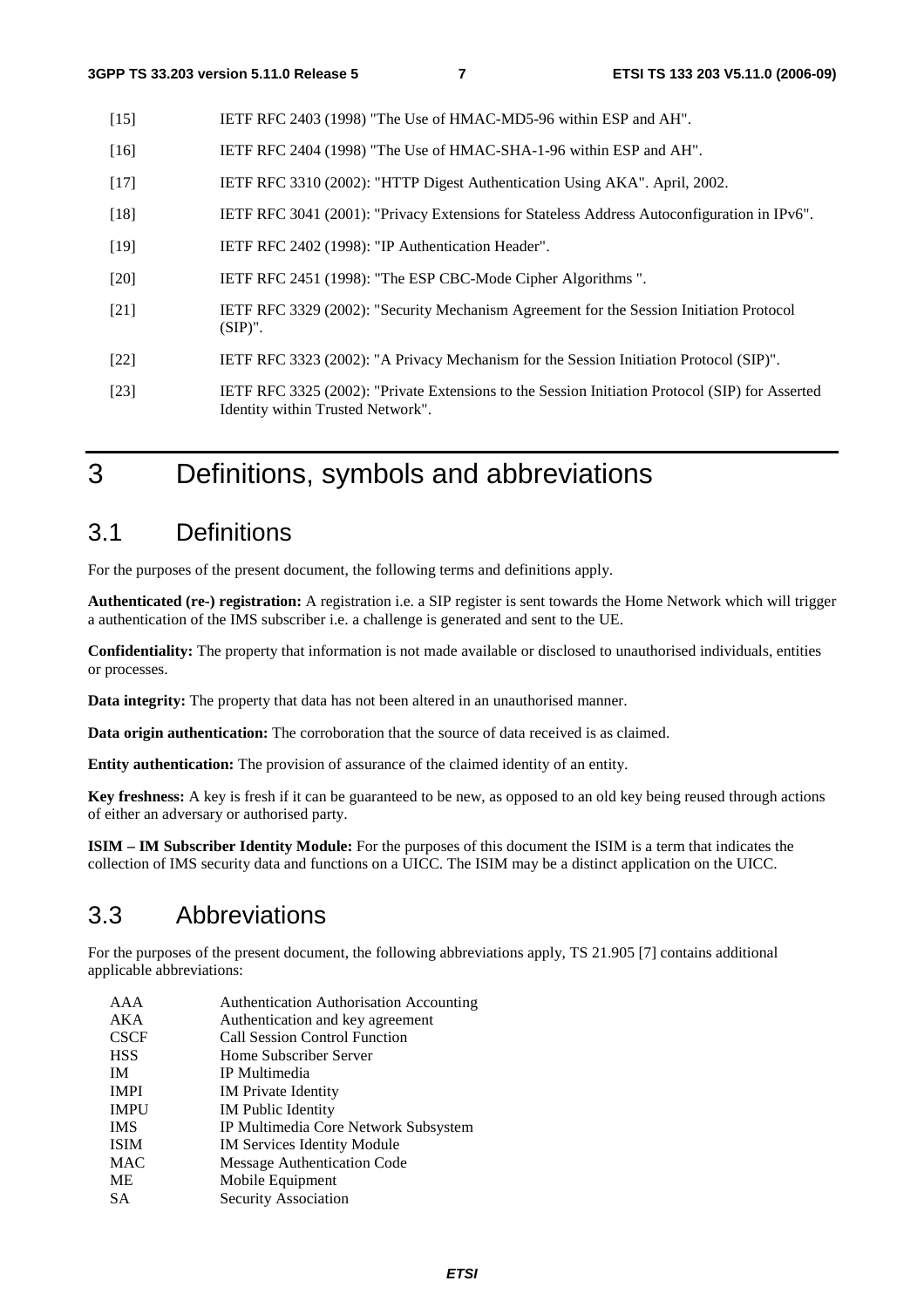| <b>SEG</b> | <b>Security Gateway</b>             |
|------------|-------------------------------------|
| <b>SDP</b> | <b>Session Description Protocol</b> |
| SIP.       | <b>Session Initiation Protocol</b>  |
| UA.        | User Agent                          |
|            |                                     |

## 4 Overview of the security architecture

In the PS domain, the service is not provided until a security association is established between the mobile equipment and the network. IMS is essentially an overlay to the PS-Domain and has a low dependency of the PS-domain. Consequently a separate security association is required between the multimedia client and the IMS before access is granted to multimedia services. The IMS Security Architecture is shown in the following figure.

IMS authentication keys and functions at the user side shall be stored on a UICC. It shall be possible for the IMS authentication keys and functions to be logically independent to the keys and functions used for PS domain authentication. However, this does not preclude common authentication keys and functions from being used for IMS and PS domain authentication according to the guidelines given in clause 8.

For the purposes of this document the ISIM is a term that indicates the collection of IMS security data and functions on a UICC. Further information on the ISIM is given in clause 8.



**Figure 1: The IMS security architecture** 

There are five different security associations and different needs for security protection for IMS and they are numbered 1,2, 3, 4 and 5 in figure 1 where:

- 1. Provides mutual authentication. The HSS delegates the performance of subscriber authentication to the S-CSCF. However the HSS is responsible for generating keys and challenges. The long-term key in the ISIM and the HSS is associated with the IMPI. The subscriber will have one (network internal) user private identity (IMPI) and at least one external user public identity (IMPU).
- 2. Provides a secure link and a security association between the UE and a P-CSCF for protection of the Gm reference point. Data origin authentication is provided i.e. the corroboration that the source of data received is as claimed. For the definition of the Gm reference point cf. TS 23.002 [9].
- 3. Provides security within the network domain internally for the Cx-interface. This security association is covered by TS 33.210 [5]. For the definition of the Cx-interface cf. TS 23.002 [9].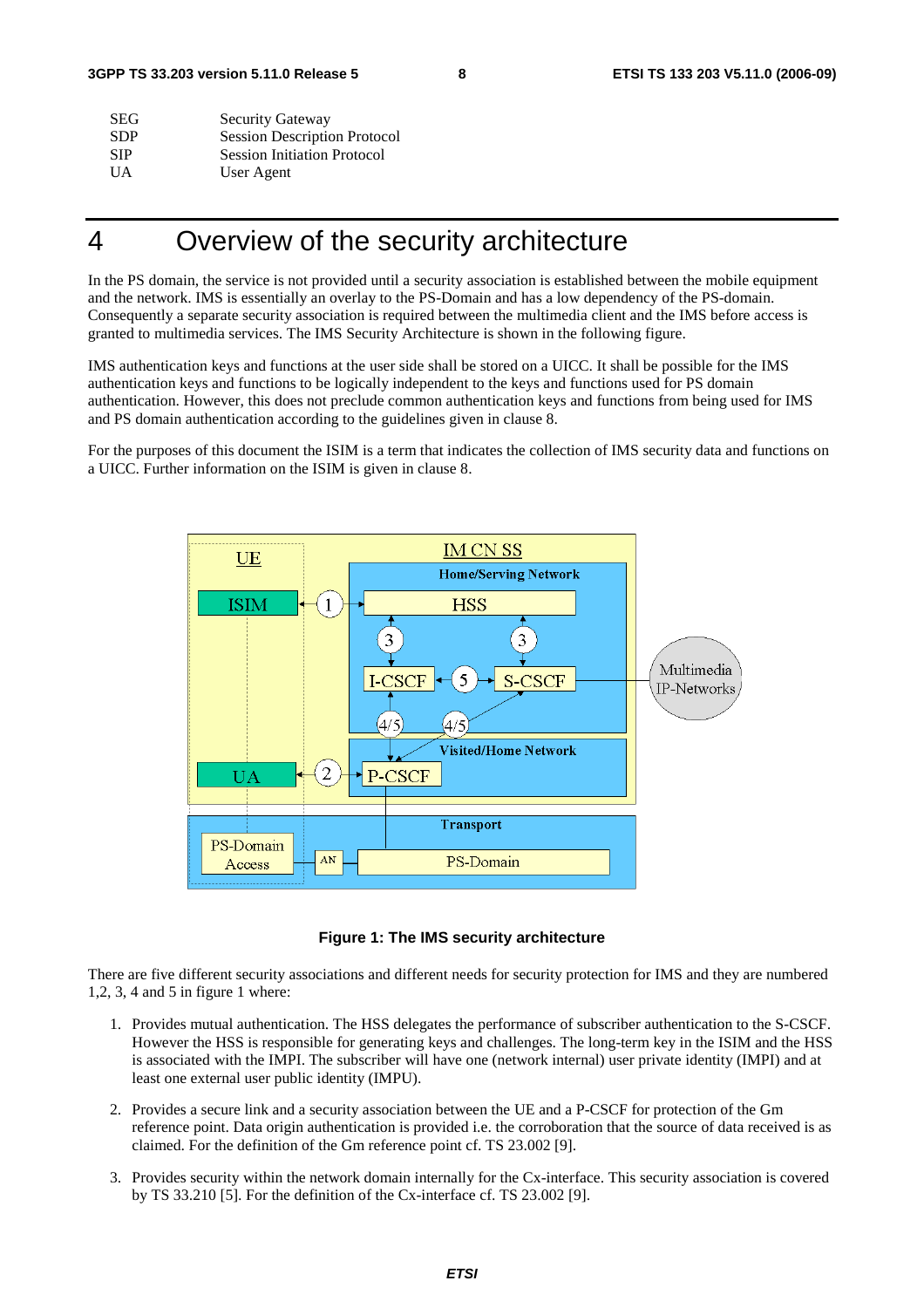- 4. Provides security between different networks for SIP capable nodes. This security association is covered by TS 33.210 [5]. This security association is only applicable when the P-CSCF resides in the VN and if the P-CSCF resides in the HN then bullet point number five below applies, cf. also figure 2 and figure 3.
- 5. Provides security within the network internally between SIP capable nodes. This security association is covered by TS 33.210 [5]. Note that this security association also applies when the P-CSCF resides in the HN.

There exist other interfaces and reference points in IMS, which have not been addressed above. Those interfaces and reference points reside within the IMS, either within the same security domain or between different security domains. The protection of all such interfaces and reference points apart from the Gm reference point are protected as specified in TS 33.210 [5].

Mutual authentication is required between the UE and the HN.

The mechanisms specified in this technical specification are independent of the mechanisms defined for the CS- and PS-domain.

An independent IMS security mechanism provides additional protection against security breaches. For example, if the PS-Domain security is breached the IMS would continue to be protected by it's own security mechanism. As indicated in figure 1 the P-CSCF may be located either in the Visited or the Home Network. The P-CSCF shall be co-located within the same network as the GGSN, which may reside in the VPLMN or HPLMN according to the APN and GGSN selection criteria, cf. TS 23.060 [10].

#### **P-CSCF in the Visited Network**



**Figure 2: This figure gives an overview of the security architecture for IMS and the relation with Network Domain security, cf. TS 33.210 [5], when the P-CSCF resides in the VN**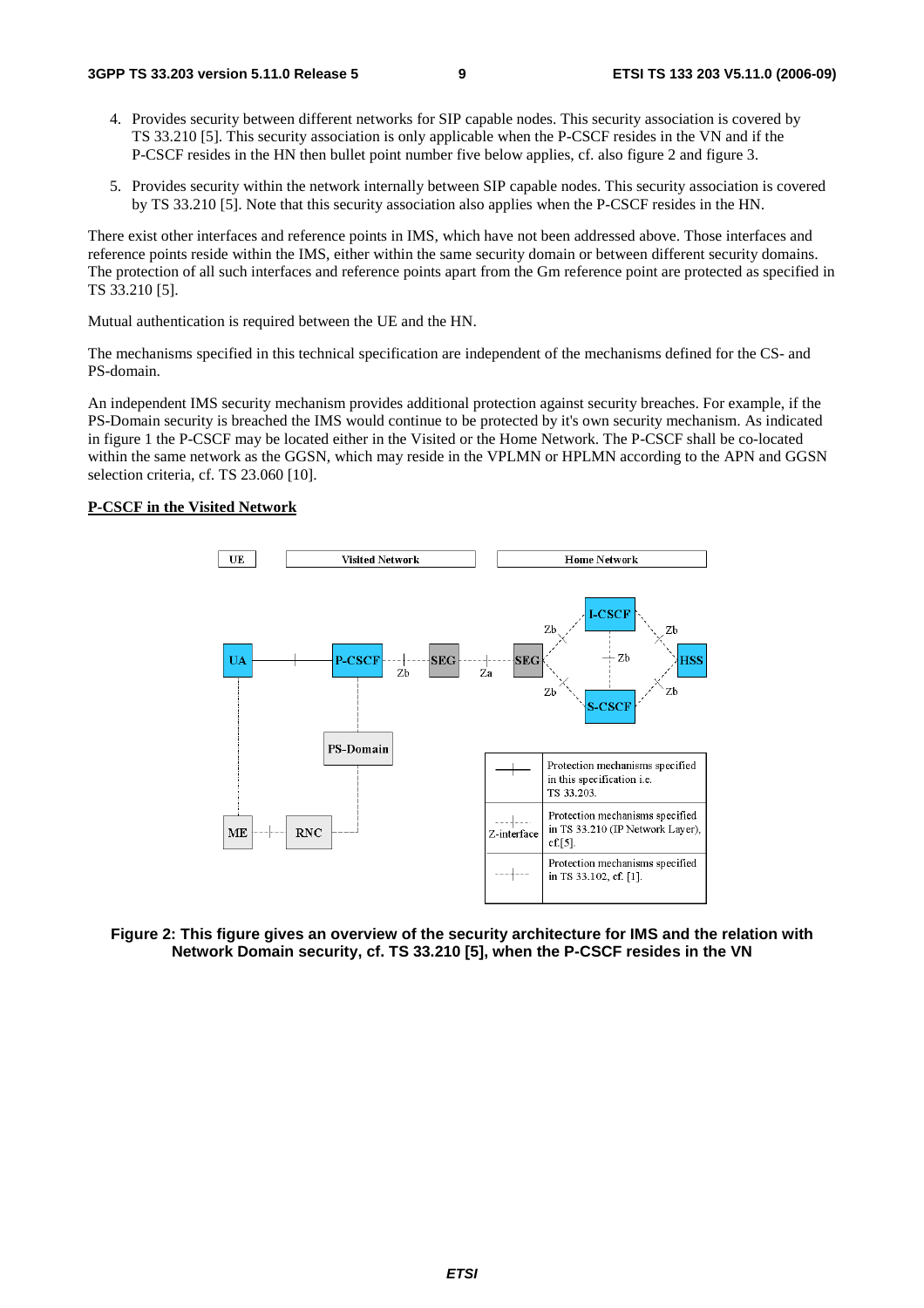#### **P-CSCF in the Home Network**



#### **Figure 3: This figure gives an overview of the security architecture for IMS and the relation with Network Domain security, cf. TS 33.210 [5], when the P-CSCF resides in the HN**

The confidentiality and integrity protection for SIP-signalling is provided in a hop-by-hop fashion, cf. figure 2 and figure 3. The first hop i.e. between the UE and the P-CSCF is specified in this technical specification. The other hops, inter-domain and intra-domain are specified in TS 33.210 [5].

## 5 Security features

### 5.1 Secure access to IMS

### 5.1.1 Authentication of the subscriber and the network

Authentication between the subscriber and the network shall be performed as specified in clause 6.1.

An IM-subscriber will have its subscriber profile located in the HSS in the Home Network. The subscriber profile will contain information on the subscriber that may not be revealed to an external partner, cf. TS 23.228 [3]. At registration an S-CSCF is assigned to the subscriber by the I-CSCF. The subscriber profile will be downloaded to the S-CSCF over the Cx-reference point from the HSS (Cx-Pull). When a subscriber requests access to the IP Multimedia Core Network Subsystem this S-CSCF will check, by matching the request with the subscriber profile, if the subscriber is allowed to continue with the request or not i.e. Home Control (Authorization of IM-services).

All SIP-signalling will take place over the PS-domain in the user plane i.e. IP Multimedia Core Network Subsystem is essentially an overlay to the PS-domain. Hence the Visited Network will have control of all the subscribers in the PSdomain i.e. Visited Control (Authorization of bearer resources) since the Visited Network provides the subscriber with a transport service and its associated QoS.

For IM-services a new security association is required between the mobile and the IMS before access is granted to IMservices.

The mechanism for mutual authentication in UMTS is called UMTS AKA. It is a challenge response protocol and the AuC in the Home Stratum derives the challenge. A Quintet containing the challenge is sent from the Home Stratum to the Serving Network. The Quintet contains the expected response XRES and also a message authentication code MAC. The Serving Network compares the response from the UE with the XRES and if they match the UE has been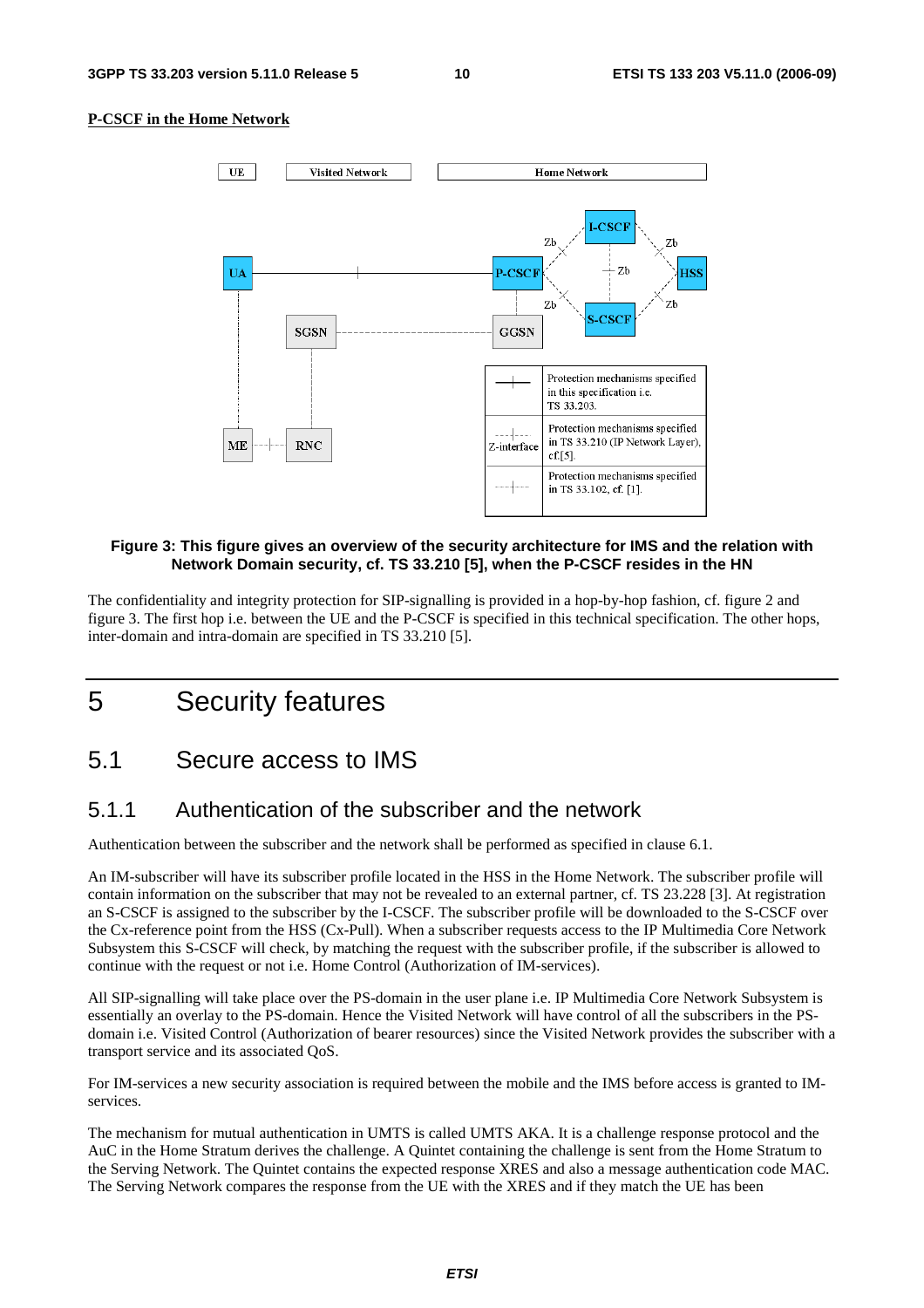authenticated. The UE calculates an expected MAC, XMAC, and compares this with the received MAC and if they match the UE has authenticated the Serving Network.

The AKA-protocol is a secure protocol developed for UMTS and the same concept/principles will be reused for the IP Multimedia Core Network Subsystem, where it is called IMS AKA.

NOTE: Although the method of calculating the parameters in UTMS AKA and IMS AKA are identical, the parameters are transported in slightly different ways. In UMTS, the UE's response RES is sent in the clear, while in IMS RES is not sent in the clear but combined with other parameters to form an authentication response and the authentication response is sent to the network (as described in RFC 3310 [17])

The Home Network authenticates the subscriber at anytime via the registration or re-registration procedures.

### 5.1.2 Re-Authentication of the subscriber

Initial registration shall always be authenticated. It is the policy of the operator that decides when to trigger a reauthentication by the S-CSCF. Hence a re-registration might not need to be authenticated.

A SIP REGISTER message, which has not been integrity protected at the first hop, shall be considered as initial registration.

The S-CSCF shall also be able to initiate an authenticated re-registration of a user at any time, independent of previous registrations.

### 5.1.3 Confidentiality protection

Confidentiality protection shall not be applied to SIP signalling messages between the UE and the P-CSCF.It is recommended to offer encryption for SIP signalling at link layer i.e. between the UE and the RNC using the existing mechanisms as defined in TS 33.102 [1].

Confidentiality between CSCFs, and between CSCFs and the HSS shall rely on mechanisms specified by Network Domain Security in TS 33.210 [5].

### 5.1.4 Integrity protection

Integrity protection shall be applied between the UE and the P-CSCF for protecting the SIP signalling, as specified in clause 6.3. The following mechanisms are provided.

- 1. The UE and the P-CSCF shall negotiate the integrity algorithm that shall be used for the session, as specified in clause 7.
- 2. The UE and the P-CSCF shall agree on security associations, which include the integrity keys, that shall be used for the integrity protection. The mechanism is based on IMS AKA and specified in clause 6.1.
- 3. The UE and the P-CSCF shall both verify that the data received originates from a node, which has the agreed integrity key. This verification is also used to detect if the data has been tampered with.
- 4. Replay attacks and reflection attacks shall be mitigated.

Integrity protection between CSCFs, and between CSCFs and the HSS shall rely on mechanisms specified by Network Domain Security in TS 33.210 [5].

## 5.2 Network topology hiding

The operational details of an operator's network are sensitive business information that operators are reluctant to share with their competitors. While there may be situations (partnerships or other business relations) where the sharing of such information is appropriate, the possibility should exist for an operator to determine whether or not the internals of its network need to be hidden.

It shall be possible to hide the network topology from other operators, which includes the hiding of the number of S-CSCFs, the capabilities of the S-CSCFs and the capability of the network.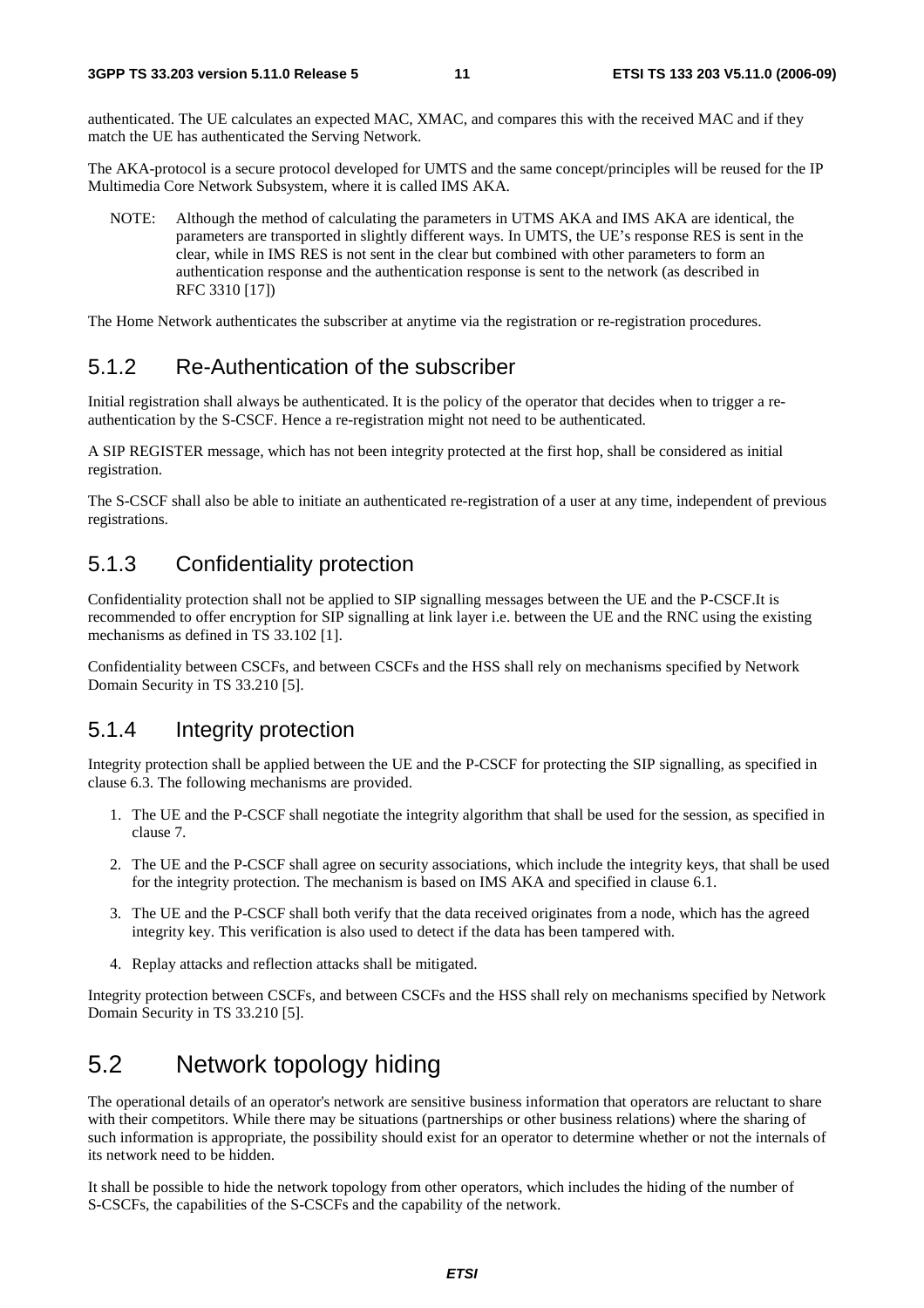The I-CSCF shall have the capability to encrypt the addresses of all the entities of the operator network in SIP Via, Record-Route, Route and Path headers and then decrypt the addresses when handling the response to a request. The P-CSCF may receive routing information that is encrypted but the P-CSCF will not have the key to decrypt this information.

The mechanism shall support the scenario that different I-CSCFs in the HN may encrypt and decrypt the addresses of all the entities of the operator network.

## 5.3 SIP Privacy for IMS Networks

Privacy may in many instances be equivalent with confidentiality, i.e. to hide the information (using encryption and encryption keys) from all entities except those who are authorized to understand the information. The SIP Privacy Extensions for IMS Networks do not provide such confidentiality. The purpose of the mechanism is rather to give an IMS subscriber the possibility to withhold certain identity information of the subscriber as specified in TS 23.228 [3], TS 24.228 [11], TS 24.229 [8], RFC 3323 [22] and RFC 3325 [23].

The IMS Network shall, from the Privacy function point of view, be a closed network by the implementation of Security Gateways for IMS signalling as defined in TS 33.210 [5].

NOTE 1: In particular when a SIP message is routed through the SEG towards an IP address, which is not operating the Za interface, i.e. there is no SA available in the SEG for applying IPsec ESP the SEG will, in compliance with TS 33.210 [5], drop the packet.

## 6 Security mechanisms

### 6.1 Authentication and key agreement

The scheme for authentication and key agreement in the IMS is called IMS AKA. The IMS AKA achieves mutual authentication between the ISIM and the HN, cf. figure 1. The identity used for authenticating a subscriber is the private identity, IMPI, which has the form of a NAI, cf. TS 23.228 [3]. The HSS and the ISIM share a long-term key associated with the IMPI.

The HN shall choose the IMS AKA scheme for authenticating an IM subscriber accessing through UMTS. The security parameters e.g. keys generated by the IMS AKA scheme are transported by SIP.

The generation of the authentication vector AV that includes RAND, XRES, CK, IK and AUTN shall be done in the same way as specified in TS 33.102 [1]. The ISIM and the HSS keep track of counters  $SON<sub>ISM</sub>$  and  $SON<sub>ISS</sub>$ respectively. The requirements on the handling of the counters and mechanisms for sequence number management are specified in TS 33.102 [1]. The AMF field can be used in the same way as in TS 33.102 [1].

Furthermore two pairs of (unilateral) security associations (SAs) are established between the UE and the P-CSCF. The subscriber may have several IMPUs associated with one IMPI. These may belong to the same or different service profiles. Only two pairs of SAs shall be active between the UE and the P-CSCF. These two pairs of SAs shall be updated when a new successful authentication of the subscriber has occurred, cf. clause 7.4.

It is the policy of the HN that decides if an authentication shall take place for the registration of different IMPUs e.g. belonging to same or different service profiles. Regarding the definition of service profiles cf. TS 23.228 [3].

### 6.1.1 Authentication of an IM-subscriber

Before a user can get access to the IM services at least one IMPU needs to be registered and the IMPI authenticated in the IMS at application level. In order to get registered the UE sends a SIP REGISTER message towards the SIP registrar server i.e. the S-CSCF, cf. figure 1, which will perform the authentication of the user. The message flows are the same regardless of whether the user has an IMPU already registered or not.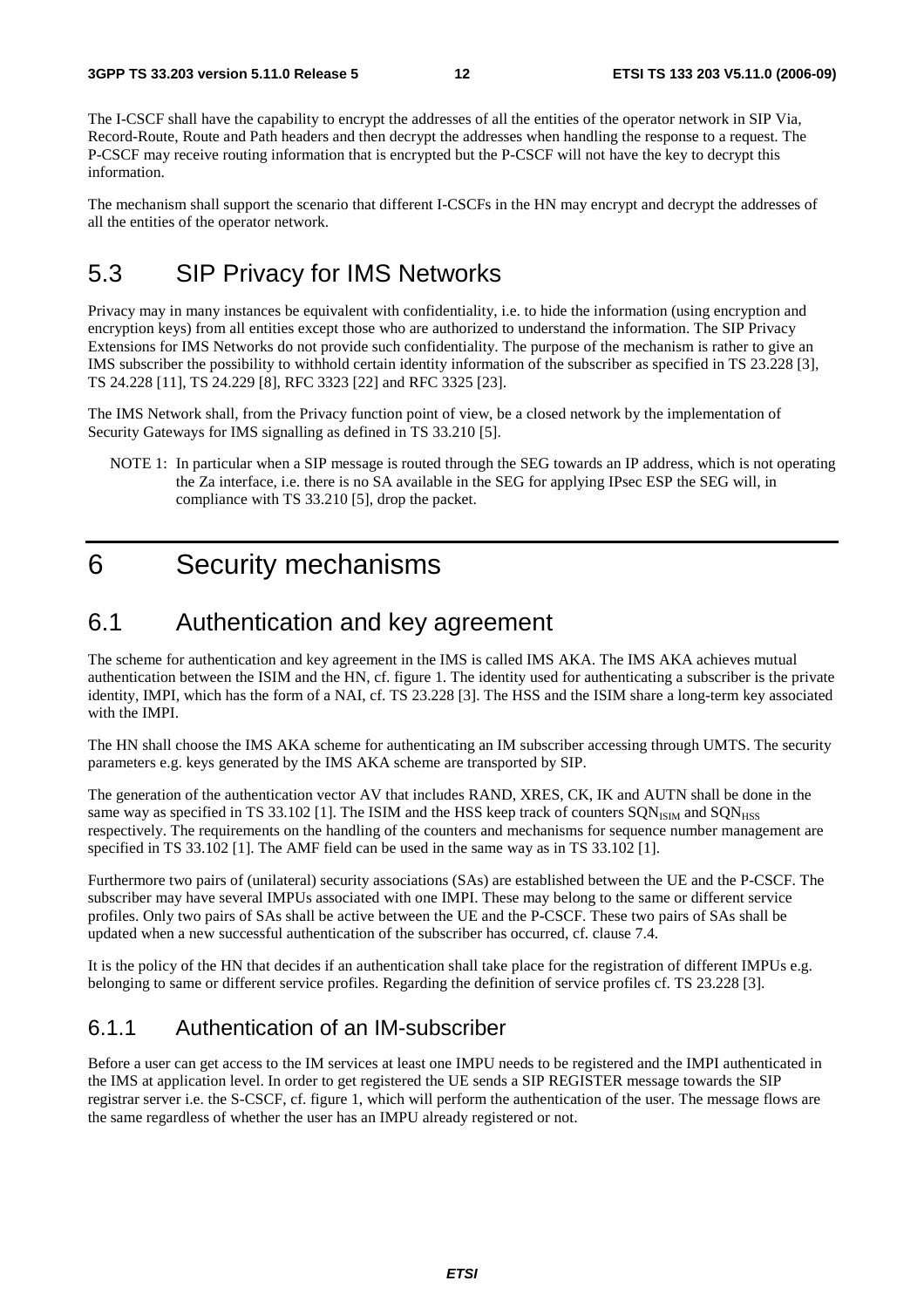

**Figure 4: The IMS Authentication and Key Agreement for an unregistered IM subscriber and successful mutual authentication with no synchronization error** 

The detailed requirements and complete registration flows are defined in TS 24.229 [8] and TS 24.228 [11].

SMn stands for SIP Message n and CMm stands for Cx message m which has a relation to the authentication process:

SM1: REGISTER(IMPI, IMPU)

In SM2 and SM3 the P-CSCF and the I-CSCF respectively forwards the SIP REGISTER towards the S-CSCF.

After receiving SM3, if the IMPU is not currently registered at the S-CSCF, the S-CSCF needs to set the registration flag at the HSS to initial registration pending. This is done in order to handle mobile terminated calls while the initial registration is in progress and not successfully completed. The registration flag is stored in the HSS together with the S-CSCF name and user identity, and is used to indicate whether a particular IMPU of the user is unregistered or registered at a particular S-CSCF or if the initial registration at a particular S-CSCF is pending. The registration flag is set by the S-CSCF sending a Cx-Put to the HSS. If the IMPU is currently registered, the S-CSCF shall leave the registration flag set to *registered*. At this stage the HSS has performed a check that the IMPI and the IMPU belong to the same user.

Upon receiving the SIP REGISTER the S-CSCF CSCF shall use an Authentication Vector (AV) for authenticating and agreeing a key with the user. If the S-CSCF has no valid AV then the S-CSCF shall send a request for AV(s) to the HSS in CM1 together with the number m of AVs wanted where m is at least one.

CM1: Cx-AV-Req(IMPI, m)

Upon receipt of a request from the S-CSCF, the HSS sends an ordered array of *n* authentication vectors to the S-CSCF using CM2. The authentication vectors are ordered based on sequence number. Each authentication vector consists of the following components: a random number RAND, an expected response XRES, a cipher key CK, an integrity key IK and an authentication token AUTN. Each authentication vector is good for one authentication and key agreement between the S-CSCF and the IMS user.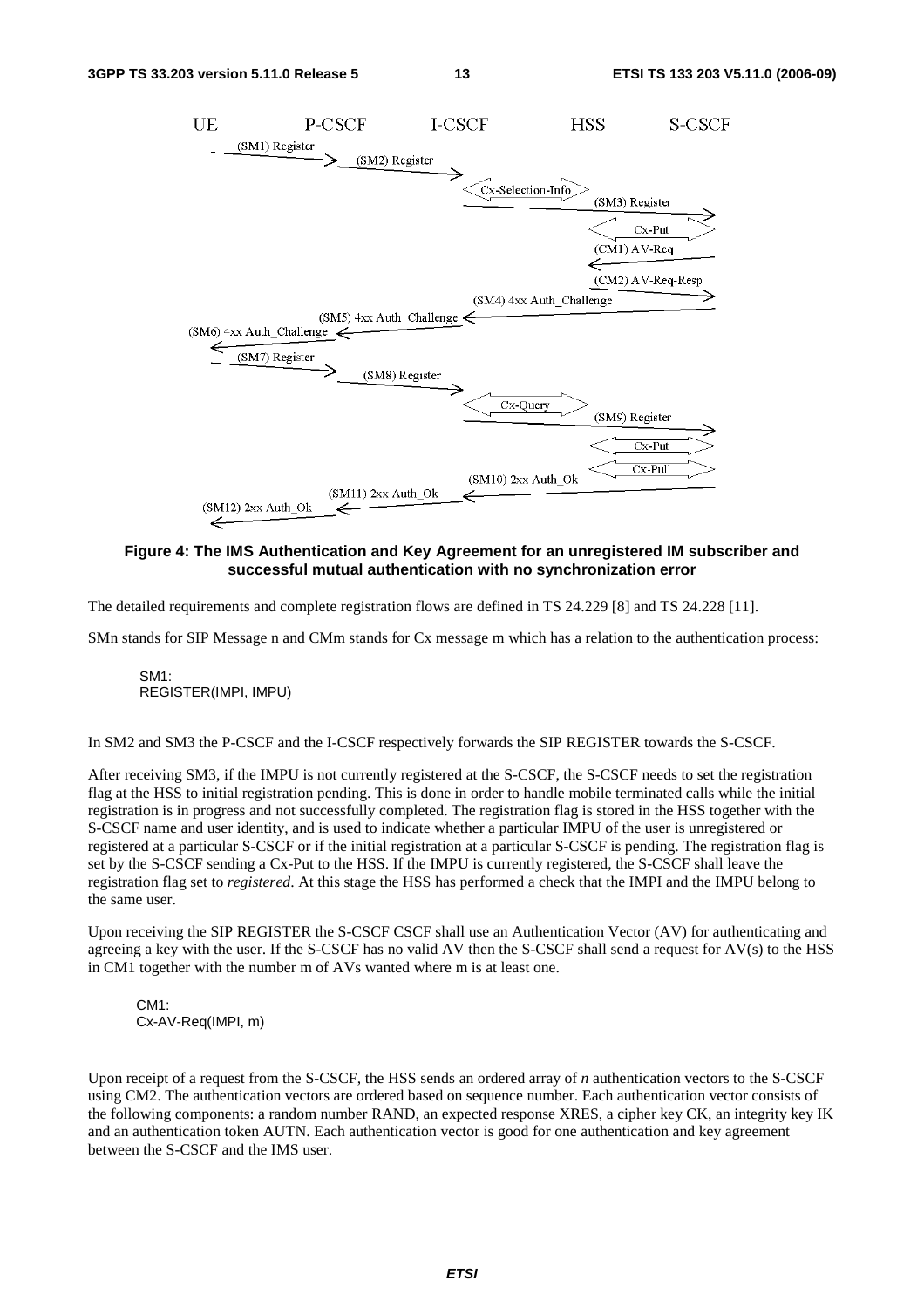CM2:

Cx-AV-Req-Resp(IMPI, RAND1||AUTN1||XRES1||CK1||IK1,….,RANDn||AUTNn||XRESn||CKn||IKn)

When the S-CSCF needs to send an authentication challenge to the user, it selects the next authentication vector from the ordered array, i.e. authentication vectors in a particular S-CSCF are used on a first-in / first-out basis.

The S-CSCF sends a SIP 4xx Auth Challenge i.e. an authentication challenge towards the UE including the challenge RAND, the authentication token AUTN in SM4. It also includes the integrity key IK and the cipher key CK for the P-CSCF. RFC 3310 [17] specifies how to populate the parameters of an authentication challenge. The S-CSCF also stores the RAND sent to the UE for use in case of a synchronization failure.

The verification of the SQN by the USIM and ISIM will cause the UE to reject an attempt by the S-CSCF to re-use a AV. Therefore no AV shall be sent more than once.

NOTE: This does not preclude the use of the normal SIP transaction layer re-transmission procedures.

SM4:

4xx Auth\_Challenge(IMPI, RAND, AUTN, IK, CK)

When the P-CSCF receives SM5 it shall store the key(s) and remove that information and forward the rest of the message to the UE i.e.

SM6:

4xx Auth\_Challenge(IMPI, RAND, AUTN)

Upon receiving the challenge, SM6, the UE takes the AUTN, which includes a MAC and the SQN. The UE calculates the XMAC and checks that XMAC=MAC and that the SQN is in the correct range as in TS 33.102 [1]. If both these checks are successful the UE uses RES and some other parameters to calculate an authentication response. This response is put into the Authorization header and sent back to the registrar in SM7. RFC 3310 [17] specifies how to populate the parameters of the response. It should be noted that the UE at this stage also computes the session keys CK and IK.

SM7:

REGISTER(IMPI, Authentication response)

The P-CSCF forwards the authentication response in SM8 to the I-CSCF, which queries the HSS to find the address of the S-CSCF. In SM9 the I-CSCF forwards the authentication response to the S-CSCF.

Upon receiving SM9 containing the response, the S-CSCF retrieves the active XRES for that user and uses this to check the authentication response sent by the UE as described in RFC 3310 [17]. If the check is successful then the user has been authenticated and the IMPU is registered in the S-CSCF. If the IMPU was not currently registered, the S-CSCF shall send a Cx-Put to update the registration-flag to *registered*. If the IMPU was currently registered the registrationflag is not altered.

It shall be possible to implicitly register IMPU(s). The implicitly registered IMPU(s) all belong to the same Service Profile. All the IMPU(s) being implicitly registered shall be delivered by the HSS to the S-CSCF and subsequently to the P-CSCF. The S-CSCF shall regard all implicitly registered IMPU(s) as registered IMPU(s).

When an IMPU has been registered this registration will be valid for some period of time. Both the UE and the S-CSCF will keep track on a timer for this purpose but the expiration time in the UE is smaller than the one in the S-CSCF in order to make it possible for the UE to be registered and reachable without interruptions. A successful registration of a previously registered IMPU (including implicitly registered IMPUs) means the expiry time of the registration is refreshed.

It should be noted that the UE initiated re-registration opens up a potential denial-of-service attack. That is, an attacker could try to register an already registered IMPU and respond with an incorrect authentication response in order to make the HN de-register the IMPU. For this reason a subscriber, when registered, shall not be de-registered if it fails an authentication.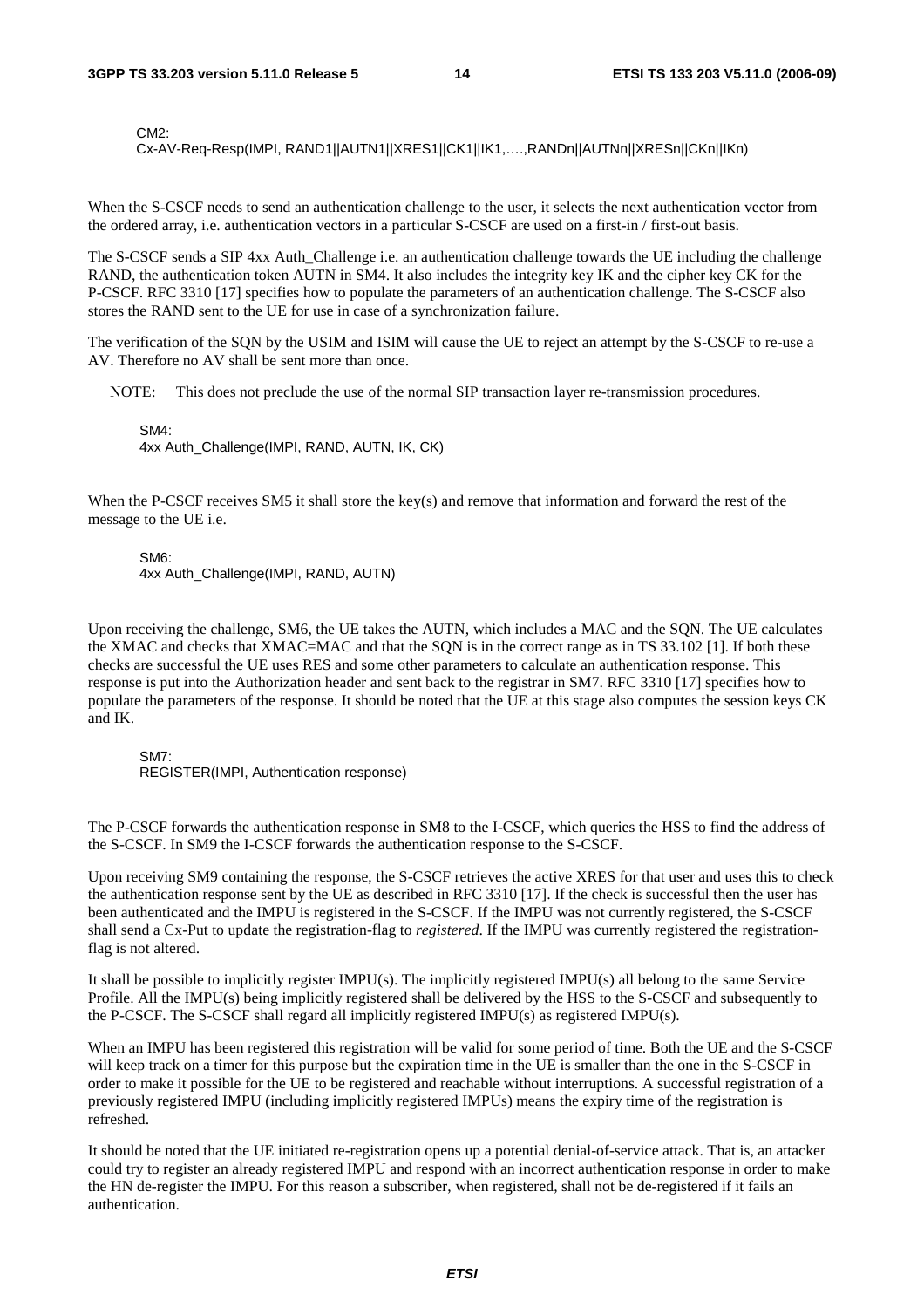The lengths of the IMS AKA parameters are specified in clause 6.3.7 of TS 33.102 [1].

### 6.1.2 Authentication failures

#### 6.1.2.1 User authentication failure

In this case the authentication of the user should fail at the S-CSCF due an incorrect response (received in SM9). However, if the response is incorrect, then the IK used to protect SM7 will normally be incorrect as well, which will normally cause the integrity check at the P-CSCF to fail before the response can be verified at S-CSCF. In this case SM7 is discarded by the IPsec layer at the P-CSCF.

If the integrity check passes but the response is incorrect, the message flows are identical up to and including SM9 as a successful authentication. Once the S-CSCF detects the user authentication failure it should proceed in the same way as having received SM9 in a network authentication failure (see clause 6.1.2.2).

#### 6.1.2.2 Network authentication failure

In this clause the case when the authentication of the network is not successful is specified. When the check of the MAC in the UE fails the network can not be authenticated and hence registration fails. The flow is identical as for the successful registration in 6.1.1 up to SM6.



#### **Figure 5**

The UE shall send a Register message towards the HN including an indication of the cause of failure in SM7. The P-CSCF and the I-CSCF forward this message to the S-CSCF.

#### SM7:

REGISTER(Failure = AuthenticationFailure, IMPI)

Upon receiving SM9, which includes the cause of authentication failure, the S-CSCF shall set the registration-flag in the HSS to*unregistered or Not registered*, if the IMPU is not currently registered. To set the flag the S-CSCF sends in CM3 a Cx-Put to the HSS. If the IMPU is currently registered, the S-CSCF does not update the registration flag.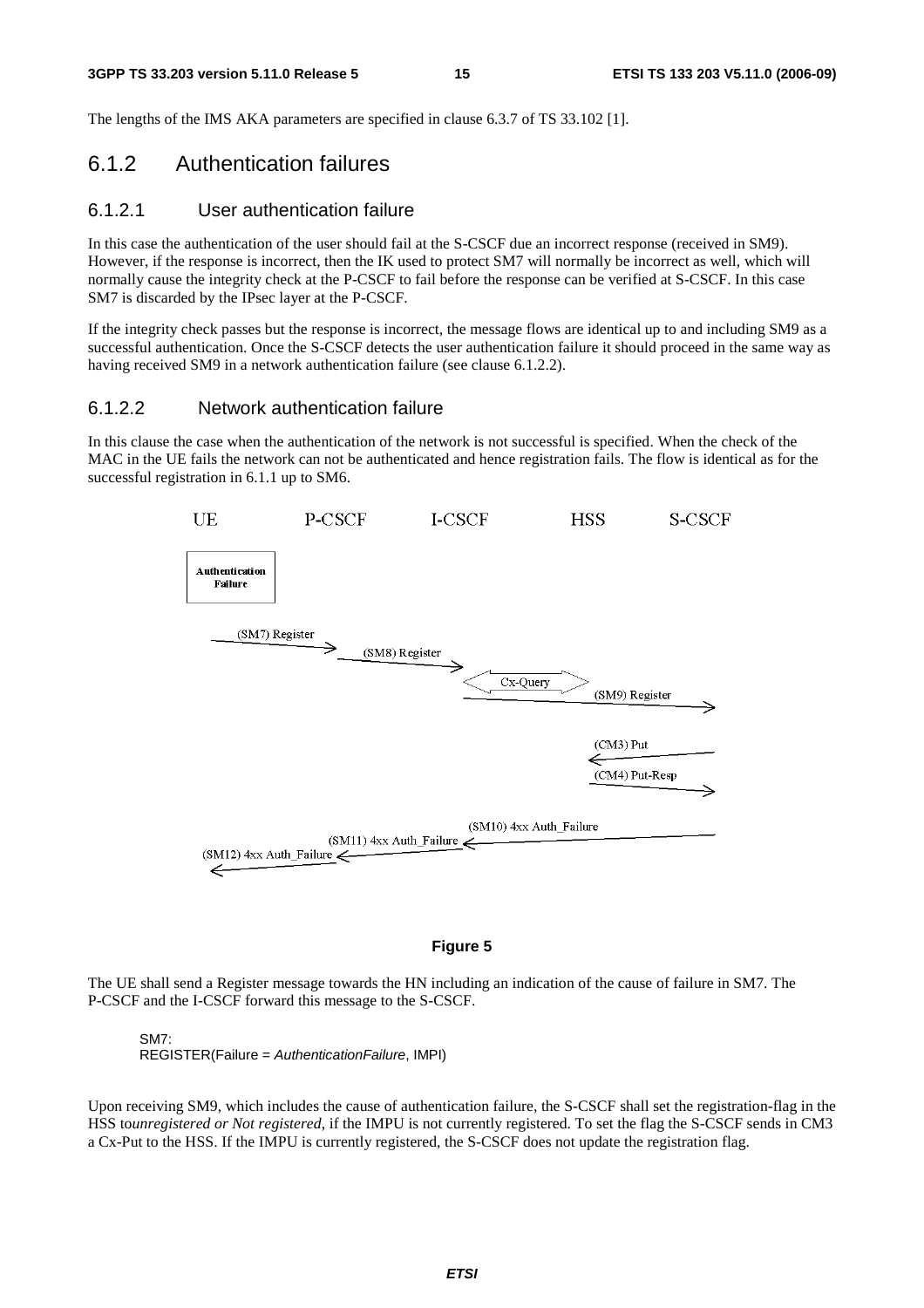CM3: Cx-AV-Put(IMPI, Clear S-CSCF name)

The HSS responds to CM3 with a Cx-Put-Resp in CM4.

In SM10 the S-CSCF sends a 4xx Auth Failure towards the UE indicating that authentication has failed, no security parameters shall be included in this message.

SM10: SIP/2.0 4xx Auth\_Failure

Upon receiving SM10 the I-CSCF shall clear any registration information related to the IMPI.

#### 6.1.2.3 Incomplete authentication

When the S-CSCF receives a new REGISTER request and challenges this request, it considers any previous authentication to have failed. It shall delete any information relating to the previous authentication, although the S-CSCF may send a response if the previous challenge is answered. A challenge to the new request proceeds as described in clause 6.1.1.

If the S-CSCF does not receive a response to an authentication within an acceptable time, it considers the authentication to have failed. If the IMPU was not already registered, the S-CSCF shall send a Cx-Put to the HSS to set the registration-flag for that IMPU to *Not registered* or *unregistered* (see message CM3 in clause 6.1.2.2). If the IMPU was already registered, the S-CSCF does not change the registration-flag.

### 6.1.3 Synchronization failure

In this clause the case of an authenticated registration with synchronization failure is described. After resynchronization, authentication may be successfully completed, but it may also happen that in subsequent attempts other failure conditions (i.e. user authentication failure, network authentication failure) occur. In below only the case of synchronization failure with subsequent successful authentication is shown. The other cases can be derived by combination with the flows for the other failure conditions.



**Figure 6**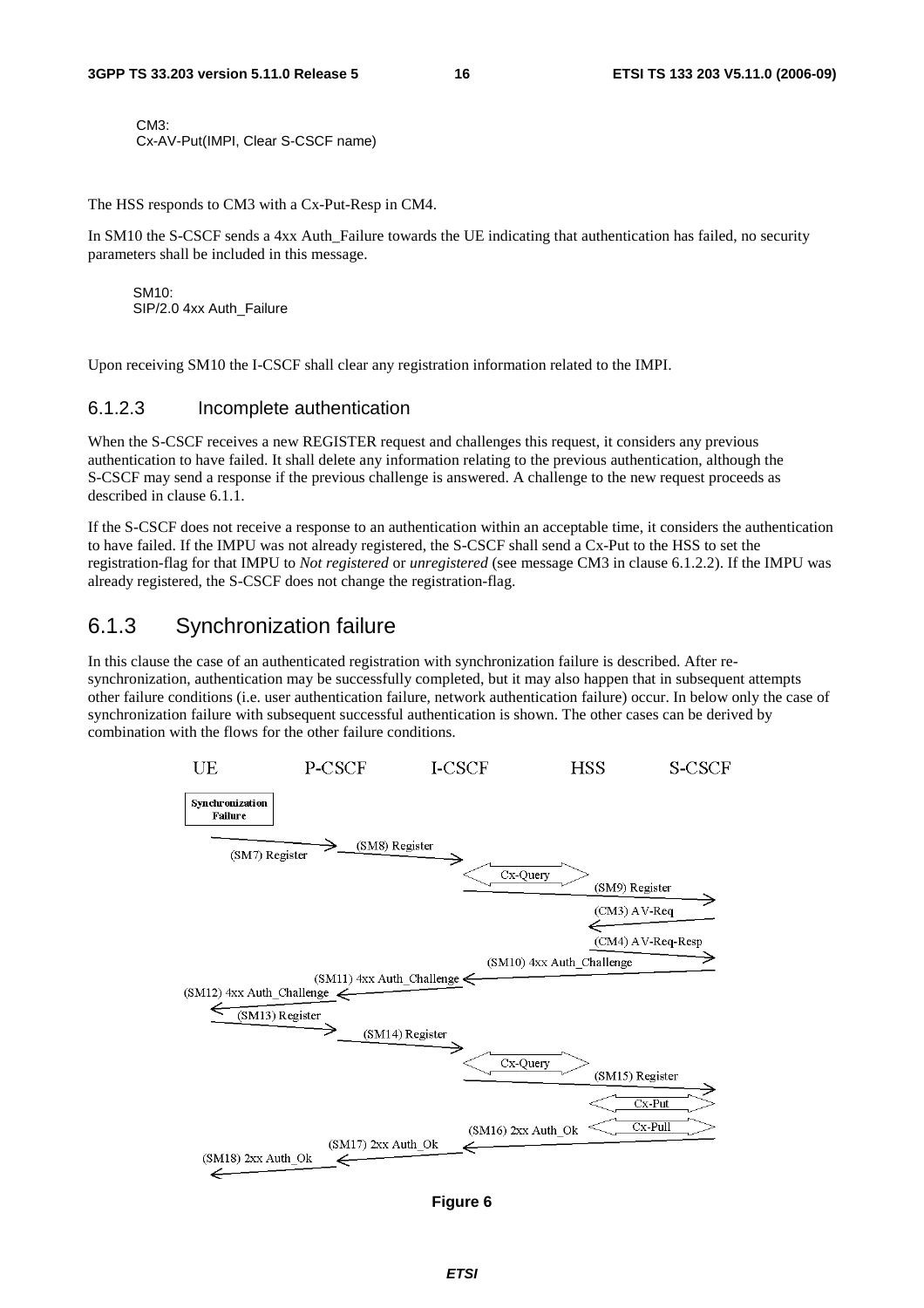The flow equals the flow in 6.1.1 up to SM6. When the UE receives SM6 it detects that the SQN is out of range and sends a synchronization failure back to the S-CSCF in SM7. RFC 3310 [17] describes the fields to populate corresponding parameters of synchronization failure.

```
SM7:
```
REGISTER(Failure = Synchronization Failure, AUTS, IMPI)

Upon receiving the *Synchronization Failure* and the AUTS the S-CSCF sends an Av-Req to the HSS in CM3 including the RAND stored by the S CSCF and the required number of Avs, m.

CM3: Cx-AV-Req(IMPI, RAND,AUTS, m)

The HSS checks the AUTS as in clause 6.3.5 of TS 33.102 [1]. After potentially updating the SQN, the HSS sends new AVs to the S-CSCF in CM4.

CM4:

```
Cx-AV-Req-Resp(IMPI, n,RAND<sub>1</sub>||AUTN<sub>1</sub>||XRES<sub>1</sub>||CK<sub>1</sub>||IK<sub>1</sub>,...,RAND<sub>n</sub>||AUTN<sub>n</sub>||XRES<sub>n</sub>||CK<sub>n</sub>||IK<sub>n</sub>)
```
When the S-CSCF receives the new batch of authentication vectors from the HSS it deletes the old ones for that user in the S-CSCF.

The rest of the messages i.e. SM10-SM18 including the Cx messages are exactly the same as SM4-SM12 and the corresponding Cx messages in 6.1.1.

### 6.1.4 Network Initiated authentications

In order to authenticate an already registered user, the S-CSCF shall send a request to the UE to initiate a re-registration procedure. When received at the S-CSCF, the re-registration shall trigger a new IMS AKA procedure that will allow the S-CSCF to re-authenticate the user.



#### **Figure 7**

The UE shall initiate the re-registration on the reception of the Authentication Required indication. In the event that the UE does not initiate the re-registration procedure after the request from the S-CSCF, the S-CSCF may decide to deregister the subscriber or re-issue an Authentication-Required.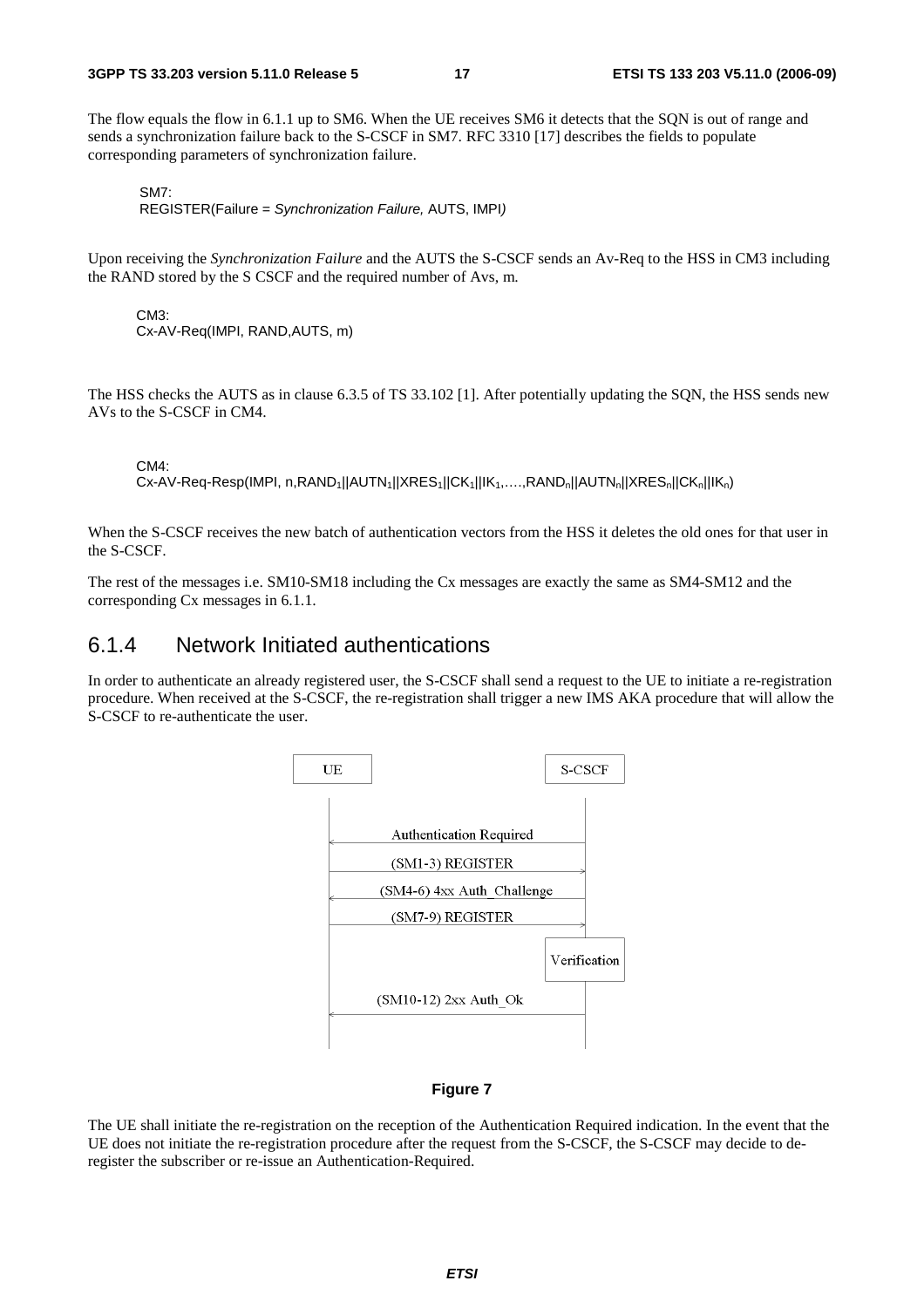### 6.1.5 Integrity protection indicator

In order to decide whether a REGISTER request from the UE needs to be authenticated, the S-CSCF needs to know about the integrity protection applied to the message. The P-CSCF attaches an indication to the REGISTER request to inform the S-CSCF that the message was integrity protected if:

- the P-CSCF receives a REGISTER containing an authentication response and the message is protected with an SA created during this authentication procedure; or
- the P-CSCF receives a REGISTER not containing an authentication response and the message is protected with an SA created by latest successful authentication (from the P-CSCF perspective).

For all other REGISTER requests the P-CSCF attaches an indication that the REGISTER request was not integrity protected or ensures that there is no indication about integrity protection in the message.

## 6.2 Confidentiality mechanisms

No confidentiality mechanism is provided in this specification, cf. clause 5.1.3.

## 6.3 Integrity mechanisms

IPsec ESP as specified in RFC 2406 [13] shall provide integrity protection of SIP signalling between the UE and the P-CSCF, protecting all SIP signalling messages at the IP level. IPSec ESP general concepts on Security Policy management, Security Associations and IP traffic processing as described in RFC 2401 [14] shall also be considered. ESP integrity shall be applied in transport mode between UE and P-CSCF.

The method to set up ESP security associations (SAs) during the SIP registration procedure is specified in clause 7. As a result of an authenticated registration procedure, two pairs of unidirectional SAs between the UE and the P-CSCF, all shared by TCP and UDP, shall be established in the P-CSCF and later in the UE. One SA pair is for traffic between a client port at the UE and a server port at the P-CSCF and the other SA is for traffic between a client port at the P-CSCF and a server port at the UE. For a detailed description of the establishment of these security associations see clause 7.

The integrity key  $IK_{ESP}$  is the same for the two pairs of simultaneously established SAs. The integrity key  $IK_{ESP}$  is obtained from the key  $IK_M$  established as a result of the AKA procedure, specified in clause 6.1, using a suitable key expansion function. This key expansion function depends on the ESP integrity algorithm and is specified in Annex I of this specification.

The integrity key expansion on the user side is done in the UE. The integrity key expansion on the network side is done in the P-CSCF.

The anti-replay service shall be enabled in the UE and the P-CSCF on all established SAs.

## 6.4 Hiding mechanisms

The Hiding Mechanism is optional for implementation. All I-CSCFs in the HN shall share the same encryption and decryption key Kv. If the mechanism is used and the operator policy states that the topology shall be hidden the I-CSCF shall encrypt the hiding information elements when the I-CSCF forwards SIP Request or Response messages outside the hiding network's domain. The hiding information elements are entries in SIP headers, such as Via, Record-Route, Route and Path, which contain addresses of SIP proxies in hiding network. When I-CSCF receives a SIP Request or Response message from outside the hiding network's domain, the I-CSCF shall decrypt those information elements that were encrypted by I-CSCF in this hiding network domain.

The purpose of encryption in network hiding is to protect the identities of the SIP proxies and the topology of the hiding network. Therefore, an encryption algorithm in confidentiality mode shall be used. The network hiding mechanism will not address the issues of authentication and integrity protection of SIP headers. The AES in CBC mode with 128-bit block and 128-bit key shall be used as the encryption algorithm for network hiding. In the CBC mode under a given key, if a fixed IV is used to encrypt two same plaintexts, then the ciphertext blocks will also be equal. This is undesirable for network hiding. Therefore, random IV shall be used for each encryption. The same IV is required to decrypt the information. The IV shall be included in the same SIP header that includes the encrypted information.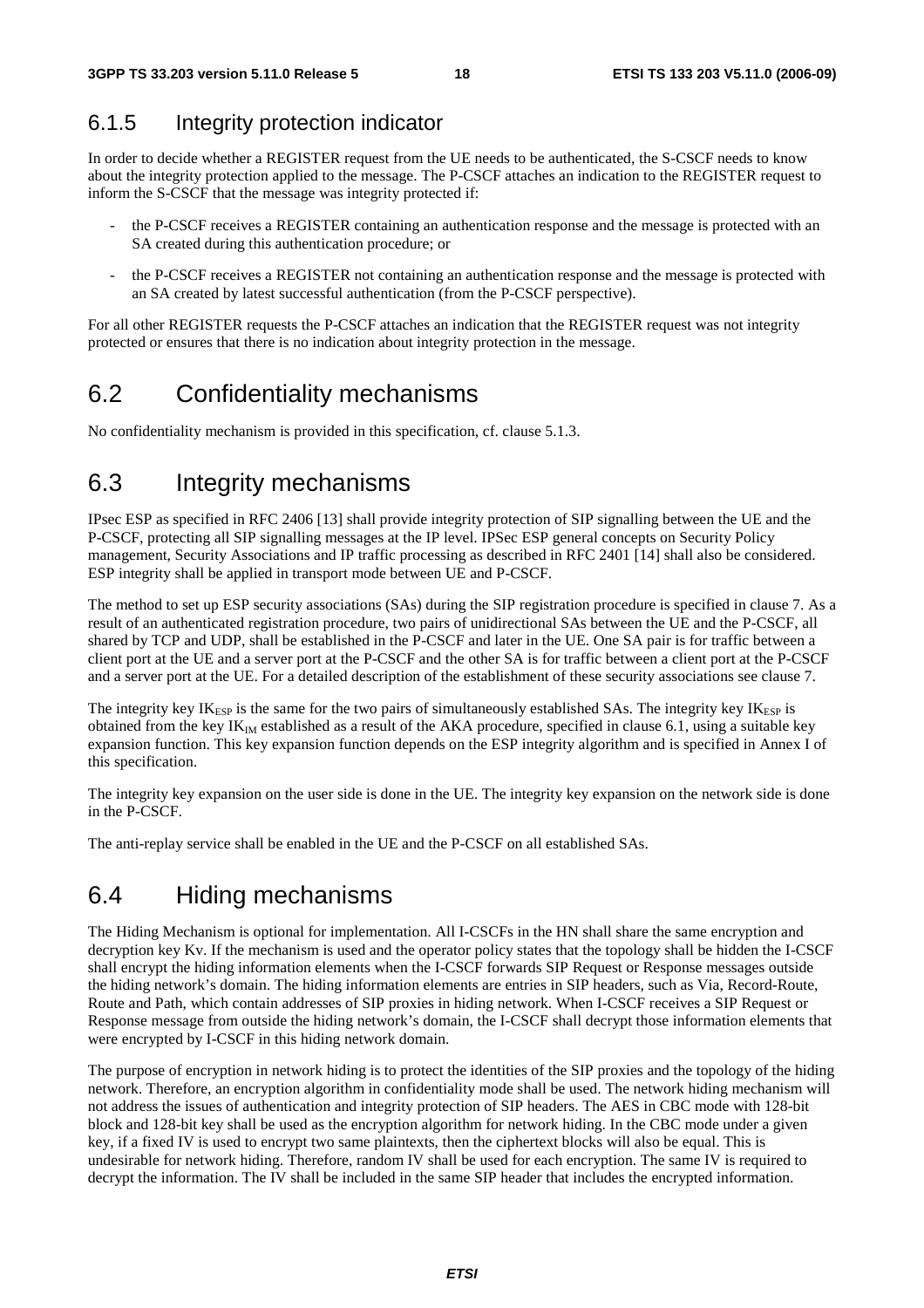## 7 Security association set-up procedure

The security association set-up procedure is necessary in order to decide what security services to apply and when the security services start. In the IMS authentication of users is performed during registration as specified in clause 6.1. Subsequent signalling communications in this session will be integrity protected based on the keys derived during the authentication process.

## 7.1 Security association parameters

For protecting IMS signalling between the UE and the P-CSCF it is necessary to agree on shared keys that are provided by IMS AKA, and a set of parameters specific to a protection method. The security mode setup (cf. clause 7.2) is used to negotiate the SA parameters required for IPsec ESP with authentication, but without confidentiality.

The SA parameters that shall be negotiated between UE and P-CSCF in the security mode set-up procedure, are:

#### **- Integrity algorithm**

NOTE: What is called "authentication algorithm" in RFC 2406 [13] is called "integrity algorithm" in this specification in order to be in line with the terminology used in other 3GPP specifications and, in particular, to avoid confusion with the authentication algorithms used in the AKA protocol.

The integrity algorithm is either HMAC-MD5-96 [15] or HMAC-SHA-1-96 [16].

 Both integrity algorithms shall be supported by both, the UE and the P-CSCF as mandated by RFC 2406 [13]. In the unlikely event that one of the integrity algorithms is compromised during the lifetime of this specification, this algorithm shall no longer be supported.

NOTE: If only one of the two integrity algorithms is compromised then it suffices for the IMS to remain secure that the algorithm is no longer supported by any P-CSCF. The security mode set-up procedure (cf. clause 7.2) will then ensure that the other integrity algorithm is selected.

#### **- SPI (Security Parameter Index)**

 The SPI is allocated locally for inbound SAs. The triple (SPI, destination IP address, security protocol) uniquely identifies an SA at the IP layer. The UE shall select the SPIs uniquely, and different from any SPIs that might be used in any existing SAs (i.e. inbound and outbound SAs). The SPIs selected by the P-CSCF shall be different than the SPIs sent by the UE, cf. clause 7.2. In an authenticated registration, the UE and the P-CSCF each select two SPIs, not yet associated with existing inbound SAs, for the new inbound security associations at the UE and the P-CSCF respectively.

NOTE: This allocation of SPIs ensures that protected messages in the uplink always differ from protected messages in the downlink in, at least, the SPI field. This thwarts reflection attacks. When several applications use IPsec on the same physical interface the SIP application should be allocated a separate range of SPIs.

#### **The following SA parameters are not negotiated:**

- Life type: the life type is always seconds;
- SA duration: the SA duration has a fixed length of  $2^{32}$ -1;
- NOTE: The SA duration is a network layer concept. From a practical point of view, the value chosen for "SA duration" does not impose any limit on the lifetime of an SA at the network layer. The SA lifetime is controlled by the SIP application as specified in clause 7.4.
- Mode: transport mode;
- Key length: the length of the integrity key  $IK_{ESP}$  depends on the integrity algorithm. It is 128 bits for HMAC-MD5-96 and 160 bits for HMAC-SHA-1-96.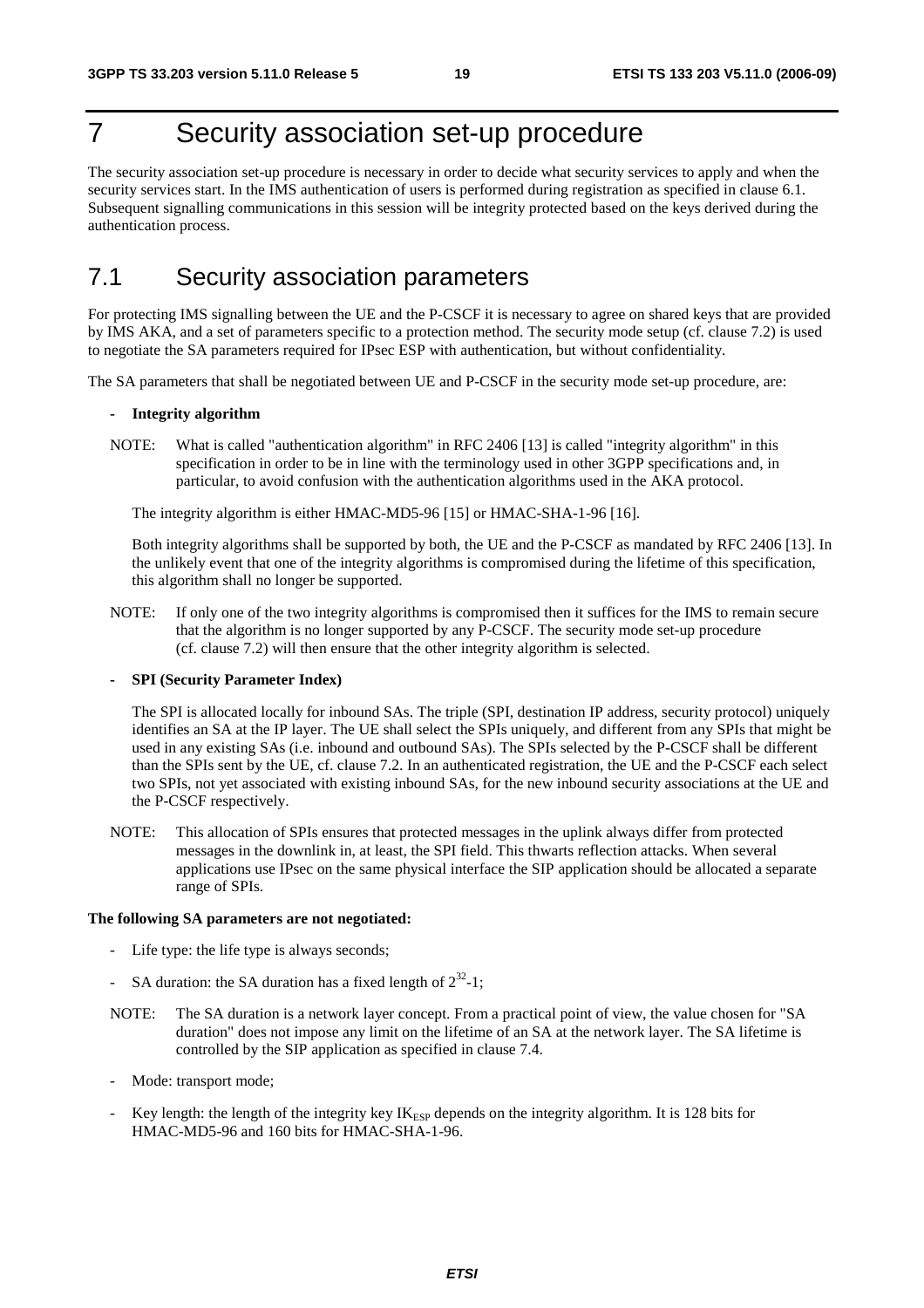#### **Selectors:**

The security associations (SA) have to be bound to specific parameters (selectors) of the SIP flows between UE and P-CSCF, i.e. source and destination IP addresses, transport protocols that share the SA, and source and destination ports.

- IP addresses are bound to two pairs of SAs, as in clause 6.3, as follows:
	- inbound SA at the P-CSCF:
		- The source and destination IP addresses associated with the SA are identical to those in the header of the IP packet in which the initial SIP REGISTER message was received by the P-CSCF.
	- outbound SA at the P-CSCF: the source IP address bound to the outbound SA equals the destination IP address bound to the inbound SA; the destination IP address bound to the outbound SA equals the source IP address bound to the inbound SA.
- NOTE: This implies that the source and destination IP addresses in the header of the IP packet in which the protected SIP REGISTER message was received by the P-CSCF need to be the same as those in the header of the IP packet in which the initial SIP REGISTER message was received by the P-CSCF.
- The transport protocol selector shall allow UDP and TCP.
- Ports:
	- 1. The P-CSCF associates two ports, called *port\_ps* and *port\_pc*, with each pair of security assocations established in an authenticated registration. The ports *port\_ps* and *port\_pc* are different from the standard SIP ports 5060 and 5061. No unprotected messages shall be sent from or received on the ports *port\_ps* and *port\_pc*. From a security point of view, unprotected messages may be received on any port which is different from the ports *port\_ps* and *port\_pc*. The number of the ports *port\_ps* and *port\_pc* are communicated to the UE during the security mode set-up procedure, cf. clause 7.2. These ports are used with both, UDP and TCP. The use of these ports may differ for TCP and UDP, as follows:

 **UDP case:** the P-CSCF receives requests and responses protected with ESP from any UE on the port *port\_ps* (the"protected server port"). The P-CSCF sends requests and responses protected with ESP to a UE on the port *port\_pc* (the "protected client port").

 **TCP case:** the P-CSCF, if it does not have a TCP connection towards the UE yet, shall set up a TCP connection from its *port\_pc* to the port *port\_us* of the UE before sending a request to it..

- NOTE: Both the UE and the P-CSCF may set up a TCP connection from their client port to the other end's server port on demand. An already existing TCP connection may be reused by both the P-CSCF or the UE; but it is not mandatory.
- NOTE: The protected server port *port\_ps* stays fixed for a UE until all IMPUs from this UE are de-registered. It may be fixed for a particular P-CSCF over all UEs, but there is no need to fix the same protected server port for different P-CSCFs.
- NOTE: The distinction between the UDP and the TCP case reflects the different behaviour of SIP over UDP and TCP, as specified in section 18 of RFC 3261 [6].
	- 2. The UE associates two ports, called *port\_us* and *port\_uc*, with each pair of security assocations established in an authenticated registration. The ports *port\_us* and *port\_uc* are different from the standard SIP ports 5060 and 5061. No unprotected messages shall be sent from or received on the ports *port\_us* and *port\_uc*. From a security point of view, unprotected messages may be received on any port which is different from the ports *port\_us* and *port\_uc*. The number of the ports *port\_us* and *port\_uc* are communicated to the P-CSCF during the security mode set-up procedure, cf. clause 7.2. These ports are used with both, UDP and TCP. The use of these ports may differ for TCP and UDP, as follows:

**UDP case:** the UE receives requests and responses protected with ESP on the port *port\_us* (the"protected server port"). The UE sends requests and responses protected with ESP on the port *port uc* (the "protected client port").

**TCP case:** the UE, if it does not have a TCP connection towards the P-CSCF yet, shall set up a TCP connection to the port *port ps* of the P-CSCF before sending a request to it.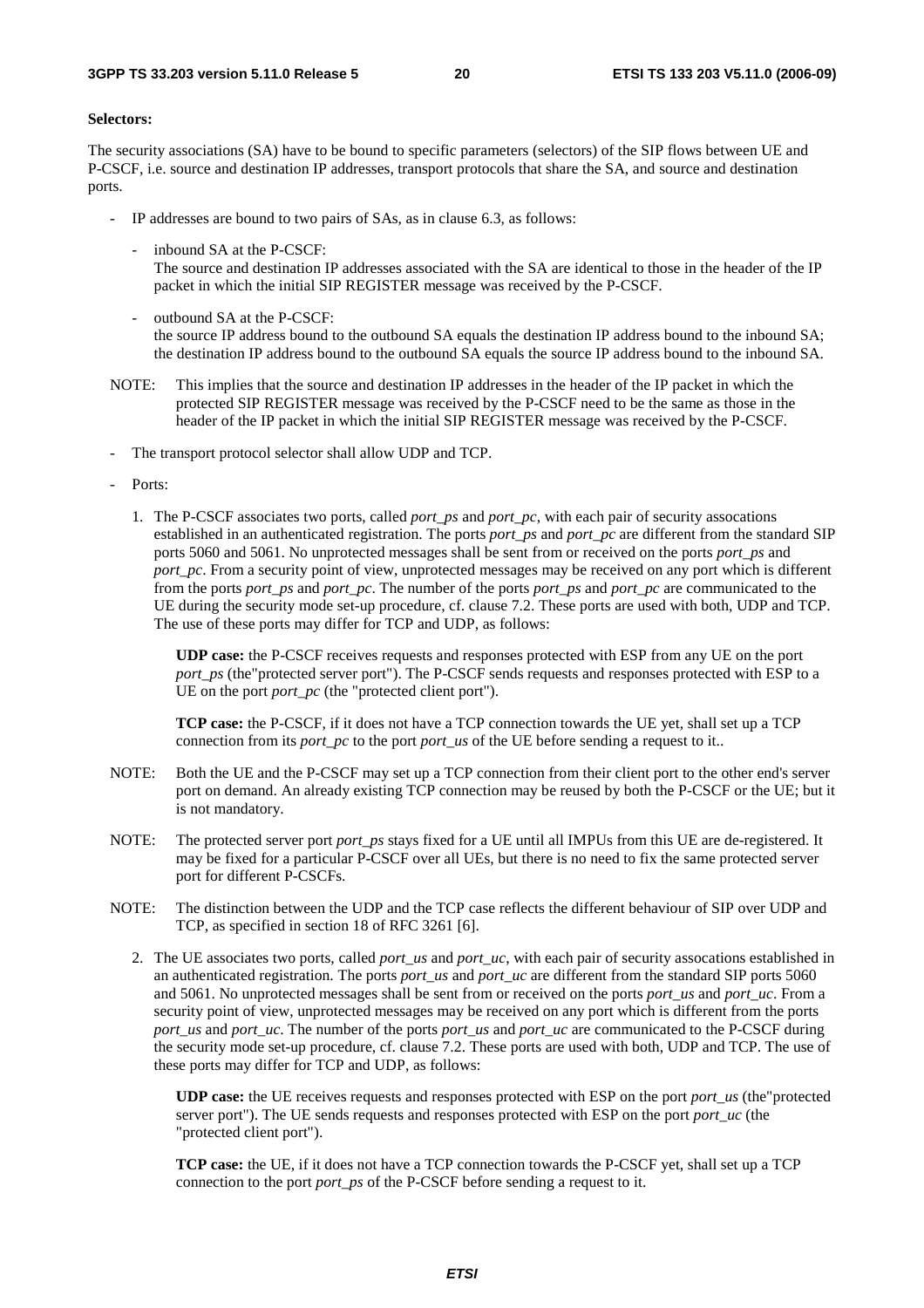- NOTE: Both the UE and the P-CSCF may set up a TCP connection from their client port to the other end's server port on demand. An already existing TCP connection may be reused by both the P-CSCF or the UE, but it is not mandatory.
- NOTE: The protected server port *port\_us* stays fixed for a UE until all IMPUs from this UE are de-registered.
- NOTE: The distinction between the UDP and the TCP case reflects the different behaviour of SIP over UDP and TCP, as specified in section 18 of RFC 3261 [6]
	- 3. The P-CSCF is allowed to receive only REGISTER messages and error messages on unprotected ports. All other messages not arriving on a protected port shall be either discarded or rejected by the P-CSCF.
	- 4. The UE is allowed to receive only the following messages on an unprotected port:
		- responses to unprotected REGISTER messages;
		- error messages.

All other messages not arriving on a protected port shall be rejected or silently discarded by the UE.

The following rules apply:

- 1. For each unidirectional SA which has been established and has not expired, the SIP application at the P-CSCF stores at least the following data: (UE\_IP\_address, UE\_protected\_port, P-CSCF\_protected\_port, SPI, IMPI, IMPU1, ... , IMPUn, lifetime) in an "SA\_table". The pair (UE\_protected\_port, P-CSCF\_protected\_port) equals either (*port\_uc*, *port\_ps*) or (*port\_us*, *port\_pc*).
- NOTE: The SPI is only required when initiating and deleting SAs in the P-CSCF. The SPI is not exchanged between IPsec and the SIP layer for incoming or outgoing SIP messages.
- 2. The SIP application at the P-CSCF shall check upon receipt of a protected REGISTER message that the source IP address in the packet headers coincide with the UE's IP address inserted in the Via header of the protected REGISTER message. If the Via header does not explicitly contain the UE's PI address, but rather a symbolic name then the P-CSCF shall first resolve the symbolic name by suitable means to obtain an IP address.
- 3. The SIP application at the P-CSCF shall check upon receipt of an initial REGISTER message or a re-REGISTER message that the pair (UE\_IP\_address, UE\_protected\_client\_port), where the UE\_IP\_address is the source IP address in the packet header and the protected client port is sent as part of the security mode set-up procedure (cf. clause 7.2), has not yet been associated with entries in the "SA\_table". Furthermore, the P-CSCF shall check that, for any one IMPI, no more than six SAs per direction are stored at any one time. If these checks are unsuccessful the registration is aborted and a suitable error message is sent to the UE.
- NOTE: According to clause 7.4 on SA handling, at most six SAs per direction may exist at a P-CSCF for one user at any one time.
- 4. For each incoming protected message the SIP application at the P-CSCF shall verify that the correct inbound SA according to clause 7.4 on SA handling has been used. The SA is identified by the triple (UE\_IP\_address, UE\_protected\_port, P-CSCF\_protected\_port) in the "SA\_table". The SIP application at the P-CSCF shall further ensure that the user associated with the SA, which was used to protect the incoming message from the UE, is identical to the user who is associated at SIP level with the message sent by the P-CSCF towards the network.
- NOTE: Not all SIP messages necessarily contain public or private identities, e.g. subsequent messages in a dialogue. Other information, e.g. a dialogue identifier, may be used to associate the message with a user at SIP level.
- 5. For each unidirectional SA which has been established and has not expired, the SIP application at the UE stores at least the following data: (UE\_protected\_port, P-CSCF\_protected\_port, SPI, lifetime) in an "SA\_table". The pair (UE\_protected\_port, P-CSCF\_protected\_port) equals either (*port\_uc, port\_ps*) or (*port\_us, port\_pc*).
- NOTE: The SPI is only required to initiate and delete SAs in the UE. The SPI is not exchanged between IPsec and the SIP layer for incoming or outgoing SIP messages.
- 6. When establishing a new pair of SAs (cf. clause 6.3) the SIP application at the UE shall ensure that the selected numbers for the protected ports do not correspond to an entry in the "SA\_table".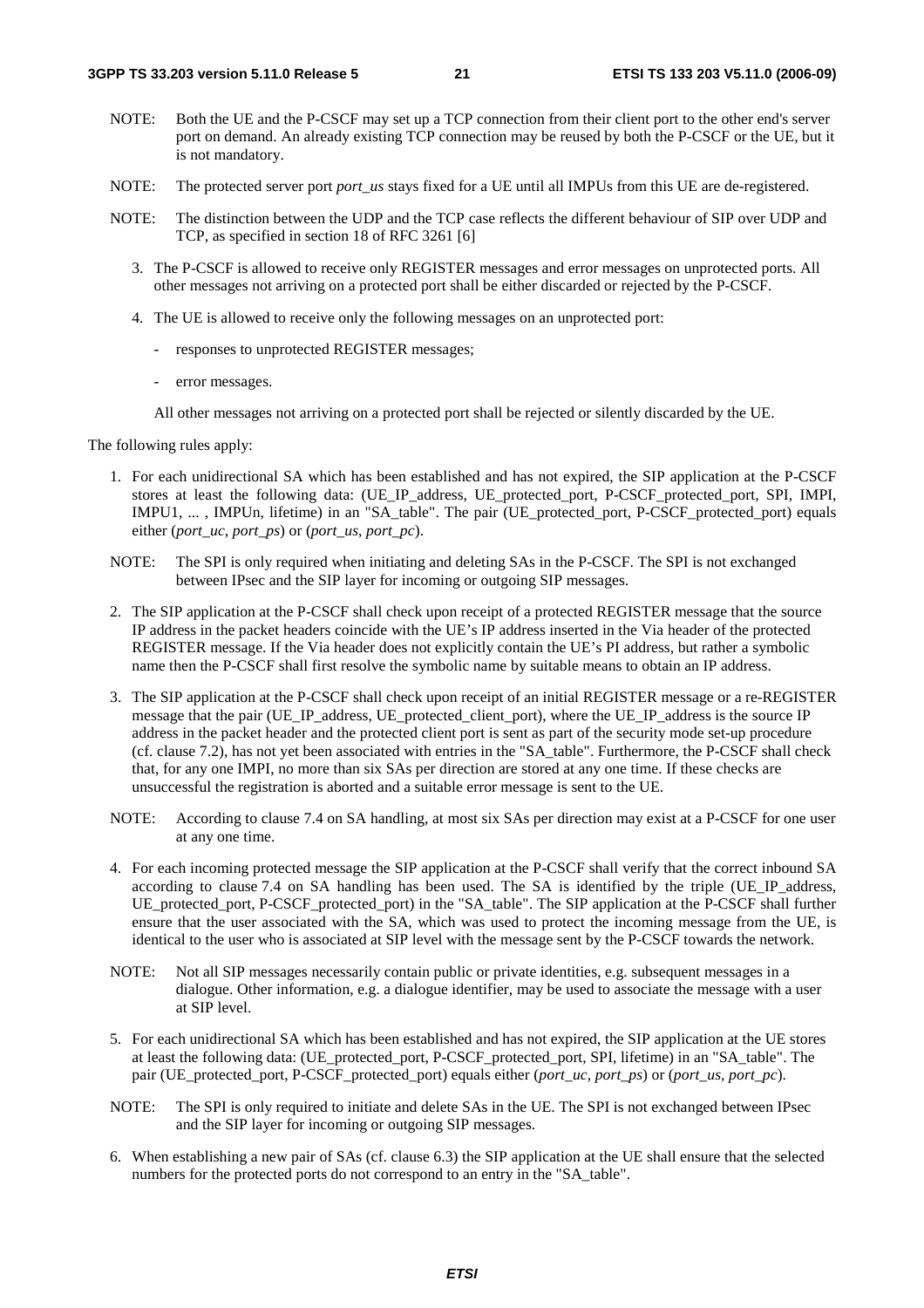- NOTE: Regarding the selection of the number of the protected port at the UE it is generally recommended that the UE randomly selects the number of the protected port from a sufficiently large set of numbers not yet allocated at the UE. This is to thwart a limited form of a Denial of Service attack. UMTS PS access link security also helps to thwart this attack.
- 7. For each incoming protected message the SIP application at the UE shall verify that the correct inbound SA according to clause 7.4 on SA handling has been used. The SA is identified by the pair (UE\_protected\_port, P-CSCF\_protected\_port) in the "SA table".
- NOTE: If the integrity check of a received packet fails then IPsec will automatically discard the packet.

### 7.2 Set-up of security associations (successful case)

The set-up of security associations is based on RFC 3329 [21]. Annex H of this specification shows how to use RFC 3329 [21] for the set-up of security associations.

In this clause the normal case is specified i.e. when no failures occurs. Note that for simplicity some of the nodes and messages have been omitted. Hence there are gaps in the numbering of messages, as the I-CSCF is omitted.



#### **Figure 8**

The UE sends a Register message towards the S-CSCF to register the location of the UE and to set-up the security mode, cf. clause 6.1. In order to start the security mode set-up procedure, the UE shall include a *Security-setup*-line in this message.

The *Security-setup-line* in SM1 contains the Security Parameter Index values and the protected ports selected by the UE. It also contains a list of identifiers for the integrity algorithms which the UE supports.

#### SM1:  $\overline{REG}$ STER(Security-setup = SPI\_U, Port\_U, UE integrity algorithms list)

SPI\_U is the symbolic name of a pair of SPI values (cf. clause 7.1) (spi\_us, spi\_us) that the UE selects. *spi\_uc* is the SPI of the inbound SA at UE's the protected client port, and *spi\_us* is the SPI of the inbound SA at the UE's protected server port. The syntax of spi\_us and spi\_us are defined in Annex H.

Port U is the symbolic name of a pair of port numbers (*port\_uc, port\_us*) as defined in clause 7.1. The syntax of port\_uc and port\_us is defined in Annex H.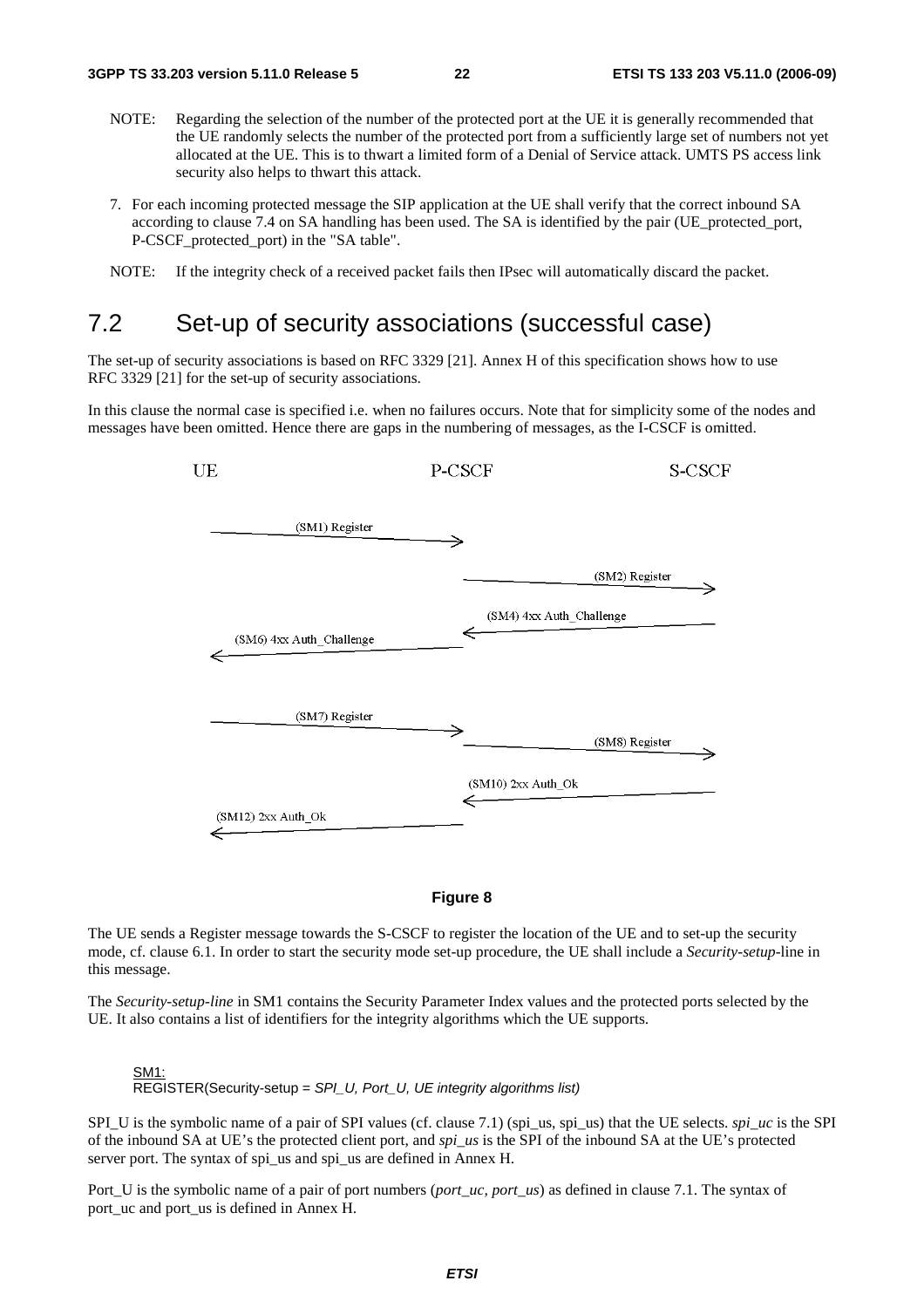Upon receipt of SM1, the P-CSCF temporarily stores the parameters received in the *Security-setup*-*line* together with the UE's IP address from the source IP address of the IP packet header, the IMPI and IMPU. Upon receipt of SM4, the P-CSCF adds the key  $IK_{IM}$  received from the S-CSCF to the temporarily stored parameters. The P-CSCF then selects the SPIs for the inbound SAs. The P-CSCF shall define the SPIs such that they are unique and different from any SPIs as received in the *Security-setup-line* from the UE.

NOTE: This rule is needed since the UE and the P-CSCF use the same key for inbound and outbound traffic.

In order to determine the integrity algorithm the P-CSCF proceeds as follows: the P-CSCF has a list of integrity algorithms it supports, ordered by priority. The P-CSCF selects the first integrity algorithm on its own list which is also supported by the UE.

The P-CSCF then establishes two new pairs of SAs in the local security association database.

The *Security-setup-*line in SM6 contains the SPIs and the ports assigned by the P-CSCF. It also contains a list of identifiers for the integrity algorithms which the P-CSCF supports.

#### SM6:

 $4xx$  Auth\_Challenge(Security-setup = SPI\_P, Port\_P, P-CSCF integrity algorithms list)

SPI\_P is the symbolic name of the pair of SPI values (cf. clause 7.1) (*spi\_pc, spi\_ps*) that the P-CSCF selects. *spi\_pc* is the SPI of the inbound SA at the P-CSCF's protected client port, and *spi\_ps* is the SPI of the inbound SA at the P-CSCF's protected server port. The syntax of spi*\_pc* and *spi\_ps* is defined in Annex H.

Port\_P is the symbolic name of the port numbers (*port\_pc*, *port\_ps*) as defined in clause 7.1. The syntax of Port\_P is defined in Annex H.

Upon receipt of SM6, the UE determines the integrity algorithm as follows: the UE selects the first integrity algorithm on the list received from the P-CSCF in SM 6 which is also supported by the UE.

The UE then proceeds to establish two new pairs of SAs in the local SAD.

The UE shall integrity-protect SM7 and all following SIP messages. Furthermore the integrity algorithms list, *SPI\_P,*  and *Port* P received in SM6, and *SPI\_U, Port\_U sent in SM1* shall be included:

SM7: REGISTER(Security-setup = SPI\_U, Port\_U, SPI\_P, Port\_P, P-CSCF integrity algorithms list)

After receiving SM7 from the UE, the P-CSCF shall check whether the integrity algorithms list, *SPI\_P* and *Port\_P* received in SM7 is identical with thecorresponding parameters sent in SM6. It further checks whether *SPI\_U* and *Port\_U* received in SM7 are identical with those received in SM1. If these checks are not successful the registration procedure is aborted. The P-CSCF shall include in SM8 information to the S-CSCF that the received message from the UE was integrity protected as indicated in clause 6.1.5. The P-CSCF shall add this information to all subsequent REGISTER messages received from the UE that have successfully passed the integrity check in the P-CSCF.

SM8: REGISTER(Integrity-Protection = Successful, IMPI)

The P-CSCF finally sends SM12 to the UE. SM12 does not contain information specific to security mode setup (i.e. a Security-setup line), but with sending SM12 not indicating an error the P-CSCF confirms that security mode setup has been successful. After receiving SM12 not indicating an error, the UE can assume the successful completion of the security-mode setup.

An example of how to make use of two pairs of unidirectional SAs is illustrated in the figure below with a set of example message exchanges protected by the respective IPsec SAs where the INVITE and following messages are assumed to be carried over TCP.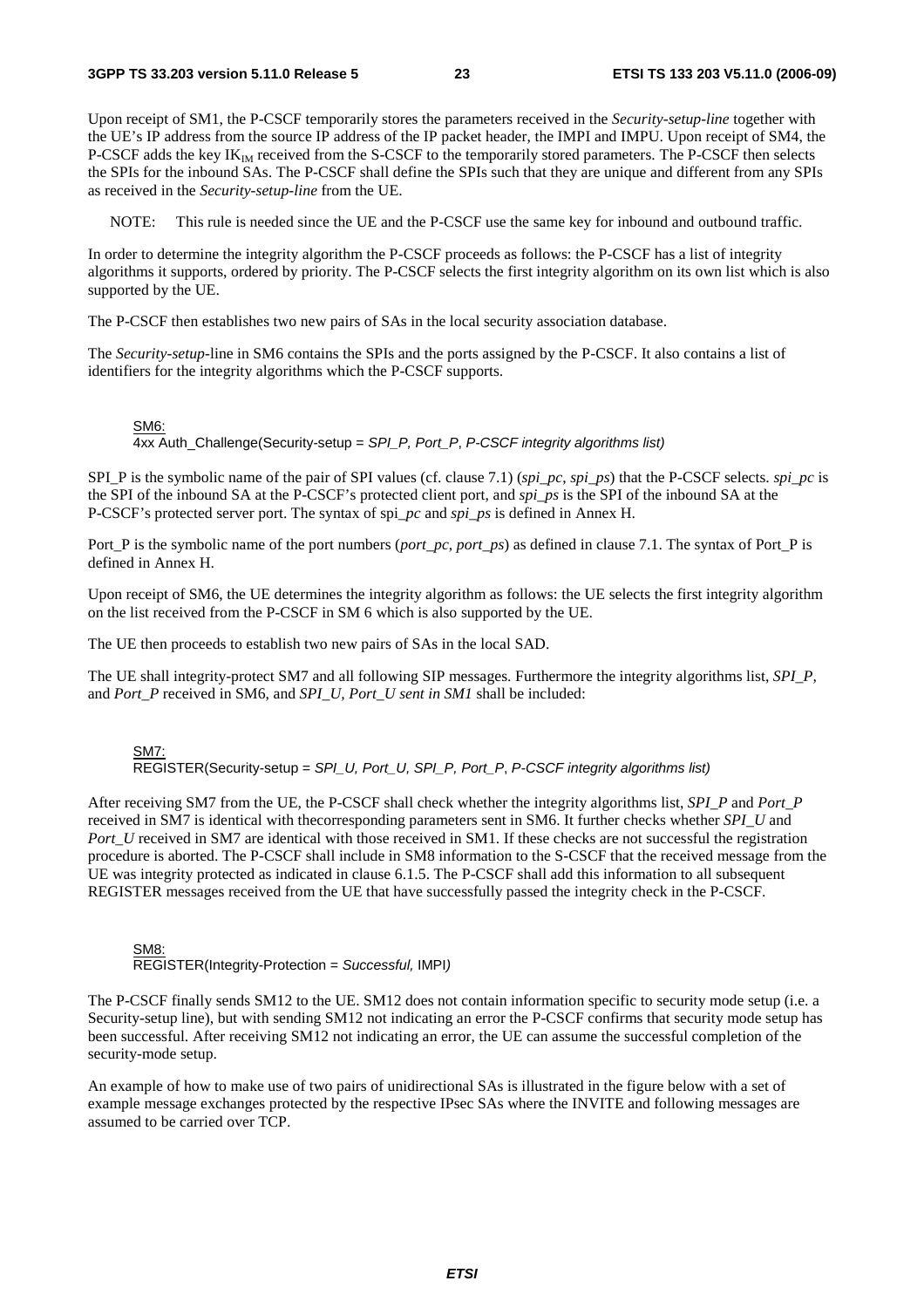

**Figure 9** 

### 7.3 Error cases in the set-up of security associations

### 7.3.1 Error cases related to IMS AKA

Errors related to IMS AKA failures are specified in clause 6.1. However, this clause additionally describes how these shall be treated, related to security setup.

#### 7.3.1.1 User authentication failure

In this case, SM7 fails integrity check by IPsec at the P-CSCF if the  $IK_{\text{IM}}$  derived from RAND at UE is wrong. The SIP application at the P-CSCF never receives SM7. It shall delete the temporarily stored SA parameters associated with this registration after a time-out.

In case IK<sub>IM</sub> was derived correctly, but the response was wrong the authentication of the user fails at the S-CSCF due to an incorrect response. The S-CSCF will send a 4xx Auth\_Failure message to the UE, via the P-CSCF, which may pass through an already established SA. Afterwards, both, the UE and the P-CSCF delete the new SAs.

#### 7.3.1.2 Network authentication failure

If the UE is not able to successfully authenticate the network, the UE shall send a REGISTER message which may pass through an already established SA, indicating a network authentication failure, to the P-CSCF. The P-CSCF deletes the new SAs after receiving this message.

#### 7.3.1.3 Synchronisation failure

In this situation, the UE observes that the AUTN sent by the network in SM6 contains an out-of-range sequence number. The UE shall send a REGISTER message to the P-CSCF, which may pass through an already established SA, indicating the synchronization failure. The P-CSCF deletes the new SAs after receiving this message.

#### 7.3.1.4 Incomplete authentication

If the UE responds to an authentication challenge from a S-CSCF, but does not receive a reply before the request times out, the UE shall start a registration procedure if it still requires any IM services. The first message in this registration should be protected with an SA created by a previous successful authentication if one exists.

When the P-CSCF receives a challenge from the S-CSCF and creates the corresponding SAs during a registration procedure, it shall delete any information relating to any previous registration procedure (including the SAs created during the previous registration procedure).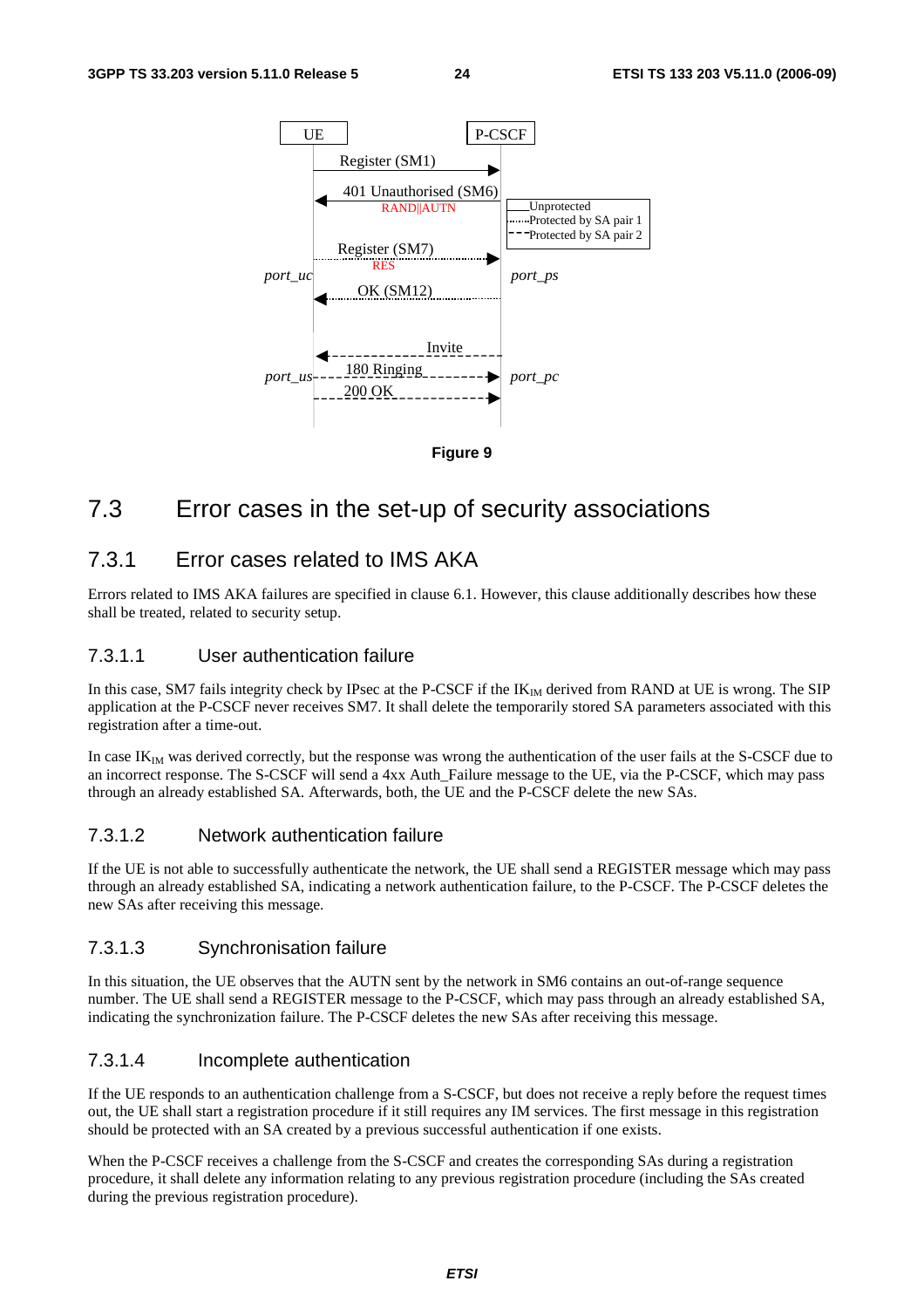If the P-CSCF deletes a registration SA due to its lifetime being exceeded, the P-CSCF should delete any information relating to the registration procedure that created the SA.

### 7.3.2 Error cases related to the Security-Set-up

#### 7.3.2.1 Proposal unacceptable to P-CSCF

In this case the P-CSCF cannot accept the proposal set sent by the UE in the Security-Set-up command of SM1. The P-CSCF shall respond to SM1 indicating a failure, by sending an error response to the UE.

#### 7.3.2.2 Proposal unacceptable to UE

If the P-CSCF sends in the security-setup line of SM6 a proposal that is not acceptable for the UE, the UE shall terminate the registration procedure.

#### 7.3.2.3 Failed consistency check of Security-Set-up lines at the P-CSCF

The P-CSCF shall check whether authentication algorithms list received in SM7 is identical with the authentication algorithms list sent in SM6. If this is not the case the registration procedure is aborted. (Cf. clause 7.2).

### 7.4 Authenticated re-registration

Every registration that includes a user authentication attempt produces new security associations. If the authentication is successful, then these new security associations shall replace the previous ones. This clause describes how the UE and P-CSCF handle this replacement and which SAs to apply to which message.

When security associations are changed in an authenticated re-registration then the protected server ports at the UE (*port\_us*) and the P-CSCF (*port\_ps*) shall remain unchanged, while the protected client ports at the UE (*port\_uc*) and the P-CSCF (*port\_pc*) shall change. For the definition of these ports see clause 7.1.

If the UE has an already active pair of security associations, then it shall use this to protect the REGISTER message. If the S-CSCF is notified by the P-CSCF that the REGISTER message from the UE was integrity-protected it may decide not to authenticate the user by means of the AKA protocol. However, the UE may send unprotected REGISTER messages at any time. In this case, the S-CSCF shall authenticate the user by means of the AKA protocol. In particular, if the UE considers the SAs no longer active at the P-CSCF, e.g., after receiving no response to several protected messages, then the UE should send an unprotected REGISTER message.

Security associations may be unidirectional or bi-directional. This clause assumes that security associations are unidirectional, as this is the general case. For IP layer SAs, the lifetime mentioned in the following clauses is the lifetime held at the application layer. Furthermore deleting an SA means deleting the SA from both the application and IPsec layer. The message numbers, e.g. SM1, used in the following clauses relate to the message flow given in clause 6.1.1.

### 7.4.1 Void

### 7.4.1a Management of security associations in the UE

The UE shall be involved in only one registration procedure at a time, i.e. the UE shall remove any data relating to any previous incomplete registrations or authentications, including any SAs created by an incomplete authentication.

The UE may start a registration procedure with two existing pairs of SAs. These will be referred to as the old SAs. The authentication produces two pairs of new SAs. These new SAs shall not be used to protect non-authentication traffic until noted during the authentication flow. In the same way, certain messages in the authentication shall be protected with a particular SA. If the UE receives a message protected with the incorrect SA, it shall discard the message.

A successful authentication proceeds in the following steps:

The UE sends the SM1 message to register with the IMS. If SM1 was protected, it shall be protected with the old outbound SA.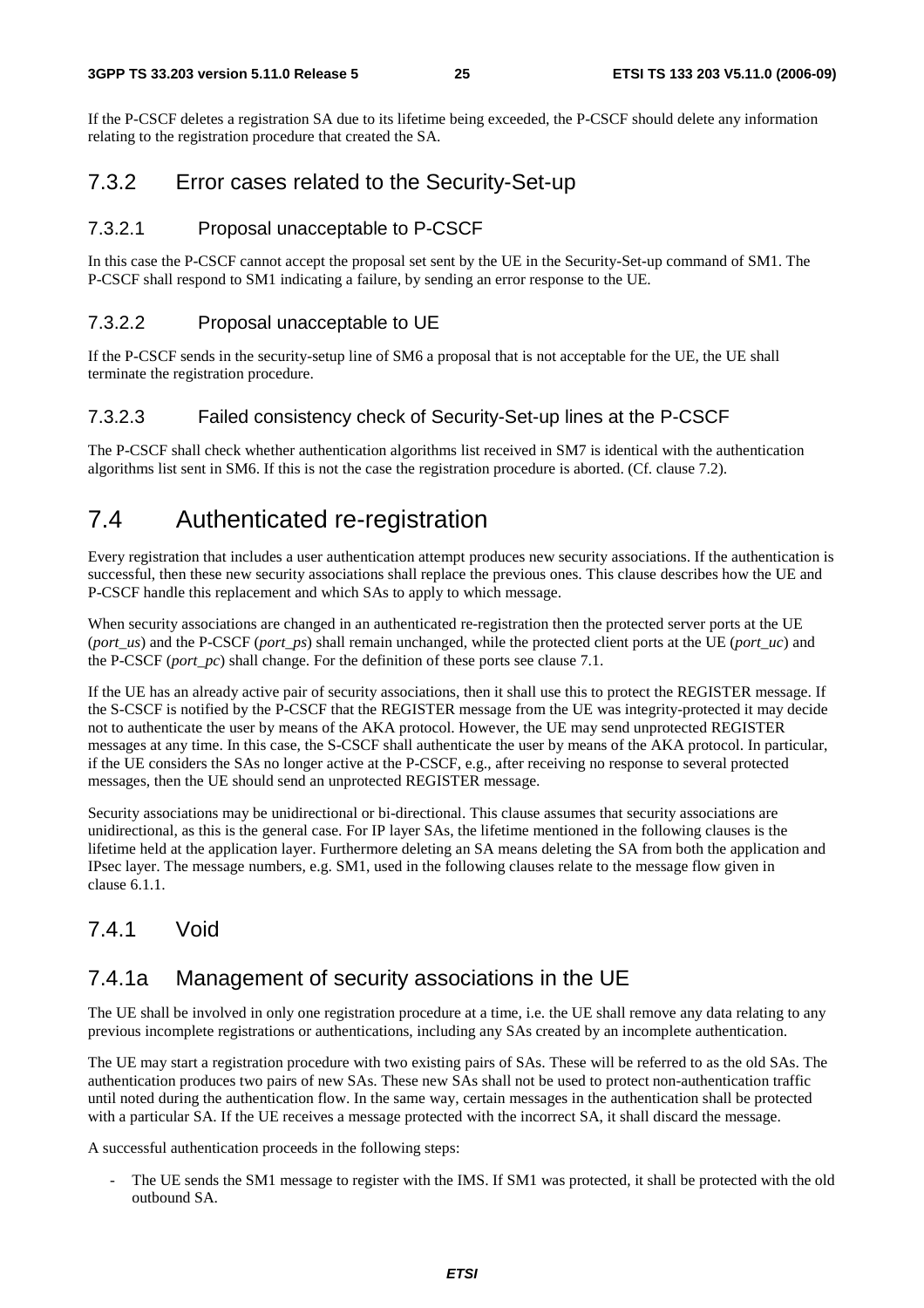- The UE receives an authentication challenge in a message (SM6) from the P-CSCF. This message shall be protected with the old inbound SA if SM1 was protected and unprotected otherwise.
- If this message SM6 can be successfully processed by the UE, the UE creates the new SAs, which are derived according to clause 7.1. The lifetime of the new SAs shall be set to allow enough time to complete the registration procedure. The UE then sends its response (SM7) to the P-CSCF, which shall be protected with the new outbound SA. Meanwhile, if SM1 was protected, the UE shall use the old SAs for messages other than those in the authentication, until a successful message of new authentication is received (SM12); if SM1 was unprotected, the UE is not allowed to use IMS service until it receives an authentication successful message (SM12).
- The UE receives an authentication successful message (SM12) from the P-CSCF. It shall be protected with the new inbound SA.
- After the successful processing of this message by the UE, the registration is complete. The UE sets the lifetime of the new SAs such that it either equals the latest lifetime of the old SAs or it will expire shortly after the registration timer in the message, depending which gives the SAs the longer life. For further SIP messages sent from UE, the new outbound SAs are used, with the following exception: when a SIP message is part of a pending SIP transaction it may still be sent over the old SA. A SIP transaction is called pending if it was started using an old SA. When a further SIP message protected with a new inbound SA is successfully received from the P-CSCF, then the old SAs shall be deleted as soon as either all pending SIP transactions have been completed, or have timed out. The old SAs shall be always deleted when the lifetime is expired. This completes the SA handling procedure for the UE.

A failure in the authentication can occur for several reasons. If the SM1 was not protected, then no protection shall be applied to the failure messages, except the user authentication failure message which shall be protected with the new SA. If SM1 was protected, the old SAs shall be used to protect the failure messages. In both cases, after processing the failure message, the UE shall delete the new SAs.

The UE shall monitor the expiry time of registrations without an authentication and if necessary increase the lifetime of the SAs created by the last successful authentication such that it will expire shortly after the registration timer in the message.

NOTE: In particular this means that the lifetime of a SA is never decreased.

The UE shall delete any SA whose lifetime is exceeded. The UE shall delete all SAs it holds once all the IMPUs are deregistered.

### 7.4.2 Void

### 7.4.2a Management of security associations in the P-CSCF

When the S-CSCF initiates an authentication by sending a challenge to the UE, the P-CSCF may already contain existing SAs from previously completed authentications. It may also contain two existing pairs of SAs from an incomplete authentication. These will be referred to as the old and registration SAs respectively. The authentication produces two pairs of new SAs. These new SAs shall not be used to protect non-authentication traffic until noted during the authentication flow. Similarly certain messages in the authentication shall be protected with a particular SA. If the P-CSCF receives a message protected with the incorrect SA, it shall discard the message.

The P-CSCF associates the IMPI given in the registration procedure and all the successfully registered IMPUs related to that IMPI to an SA.

A successful authentication proceeds in the following steps:

- The P-CSCF receives the SM1 message. If SM1 is protected, it shall be protected with the old inbound SA.
- The P-CSCF forwards the message containing the challenge (SM6) to the UE. This shall be protected with the old outbound SA, if SM1 was protected and unprotected otherwise.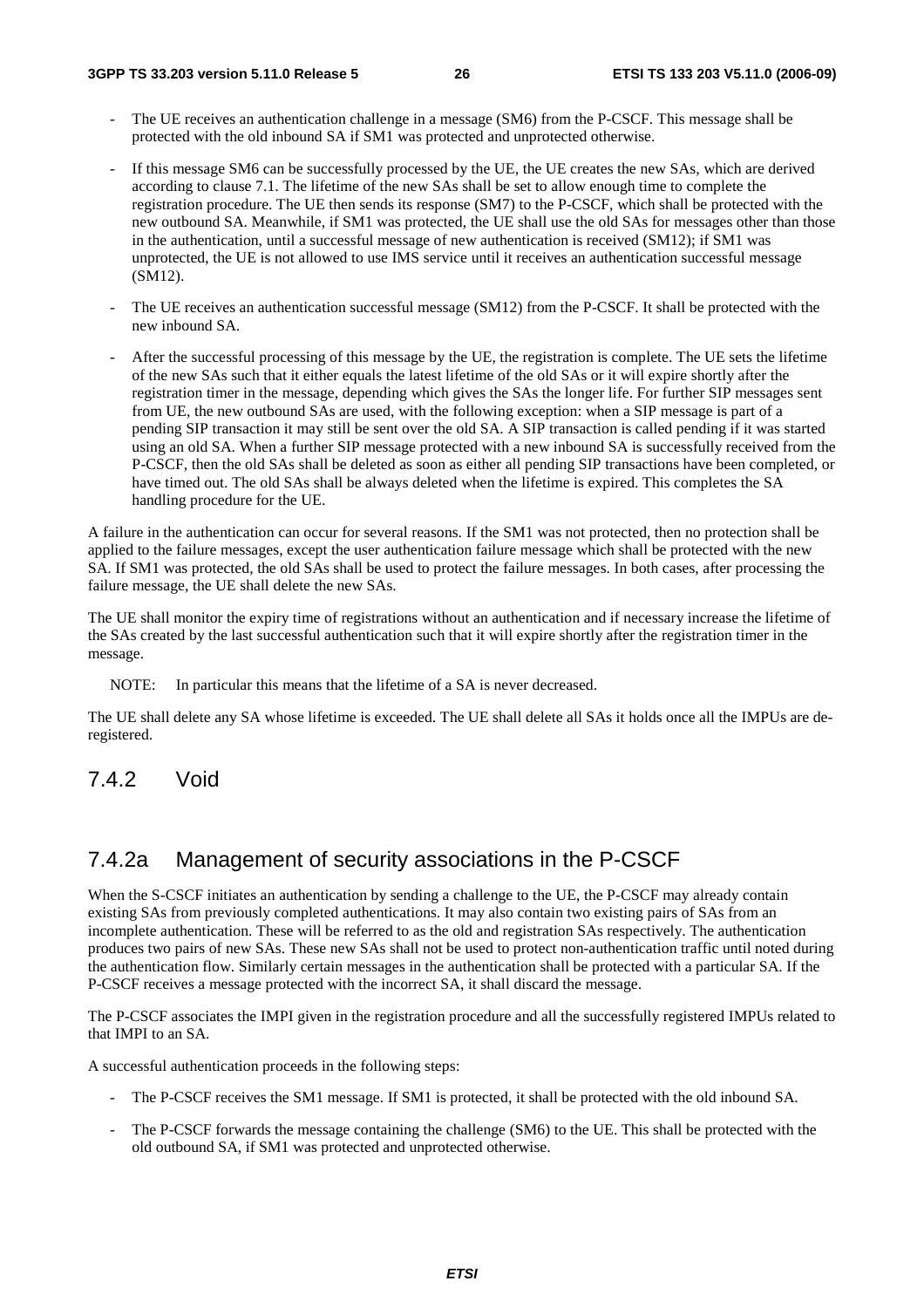- The P-CSCF then creates the new SAs, which are derived according to clause 7.1. The expiry time of the new SAs shall be set to allow enough time to complete the registration procedure. The registration SAs shall be deleted if they exist.
- The P-CSCF receives the message carrying the response (SM7) from the UE. It shall be protected using the new inbound SA. If SM1 was protected, the old SAs are used to protect messages other than those in the authentication.
- The P-CSCF forwards the successful registration message (SM12) to the UE. It shall be protected using the new outbound SA. This completes the registration procedure for the P-CSCF. The P-CSCF sets the expiry time of the new SAs such that they either equals the latest lifetime of the old SAs or it will expire shortly after the registration timer in the message, depending which gives the SAs the longer life.
- After SM12 is sent, the P-CSCF handles the UE related SAs according to following rules:
	- If there are old SAs, but SM1 belonging to the same registration procedure was received unprotected, the P-CSCF considers error cases happened, and assumes UE does not have those old SAs for use. In this case the P-CSCF shall remove the old SAs.
	- If SM1 belonging to the same registration procedure was protected with an old valid SA, the P-CSCF keeps this inbound SA and the corresponding three SAs creat ed during the same registration with the UE active, and continues to use them. Any other old SAs are deleted. When the old SAs have only a short time left before expiring or a further SIP message protected with a new inbound SA is successfully received from the UE, the P-CSCF starts to use the new SAs for outbound messages with the following exception: when a SIP message is part of a pending SIP transaction it may still be sent over the old SA. A SIP transaction is called pending if it was started using an old SA. The old SAs are then deleted as soon as all pending SIP transactions have been completed, or have timed out. The old SAs are always deleted when the old SAs lifetime are expired. When the old SAs expire without a further SIP message protected by the new SAs, the new SAs are taken into use for outbound messages. This completes the SA handling procedure for the P-CSCF.

A failure in the authentication can occur for several reasons. If the SM1 was not protected, then no protection shall be applied to the failure messages, except the user authentication failure message which shall be protected with the new SAs. If SM1 was protected, the old SAs shall be used to protect the failure messages. In both cases, after processing the failure message, the P-CSCF shall delete the new SAs.

The P-CSCF shall monitor the expiry time of registrations without an authentication and if necessary increase the lifetime of SAs created by the last successful authentication such that it will expire shortly after the registration timer in the message.

The P-CSCF shall delete any SA whose lifetime is exceeded. The P-CSCF shall delete all SAs it holds that are associated with a particular IMPI once all the associated IMPUs are de-registered.

### 7.5 Rules for security association handling when the UE changes IP address

When a UE changes its IP address, e.g. by using the method described in RFC 3041 [18], then the UE shall delete the existing SA's and initiate an unprotected registration procedure using the new IP address as the source IP address in the packets carrying the REGISTER messages.

## 8 ISIM

For the purposes of this document the ISIM is a term that indicates the collection of IMS security data and functions on a UICC. The following implementation options are permitted:

- Use of a distinct ISIM application on a UICC which does not share security functions with the USIM;
- Use of a distinct ISIM application on a UICC which does share security functions with the USIM;
- Use of a USIM application on a UICC.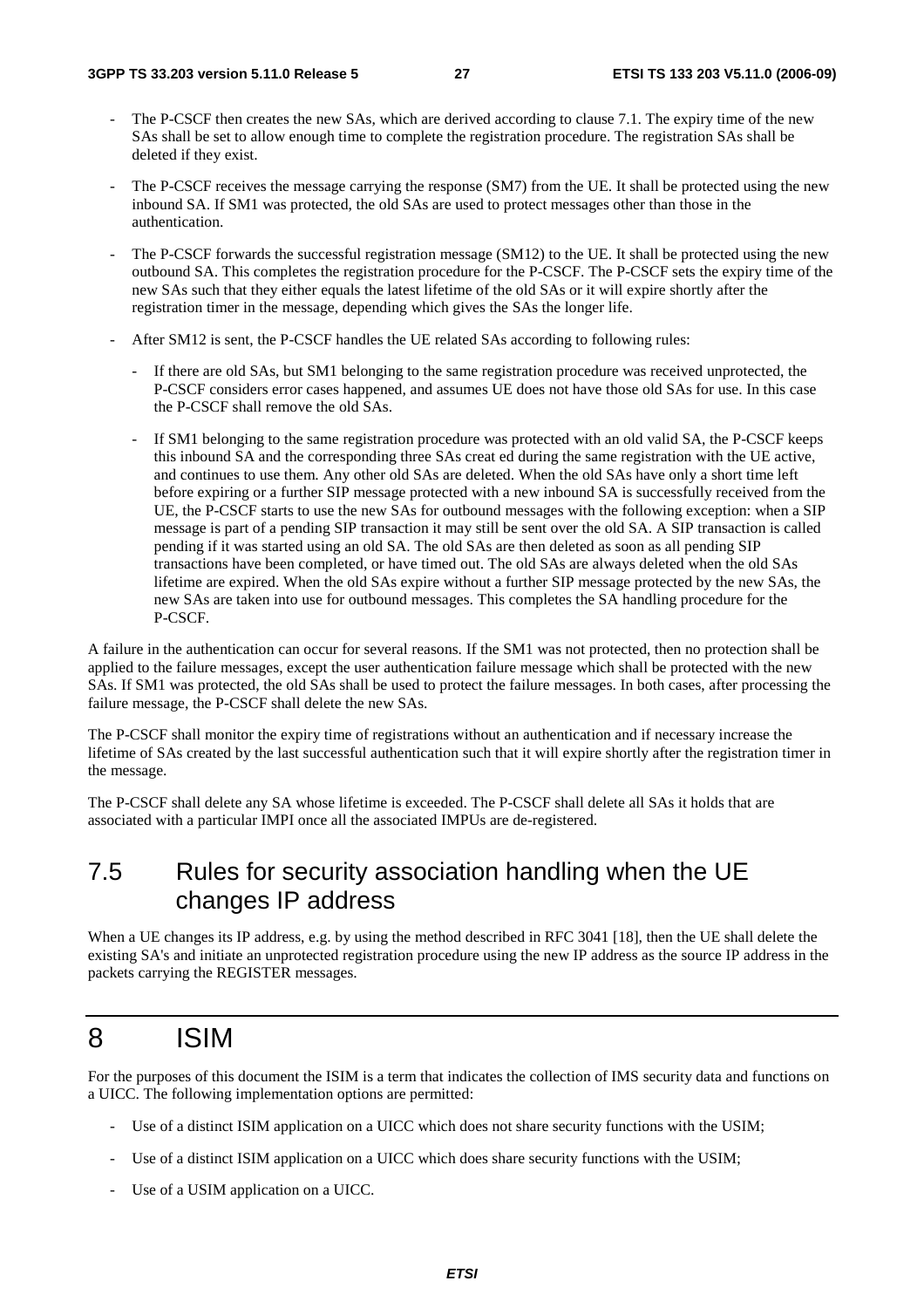NOTE: For later releases other implementations of ISIM are foreseen to be permitted.

If there is an ISIM and a USIM application on a UICC, then the ISIM application shall always be used for IMS authentication.

There shall only be one ISIM for each IMPI. The IMS subscriber shall not be able to modify or enter the IMPI. The IMS subscriber shall not be able to modify or enter the Home Domain Name.

### 8.1 Requirements on the ISIM application

This clause identifies requirements on the ISIM application to support IMS access security. It does not identify any data or functions that may be required on the ISIM application for non-security purposes.

The ISIM shall include:

- The IMPI:
- At least one IMPU;
- Home Network Domain Name:
- Support for sequence number checking in the context of the IMS Domain;
- The same framework for algorithms as specified for the USIM applies for the ISIM;
- An authentication Key.

The ISIM shall deliver the CK to the UE although it is not required that SIP signalling is confidentiality protected.

At UE power off the existing SAs in the MT shall be deleted. The session keys and related information in the SA shall never be stored on the ISIM.

### 8.2 Sharing security functions and data with the USIM

When an ISIM is used for IMS access, only the following options for sharing security functions and data are permitted:

- No security functions or data are shared;
- Only the sequence number checking mechanism is shared;
- Only the algorithm is shared;
- Only the algorithm and sequence number checking mechanism are shared;
- The authentication key, authentication functions and the sequence number checking mechanism are shared.

When a USIM is used for IMS access, only the following option is applicable:

- The authentication key, authentication functions and the sequence number checking mechanism are shared.
- NOTE: If the authentication keys and functions are shared, the cipher/integrity key sets generated during authentication are used with different cipher/integrity algorithms in CS/PS domain and IMS. Note that the same cipher/integrity key set is never used for both CS/PS domain and IMS because the authentication and key agreement protocol is run independently between CS/PS domain and IMS. Therefore there is no danger that the compromise of the cipher/integrity algorithm in one domain would lead to vulnerabilities in the other domain.

If the mechanism and data for checking sequence numbers are shared then it shall be required for the authentication failure rate due to synchronization failures to be kept sufficiently low. In particular, the mechanism shall be required to support interleaving authentication in three domains (CS, PS and IMS). Example methods to achieve this are described in Annex G.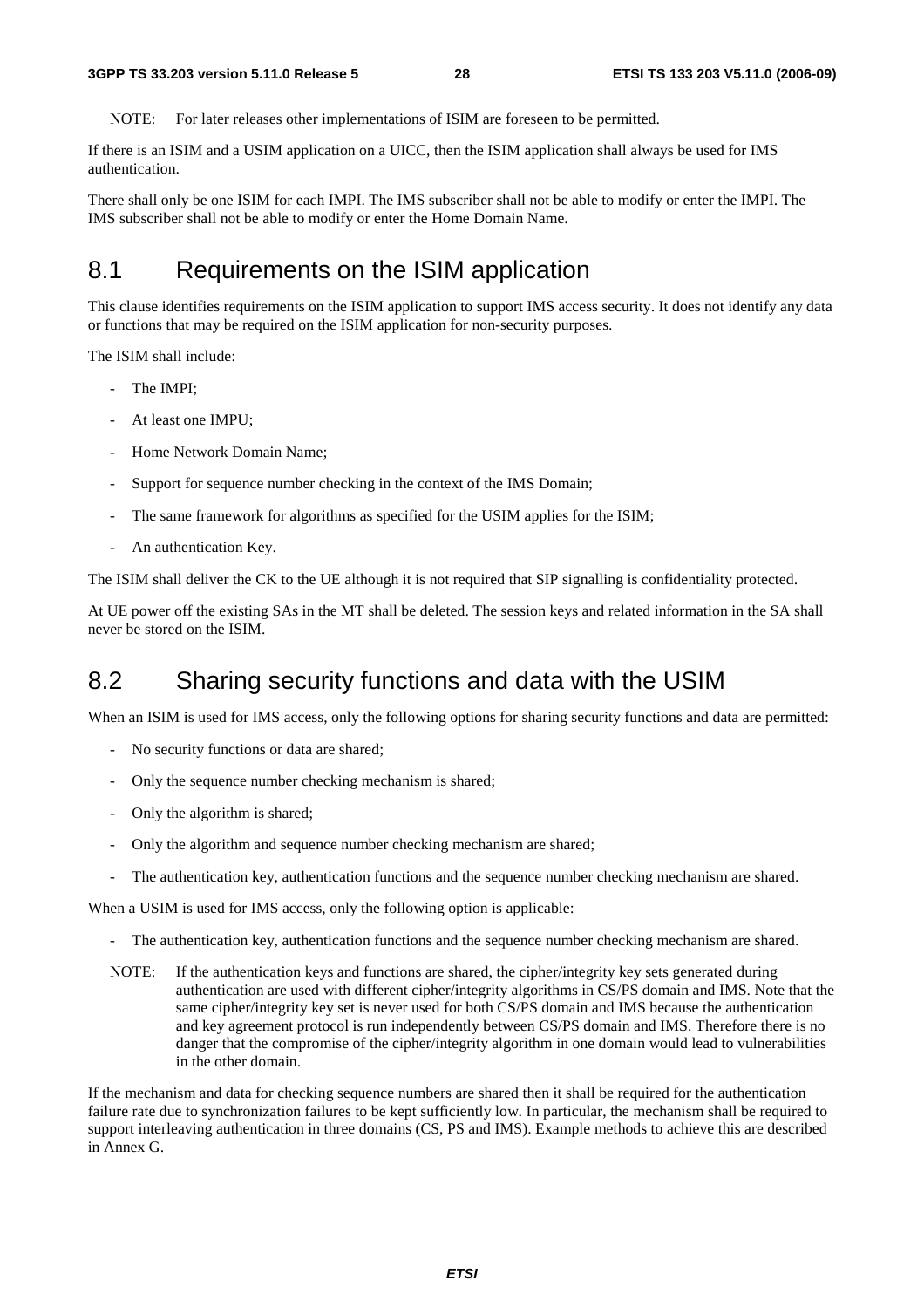## Annex A: Void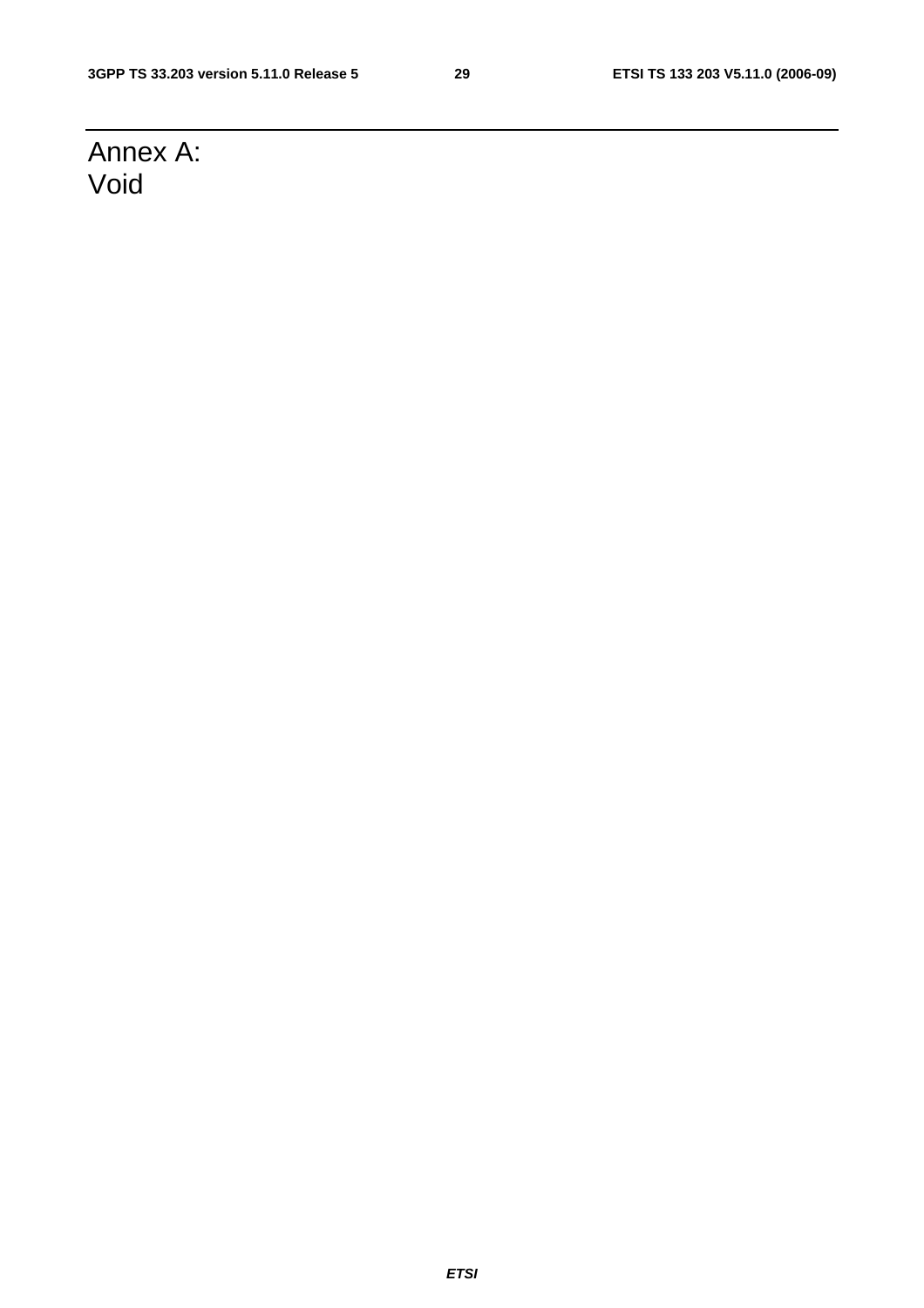## Annex B: Void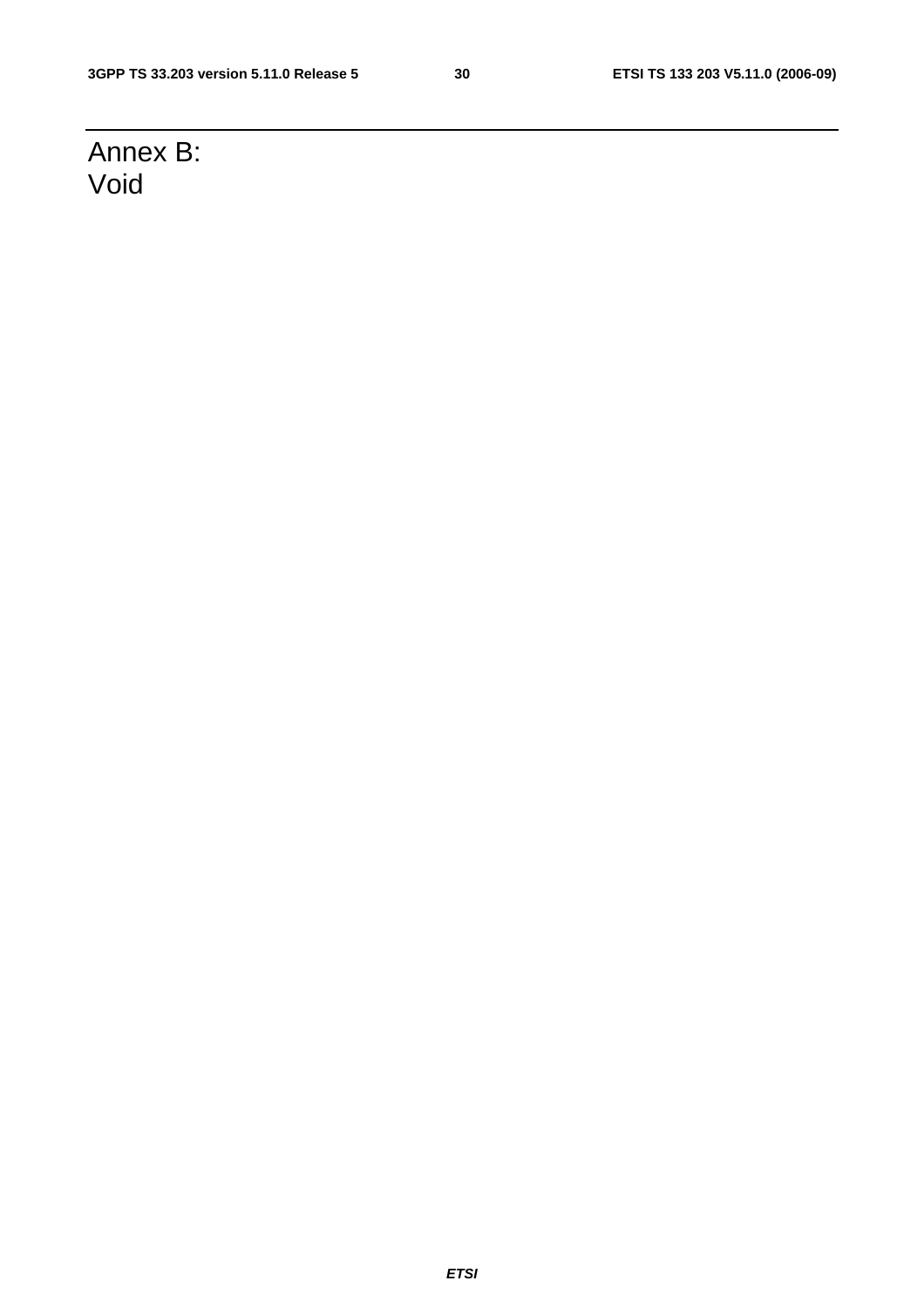## Annex C: Void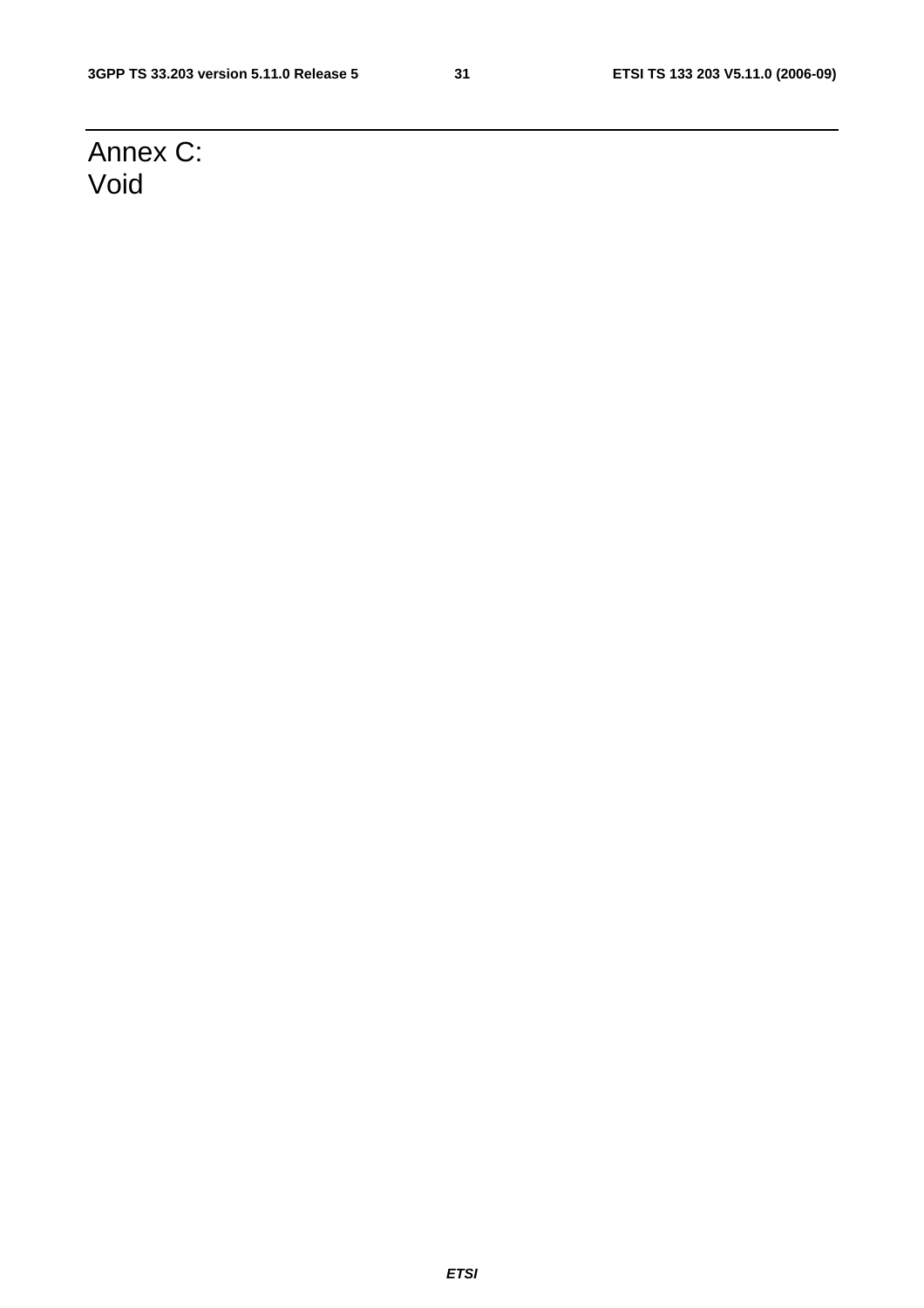## Annex D: Void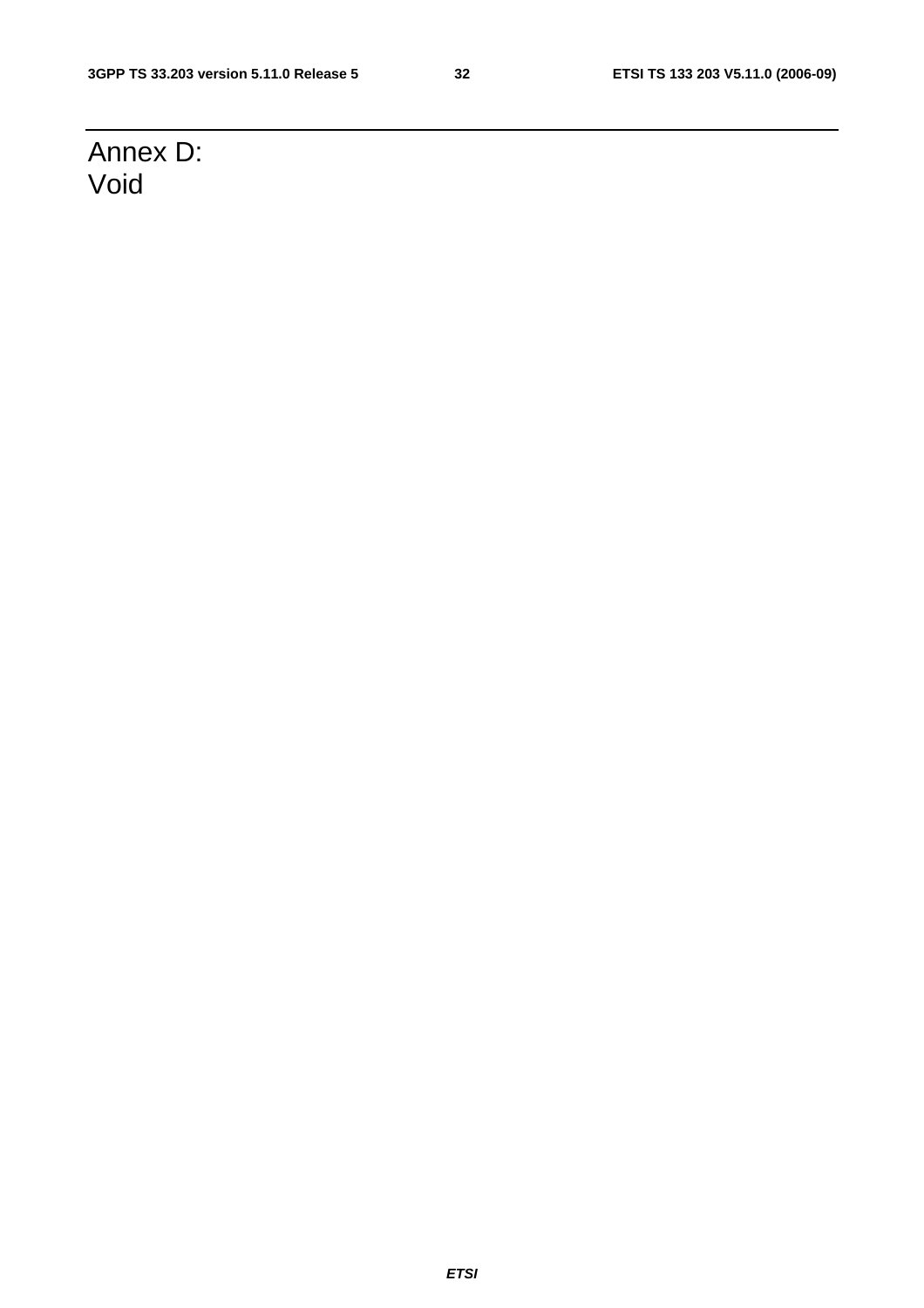## Annex E: Void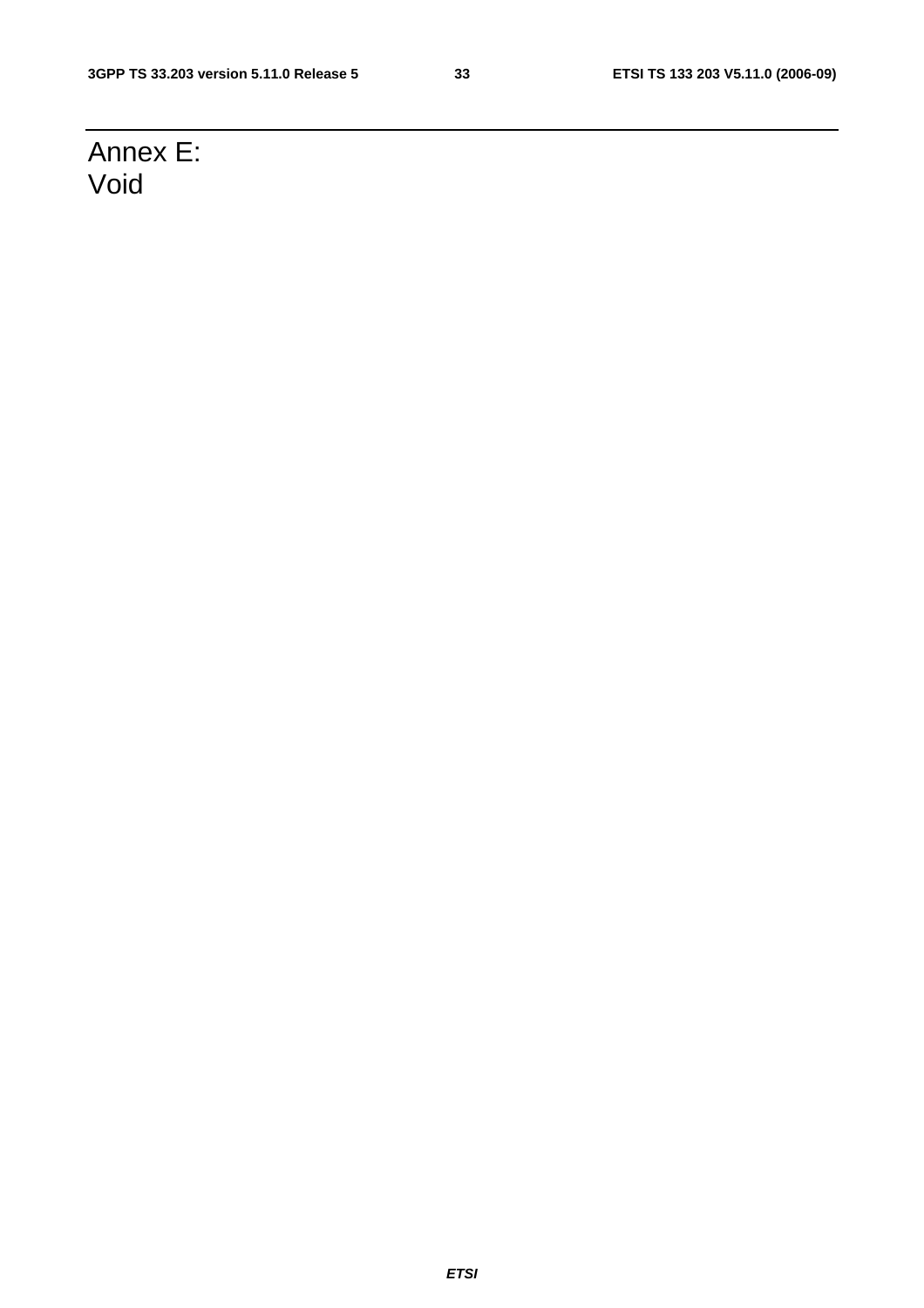## Annex F: Void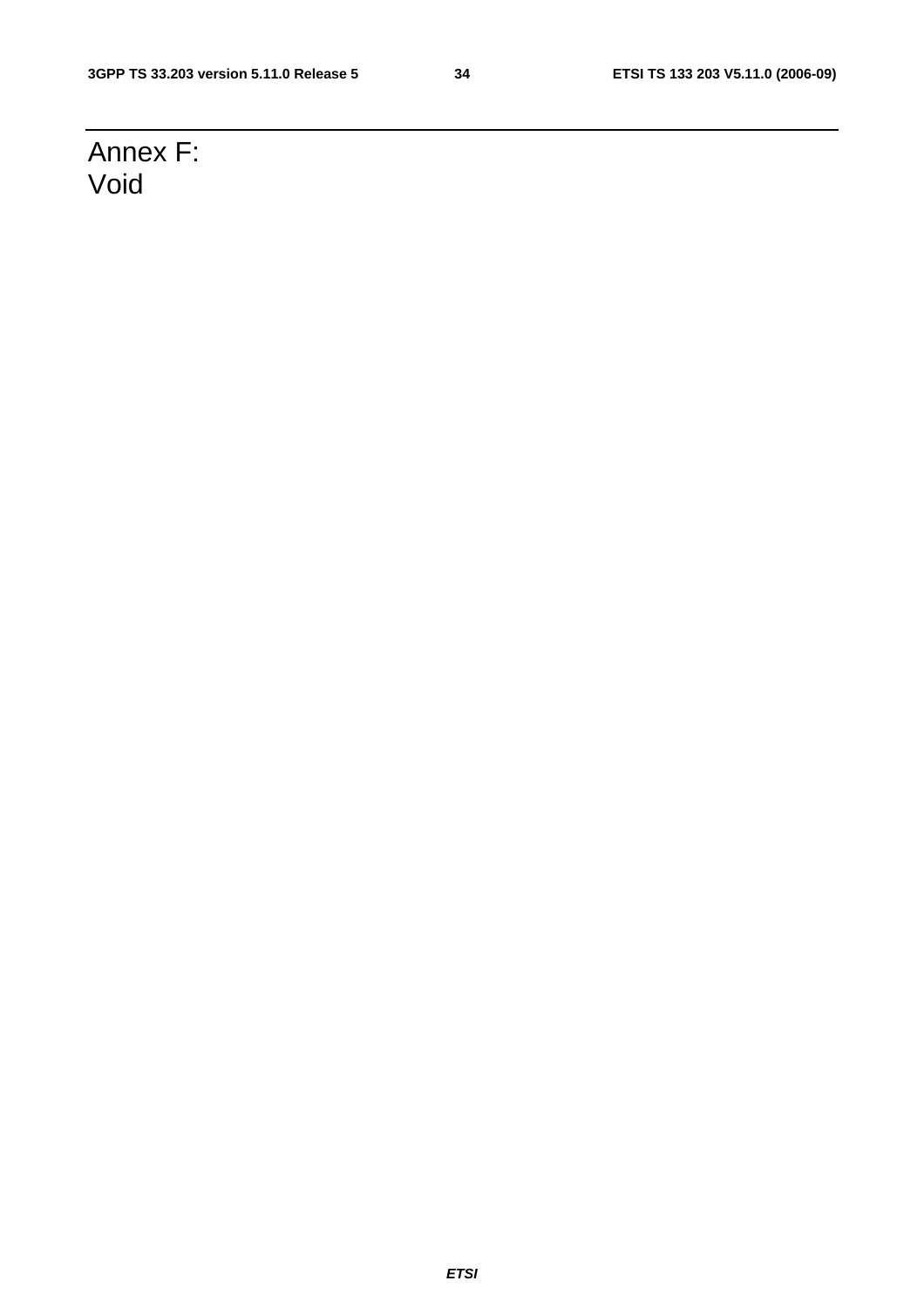## Annex G (informative): Management of sequence numbers

The example sequence number management schemes in TS 33.102 [1] Informative Annex C can be used to ensure that the authentication failure rate due to synchronization failures to kept sufficiently low when the same sequence number mechanism and data is used for authentication in the PS/CS domains and in the IMS. This can be done by enhancing the method for the allocation of index values in the AuC so that authentication vectors distributed to different service domains shall always have different index values (i.e. separate ranges of index values are reserved for PS, CS and IMS operation). The AuC is required to obtain information about which type of service node has requested the authentication vectors. Reallocation of array elements to the IMS domain can be done in the AuC with no changes required to already deployed USIMs.

As the possibility for out of order use of authentication vectors within the IMS service domain may be quite low, the number of PS or CS array elements that need to be reallocated to the IMS domain could be quite small. This means that the ability to support out of order authentication vectors within the PS and CS domains would not be significantly affected.

Sequence number management is operator specific and for some proprietary schemes over the air updating of the UICC may be needed.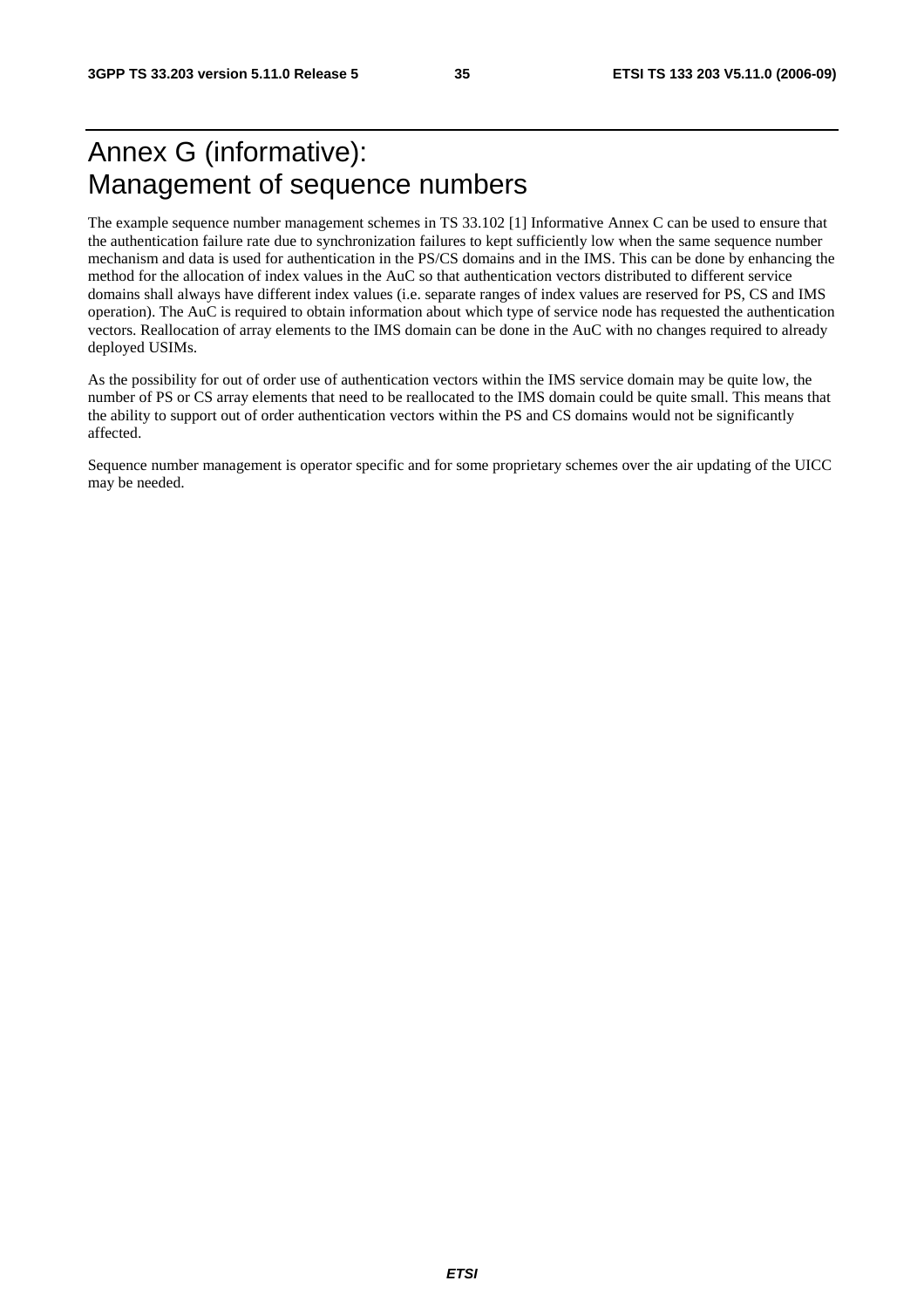## Annex H (normative): The use of "Security Mechanism Agreement for SIP Sessions" [21] for security mode set-up

The BNF syntax of RFC 3329 [21] is defined for negotiating security associations for semi-manually keyed IPsec in the following way:

| security-client            | $=$ "Security-Client" HCOLON sec-mechanism $*(COMMA)$ sec-mechanism)                         |
|----------------------------|----------------------------------------------------------------------------------------------|
| security-server            | $=$ "Security-Server" HCOLON sec-mechanism *(COMMA sec-mechanism)                            |
| security-verify            | $=$ "Security-Verify" HCOLON sec-mechanism *(COMMA sec-mechanism)                            |
| sec-mechanism              | $=$ mechanism-name *(SEMI mech-parameters)                                                   |
| mechanism-name             | $=$ "ipsec- 3gpp"                                                                            |
| mech-parameters<br>port-s) | $=$ (preference / algorithm / protocol / mode / encrypt-algorithm / spi-c / spi-s / port-c / |
| preference                 | $=$ "q" EQUAL qvalue                                                                         |
| qvalue                     | $=$ ( "0" [ "." 0*3DIGIT ] ) / ( "1" [ "." 0*3("0") ] )                                      |
| algorithm                  | $=$ "alg" EQUAL ("hmac-md5-96" / "hmac-sha-1-96")                                            |
| protocol                   | $=$ "prot" EQUAL ("ah" / "esp")                                                              |
| mode                       | $=$ "mod" EQUAL ("trans" / "tun")                                                            |
| encrypt-algorithm          | $=$ "ealg" EQUAL ("des-ede3-cbc" / "null")                                                   |
| spi-c                      | $=$ "spi-c" EQUAL spivalue                                                                   |
| spi-s                      | $=$ "spi-s" EQUAL spivalue                                                                   |
| spivalue                   | $= 10$ DIGIT; 0 to 4294967295                                                                |
| port-c                     | $=$ "port-c" EQUAL port                                                                      |
| port-s                     | $=$ "port-s" EQUAL port                                                                      |
| port                       | $=1*DIGIT$                                                                                   |

The parameters described by the BNF above have the following semantics:

 Mechanism-name: For manually keyed IPsec, this field includes the value "ipsec- 3gpp". "ipsec- 3gpp" mechanism extends the general negotiation procedure of RFC 3329 [21] in the following way:

- 1 The server shall store the Security-Client header received in the request before sending the response with the Security-Server header.
- 2 The client shall include the Security-Client header in the first protected request. In other words, the first protected request shall include both Security-Verify and Security-Client header fields.
- 3 The server shall check that the content of Security-Client headers received in previous steps (1 and 2) are the same.

Preference: As defined in RFC 3329 [21].

 Algorithm: Defines the authentication algorithm. May have a value "hmac-md5-96" for algorithm defined in RFC 2403 [15], or "hmac-sha-1-96" for algorithm defined in RFC 2404 [16]. The algorithm parameter is mandatory.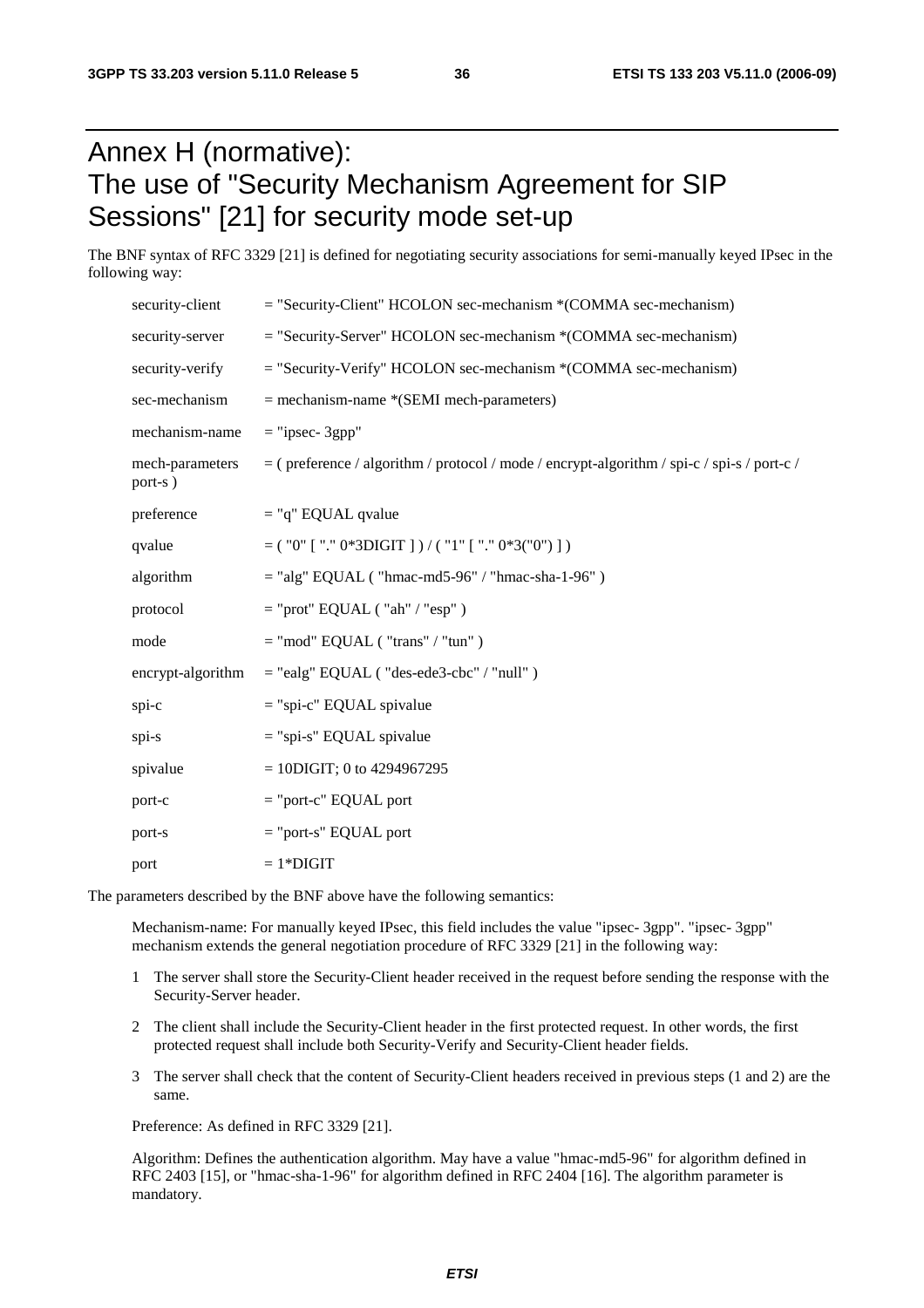Protocol: Defines the IPsec protocol. May have a value "ah" for RFC 2402 [19] and "esp" for RFC 2406 [13]. If no Protocol parameter is present, the value will be "esp".

NOTE: According to clause 6 only "esp" is allowed for use in IMS.

 Mode: Defines the mode in which the IPsec protocol is used. May have a value "trans" for transport mode, and value "tun" for tunneling mode. If no Mode parameter is present, the value will be "trans".

NOTE: According to clause 6.3 ESP integrity shall be applied in transport mode i.e. only "trans" is allowed for use in IMS.

 Encrypt-algorithm: If present, defines the encryption algorithm. May have a value "des-ede3-cbc" for algorithm defined in RFC 2451 [20] or "null" if encryption is not used. If no Encrypt-algorithm parameter is present, the algorithm will be "null".

NOTE: According to clause 6.2 no encryption is provided in IMS.

Spi-c: Defines the SPI number of the inbound SA at the protected client port.

Spi-s: Defines the SPI number of the inbound SA at the protected server port.

Port-c: Defines the protected client port.

Port-s: Defines the protected server port.

It is assumed that the underlying IPsec implementation supports selectors that allow all transport protocols supported by SIP to be protected with a single SA.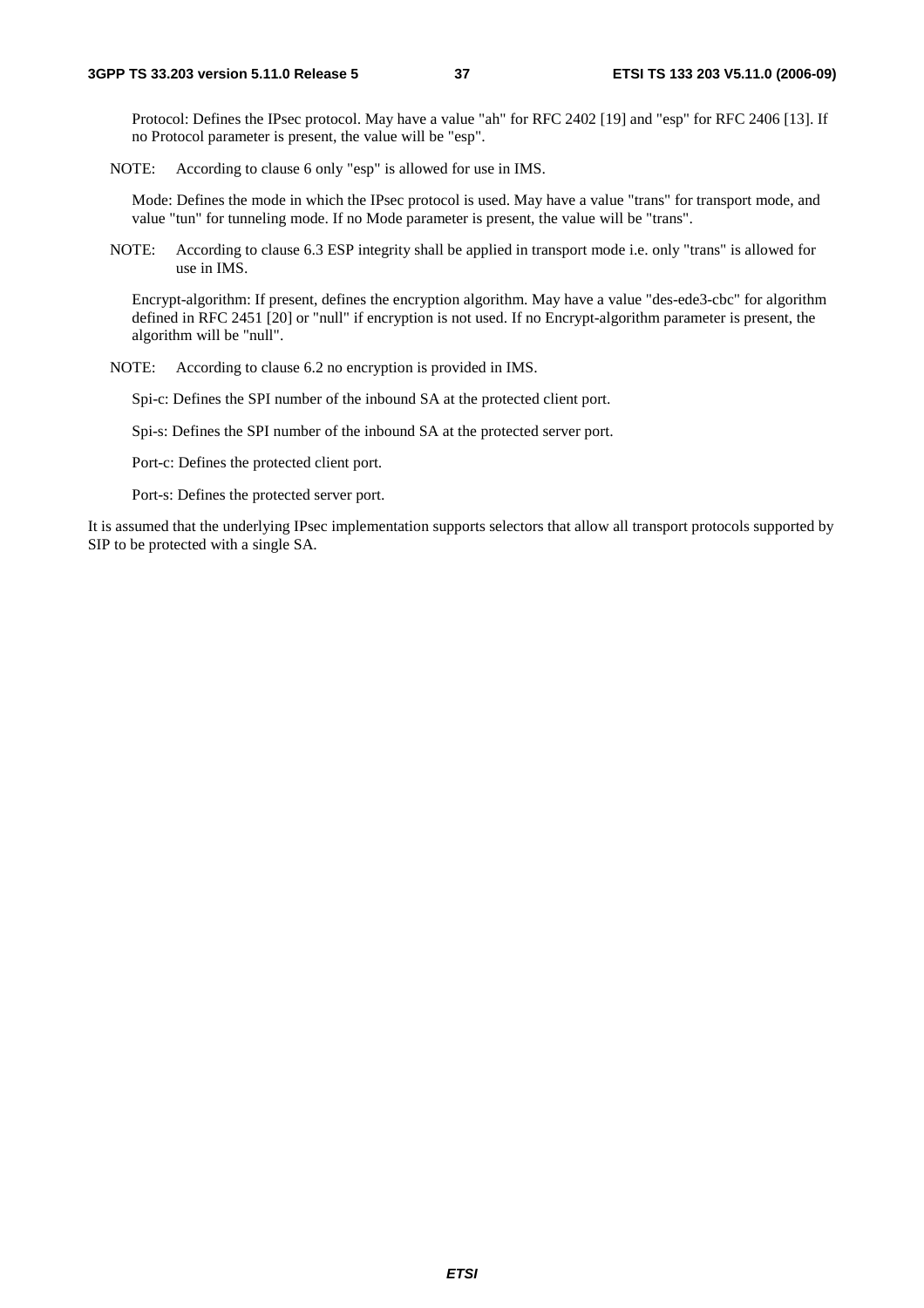## Annex I (normative): Key expansion functions for IPsec ESP

If the selected authentication algorithm is HMAC-MD5-96 then  $IK_{ESP} = IK_{IM}$ .

If the selected authentication algorithm is HMAC-SHA-1-96 then  $IK_{ESP}$  is obtained from  $IK_{IM}$  by appending 32 zero bits to the end of  $IK_{IM}$  to create a 160-bit string.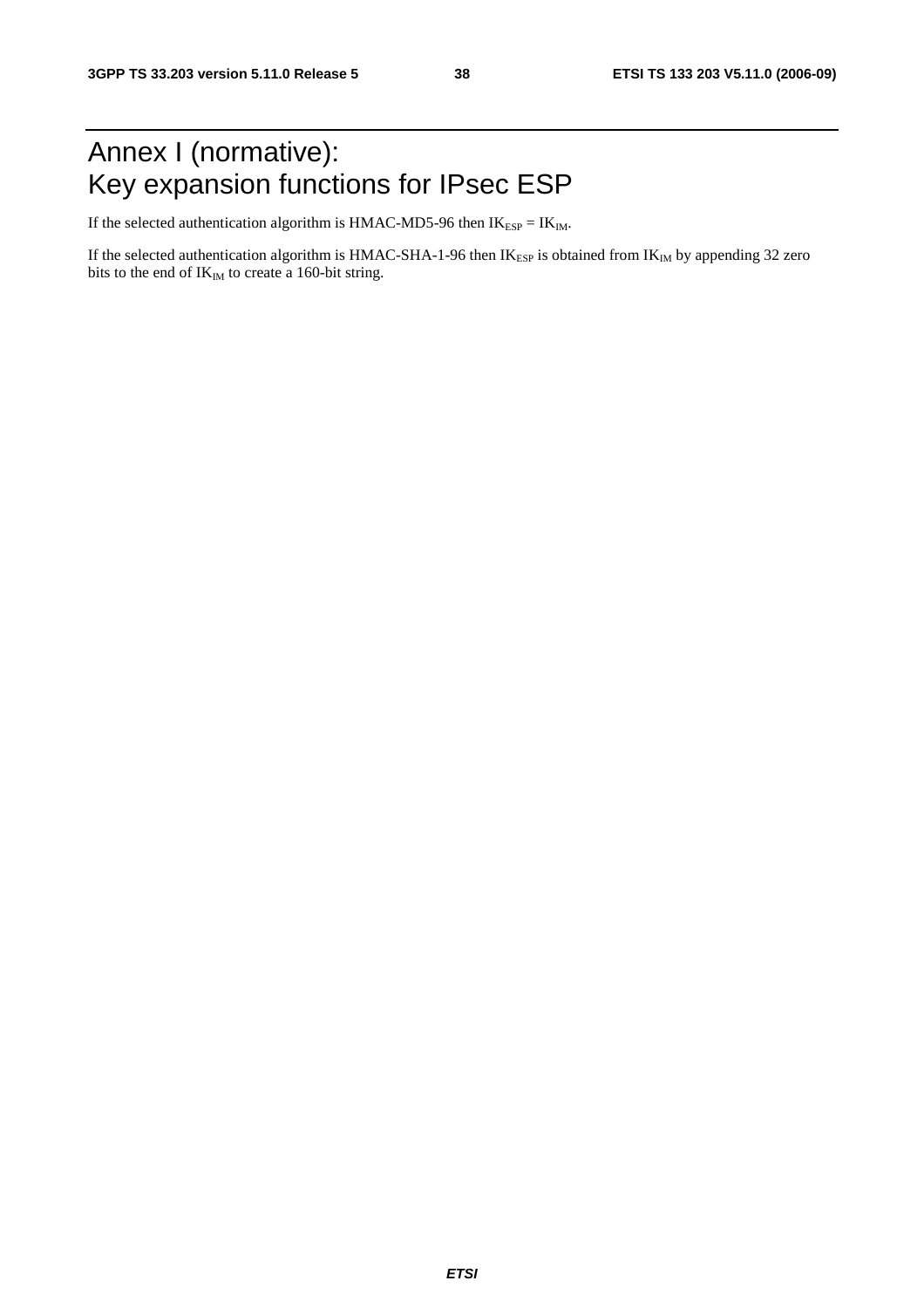## Annex J (informative): Recommendations to protect the IMS from UEs bypassing the P-CSCF

After the UE does a successful SIP REGISTER with the P-CSCF, malicious UE could try to send SIP messages directly to the S-CSCF. This could imply that the UE would be able to bypass the integrity protection provided by IPSec ESP between the UE and the P-CSCF.

NOTE: The TS 24.229 [8] defines a trust domain that consists of the P-CSCF, the I-CSCF, the S-CSCF, the BGCF, the MGCF, the MRFC and all the AS:s that are not provided by 3rd party service providers. There are nodes in the edge of the trust domain that are allowed to provide with an asserted identity header. The nodes in the trust domain will trust SIP messages with asserted identity headers. The asserted identity information is useful as long as the interfaces in an operator's network can be trusted.

If a UE manages to bypass the P-CSCF it presents at least the following problems:

- 1) The P-CSCF is not able to generate any charging information.
- 2) Malicious UE could masquerade as some other user (e.g. it could potentially send INVITE or BYE messages).

The following recommendations for preventing attacks based on such misbehavior are given:

- Access to S-CSCF entities shall be restricted to the core network entities that are required for IMS operation, only. It shall be ensured that no UE is able to directly send IP packets to IMS-entities other than the required ones, ie. assigned P-CSCF, or HTTP servers.
- Impersonation of IMS core network entities at IP level (IP spoofing), especially impersonation of P-CSCFs by UEs shall be prevented.
- It is desirable to have a general protection mechanism against UEs spoofing (source) IP addresses in any access network providing access to IMS services.

If neither inter-CSCF traffic nor CSCF-SEG traffic can be trusted and if this traffic is not protected by the NDS/IP TS 33.210 [5] mechanisms, then physical protection measures or IP traffic filtering should be applied. This is anyhow not in the scope of 3GPP specification.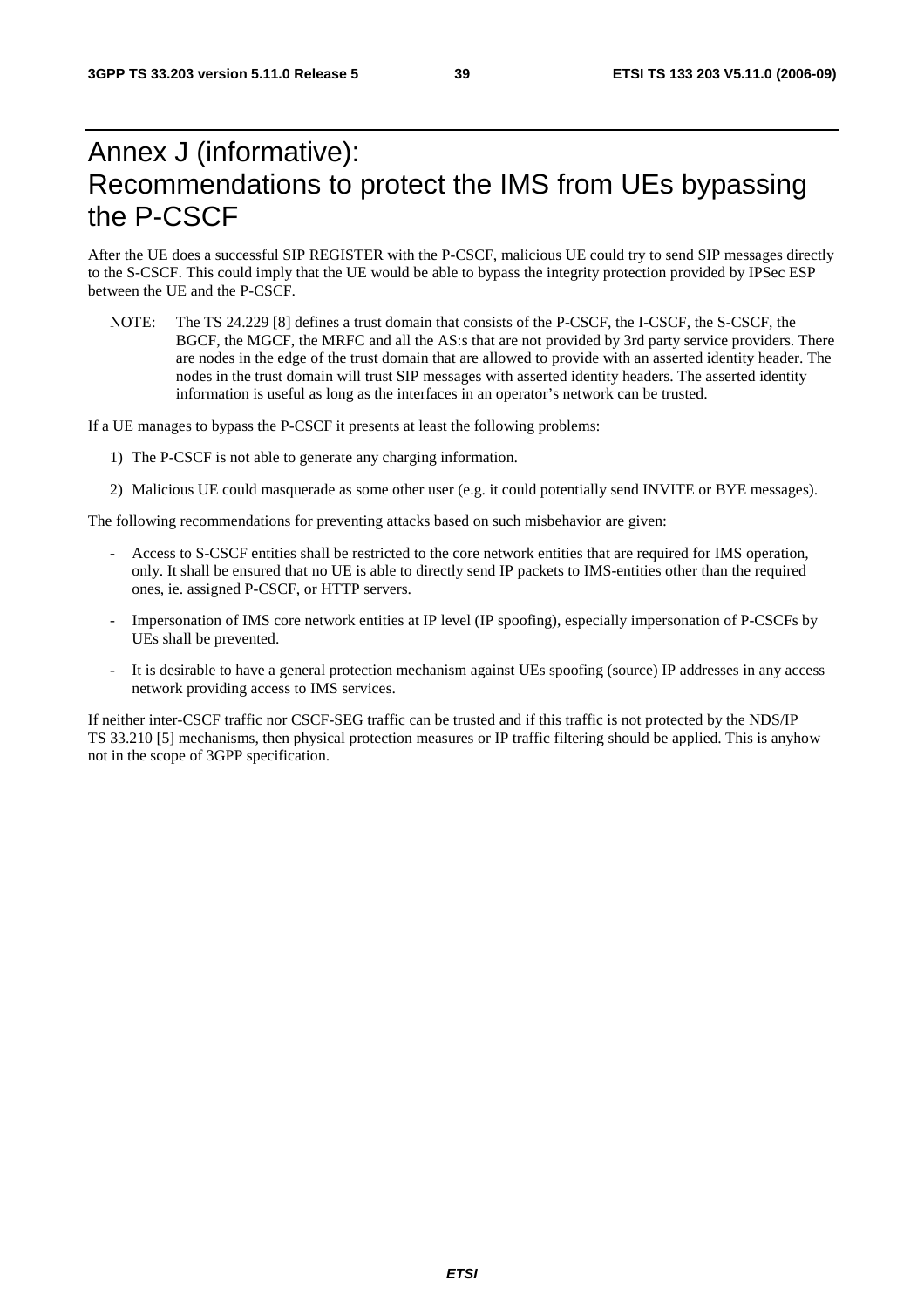## Annex K (informative): Change history

| <b>Change history</b> |              |           |                  |              |     |                                                                                  |                    |            |                 |
|-----------------------|--------------|-----------|------------------|--------------|-----|----------------------------------------------------------------------------------|--------------------|------------|-----------------|
| Date                  | TSG#         | TSG Doc.  | <b>CR</b>        | Rev          | Cat | <b>Subject/Comment</b>                                                           | Old                | <b>New</b> | WI              |
| 2002-03               | SP-15        | SP-020116 |                  |              |     | Approved at TSG SA #15 and placed under<br>change control                        | 2.0.0              | 5.0.0      | <b>IMS-CCR</b>  |
| 2002-03               | $SP-15$      | SP-020174 | 001              |              | F   | Correction of references to obsolete SIP<br>RFC 2543bis IETF internet draft      | 5.0.0              | 5.1.0      | <b>IMS-ASEC</b> |
| 2002-03               | $SP-15$      | SP-020175 | 002              |              | F   | Removal of reference to non Operator IMS<br>provision                            | 5.0.0              | 5.1.0      | <b>IMS-ASEC</b> |
| 2002-06               | SP-16        | SP-020346 | 003              |              | F   | ISIM related parameters                                                          | 5.1.0              | 5.2.0      | <b>IMS-ASEC</b> |
| 2002-06               | SP-16        | SP-020347 | 004              |              | F   | Reference of HTTP Digest AKA in TS<br>33.203                                     | 5.1.0              | 5.2.0      | <b>IMS-ASEC</b> |
| 2002-06               | $SP-16$      | SP-020348 | 005              |              | D   | Clean-up of section 6.1.1                                                        | 5.1.0              | 5.2.0      | IMS-ASEC        |
| 2002-06               | SP-16        | SP-020349 | 006              |              | F   | Integrity protection indicator                                                   | 5.1.0              | 5.2.0      | <b>IMS-ASEC</b> |
| 2002-06               | SP-16        | SP-020350 | 007              |              | F   | UE and P-CSCF Behaviour on an<br>Incomplete Authentication                       | 5.1.0              | 5.2.0      | <b>IMS-ASEC</b> |
| 2002-06               | $SP-16$      | SP-020351 | 008              |              | С   | Requested Changes for SIP integrity                                              | 5.1.0              | 5.2.0      | <b>IMS-ASEC</b> |
| 2002-06               | SP-16        | SP-020352 | 009              |              | F   | Clean-up of 7.3                                                                  | 5.1.0              | 5.2.0      | IMS-ASEC        |
| 2002-06               | SP-16        | SP-020386 | 010              | $\mathbf{1}$ | Ć   | Security association handling in IMS when<br>the UE changes IP address           | 5.1.0              | 5.2.0      | <b>IMS-ASEC</b> |
| 2002-06               | $SP-16$      | SP-020354 | $\overline{011}$ |              | D   | Remove Annexes that describes Extended<br><b>HTTP Digest solution</b>            | 5.1.0              | 5.2.0      | <b>IMS-ASEC</b> |
| 2002-09               | $SP-17$      | SP-020583 | 012              |              | F   | SA handling when the UE changes IP<br>address                                    | 5.2.0              | 5.3.0      | <b>IMS-ASEC</b> |
| 2002-09               | <b>SP-17</b> | SP-020583 | 013              |              | F   | Removal of some editor notes in TS 33.203                                        | 5.2.0              | 5.3.0      | <b>IMS-ASEC</b> |
| 2002-09               | SP-17        | SP-020583 | 014              |              | F   | Correction to S-CSCF behaviour on Network 5.2.0<br><b>Authentication Failure</b> |                    | 5.3.0      | <b>IMS-ASEC</b> |
| 2002-09               | $SP-17$      | SP-020583 | 015              |              | F   | Correcting the network behaviour in<br>response to an incorrect AUT-S            | 5.2.0              | 5.3.0      | <b>IMS-ASEC</b> |
| 2002-09               | <b>SP-17</b> | SP-020583 | 016              |              | F   | Mitigating reflection attacks in IMS                                             | 5.2.0              | 5.3.0      | <b>IMS-ASEC</b> |
| 2002-09               | <b>SP-17</b> | SP-020583 | 017              |              | F   | Protect port number to be assigned by UE in 5.2.0<br>re-registration             |                    | 5.3.0      | <b>IMS-ASEC</b> |
| 2002-09               | <b>SP-17</b> | SP-020583 | 018              |              | F   | One SA for both TCP and UDP sockets                                              | 5.2.0              | 5.3.0      | <b>IMS-ASEC</b> |
| $2002 - 09$           | <b>SP-17</b> | SP-020583 | 019              |              | F   | Correction of authentication vector<br>distribution procedure                    | 5.2.0              | 5.3.0      | IMS-ASEC        |
| 2002-09               | $SP-17$      | SP-020583 | 020              |              | F   | The definition of the key to be used for<br>HMAC-SHA1-96 within ESP              | 5.2.0              | 5.3.0      | <b>IMS-ASEC</b> |
| 2002-09               | $SP-17$      | SP-020583 | 021              |              | F   | Draft-ietf-sip-sec-agree syntax for manually<br>keyed IPsec                      | 5.2.0              | 5.3.0      | <b>IMS-ASEC</b> |
| 2002-09               | <b>SP-17</b> | SP-020583 | 022              |              | F   | Update of User Authentication Failure                                            | 5.2.0              | 5.3.0      | IMS-ASEC        |
| 2002-09               | <b>SP-17</b> | SP-020583 | 023              |              | F   | Update of SA handling procedures                                                 | 5.2.0              | 5.3.0      | IMS-ASEC        |
| 2002-12               | <b>SP-18</b> | SP-020710 | 024              |              | F   | Correction of IP address acquisition in<br>P-CSCF                                | 5.3.0              | 5.4.0      | <b>IMS-ASEC</b> |
| 2002-12               | $SP-18$      | SP-020711 | $\overline{025}$ |              | F   | Sending error response when P-CSCF<br>receives unacceptable proposal             | 5.3.0              | 5.4.0      | <b>IMS-ASEC</b> |
| 2002-12               | $SP-18$      | SP-020712 | 026              |              | F   | The use of SAs in user authentication<br>failures                                | 5.3.0              | 5.4.0      | <b>IMS-ASEC</b> |
| 2002-12               | $SP-18$      | SP-020713 | 027              |              | F   | Clean up one Editor's note in 33.203                                             | 5.3.0              | 5.4.0      | <b>IMS-ASEC</b> |
| 2002-12               | SP-18        | SP-020714 | 028              |              | F   | Re-use and re-transmission of RAND and<br>AUTN                                   | 5.3.0              | 5.4.0      | <b>IMS-ASEC</b> |
| 2002-12               | $SP-18$      | SP-020715 | $\overline{029}$ |              | F   | Update of SIP Security Agreement Syntax in 5.3.0<br>Appendix H                   |                    | 5.4.0      | IMS-ASEC        |
| 2002-12               | SP-18        | SP-020716 | 030              |              | F   | Registration and SA lifetimes                                                    | 5.3.0              | 5.4.0      | <b>IMS-ASEC</b> |
| 2002-12               | <b>SP-18</b> | SP-020717 | 031              |              | F   | Open issues in SA handling                                                       | 5.3.0              | 5.4.0      | IMS-ASEC        |
| 2002-12               | <b>SP-18</b> | SP-020760 | 033              |              | F   | TCP and UDP share the same SA                                                    | 5.3.0              | 5.4.0      | <b>IMS-ASEC</b> |
| $2002 - 12$           | <b>SP-18</b> | SP-020761 | 034              |              | F   | Indication in the UE that the SA is no longer<br>active in P-CSCF                | 5.3.0              | 5.4.0      | <b>IMS-ASEC</b> |
| 2003-03               | SP-19        | SP-030100 | 035              |              | F   | Clarification of the use of ISIM and USIM for<br>IMS access                      | 5.4.0              | 5.5.0      | IMS-ASEC        |
| 2003-03               | SP-19        | SP-030101 | 036              |              | F   | Malicious UE bypassing the P-CSCF                                                | 5.4.0              | 5.5.0      | <b>IMS-ASEC</b> |
| 2003-03               | $SP-19$      | SP-030102 | 037              |              | F   | Ensuring the deletion of unwanted SAs                                            | $\overline{5.4.0}$ | 5.5.0      | <b>IMS-ASEC</b> |
| 2003-03               | $SP-19$      | SP-030103 | 038              |              | F   | Add protected port into Via header                                               | 5.4.0              | 5.5.0      | IMS-ASEC        |
| 2003-03               | SP-19        | SP-030111 | 039              |              | F   | Correction of the Port 2 definition for SA<br>establishment                      | $\overline{5.4.0}$ | 5.5.0      | IMS-ASEC        |
| 2003-06               | SP-20        | SP-030222 | 040              |              | F   | Annex H: Alignment of Authentication<br>algorithm handling with RFC3329          | 5.5.0              | 5.6.0      | <b>IMS-ASEC</b> |
| 2003-06               | <b>SP-20</b> | SP-030223 | 041              |              | F   | Clarification on USIM-based access to IMS                                        | 5.5.0              | 5.6.0      | <b>IMS-ASEC</b> |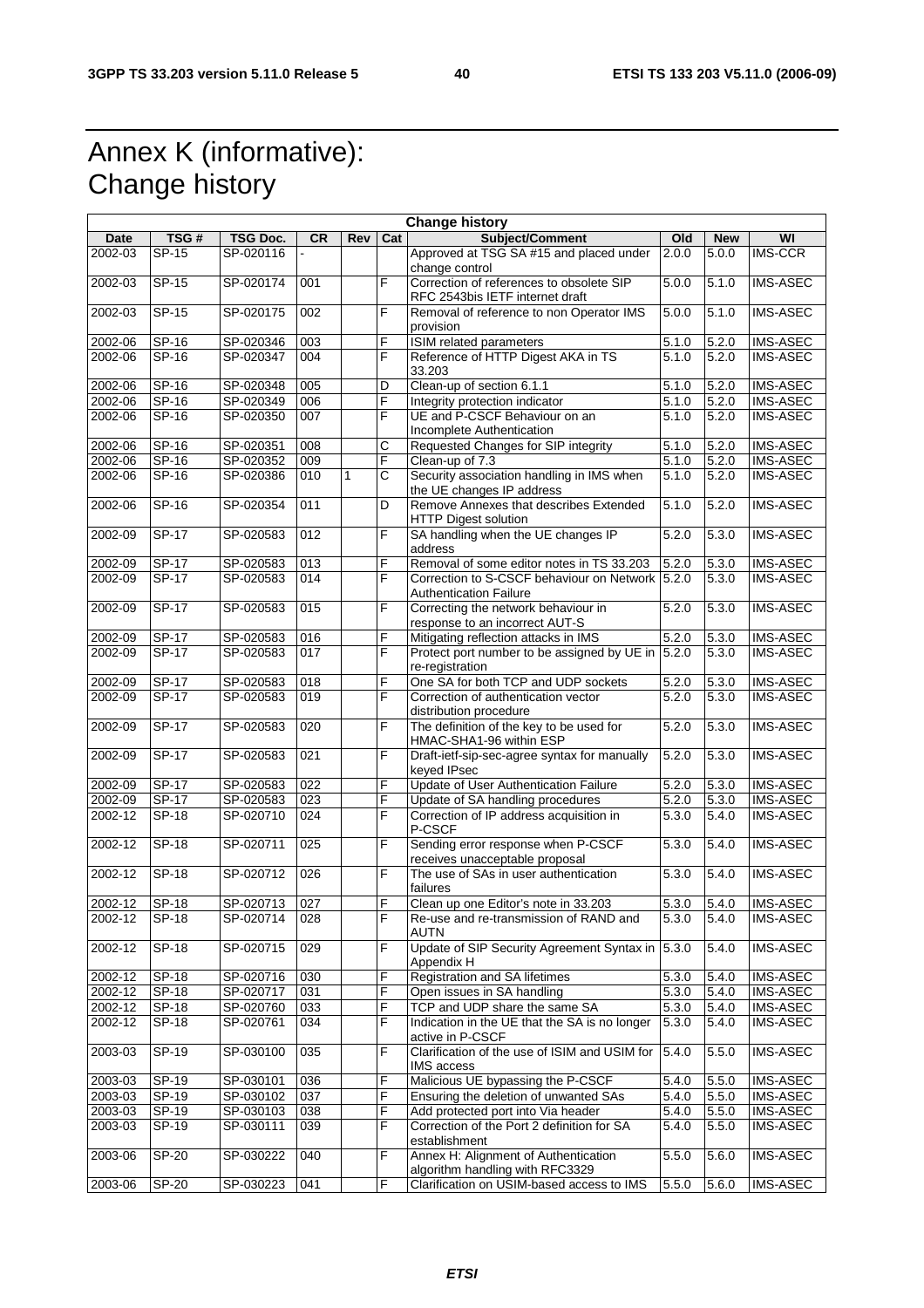| <b>Change history</b> |              |                 |           |                |     |                                              |        |            |                 |
|-----------------------|--------------|-----------------|-----------|----------------|-----|----------------------------------------------|--------|------------|-----------------|
| Date                  | TSG#         | <b>TSG Doc.</b> | <b>CR</b> | <b>Rev</b>     | Cat | <b>Subject/Comment</b>                       | Old    | <b>New</b> | WI              |
| 2003-09               | SP-21        | SP-030484       | 043       |                | F   | Modification of the security association     | 5.6.0  | 5.7.0      | <b>IMS-ASEC</b> |
|                       |              |                 |           |                |     | lifetime management                          |        |            |                 |
| 2003-09               | SP-21        | SP-030485       | 044       |                | F   | Annex H in 33.203                            | 5.6.0  | 5.7.0      | <b>IMS-ASEC</b> |
| 2003-09               | SP-21        | SP-030486       | 045       |                | F   | Security association handling, behaviour of  | 5.6.0  | 5.7.0      | <b>IMS-ASEC</b> |
|                       |              |                 |           |                |     | SIP over TCP and re-authentication           |        |            |                 |
| 2003-12               | SP-22        | SP-030596       | 046       | 1              | F   | Correcting the text on sending an            | 5.7.0  | 5.8.0      | <b>IMS-ASEC</b> |
|                       |              |                 |           |                |     | authentication response                      |        |            |                 |
| 2003-12               | <b>SP-22</b> | SP-030597       | 049       |                | F   | SA procedures                                | 5.7.0  | 5.8.0      | <b>IMS-ASEC</b> |
| 2003-12               | <b>SP-22</b> | SP-030598       | 051       |                | F   | SA parameters and management                 | 5.7.0  | 5.8.0      | <b>IMS-ASEC</b> |
| 2003-12               | SP-22        | SP-030599       | 053       |                | F   | Reject or discard of messages                | 5.7.0  | 5.8.0      | IMS-ASEC        |
| 2003-12               | SP-22        | SP-030600       | 055       |                | F   | Correcting the SA handling procedures        | 5.7.0  | 5.8.0      | <b>IMS-ASEC</b> |
| 2003-12               | SP-22        | SP-030764       | 058       | $\overline{2}$ | F   | Introducing the SIP Privacy mechanism in     | 5.7.0  | 5.8.0      | IMS-ASEC        |
|                       |              |                 |           |                |     | Stage 2 specifications                       |        |            |                 |
| 2003-12               | <b>SP-22</b> | SP-030604       | 060       |                | F   | Ensuring the correct RAND is used in         | 5.7.0  | 5.8.0      | IMS-ASEC        |
|                       |              |                 |           |                |     | synchronization failures                     |        |            |                 |
| 2003-12               | SP-22        | SP-030605       | 062       |                | F   | Network behaviour when a new REGISTER        | 5.7.0  | 5.8.0      | <b>IMS-ASEC</b> |
|                       |              |                 |           |                |     | is challenged during an on going             |        |            |                 |
|                       |              |                 |           |                |     | authentication                               |        |            |                 |
| 2004-09               | SP-25        | SP-040618       | 068       |                | F   | Deletion of old authentication vectors in S- | 5.8.0  | 5.9.0      | <b>IMS-CCR</b>  |
|                       |              |                 |           |                |     | CSCF after re-synchronization                |        |            |                 |
| 2005-09               | SP-29        | SP-050543       | 0081      |                | F   | Corrections on Network hiding                | 5.9.0  | 5.10.0     | <b>IMS-SEC</b>  |
| 2005-09               | <b>SP-29</b> | SP-050544       | 0083      |                | F   | Clarification of the authentication failure  | 5.9.0  | 5.10.0     | IMS-SEC         |
|                       |              |                 |           |                |     | procedures                                   |        |            |                 |
| 2005-09               | SP-29        | SP-050545       | 0085      |                | F   | Correction of handling of IMPUs by the P-    | 5.9.0  | 5.10.0     | IMS-SEC         |
|                       |              |                 |           |                |     | <b>CSCF</b>                                  |        |            |                 |
| 2006-09               | SP-33        | SP-060489       | 0096      |                | F   | Check for duplicate (IP address, port) pairs | 5.10.0 | 5.11.0     | <b>IMS-SE</b>   |
|                       |              |                 |           |                |     | also in re-registrations                     |        |            |                 |